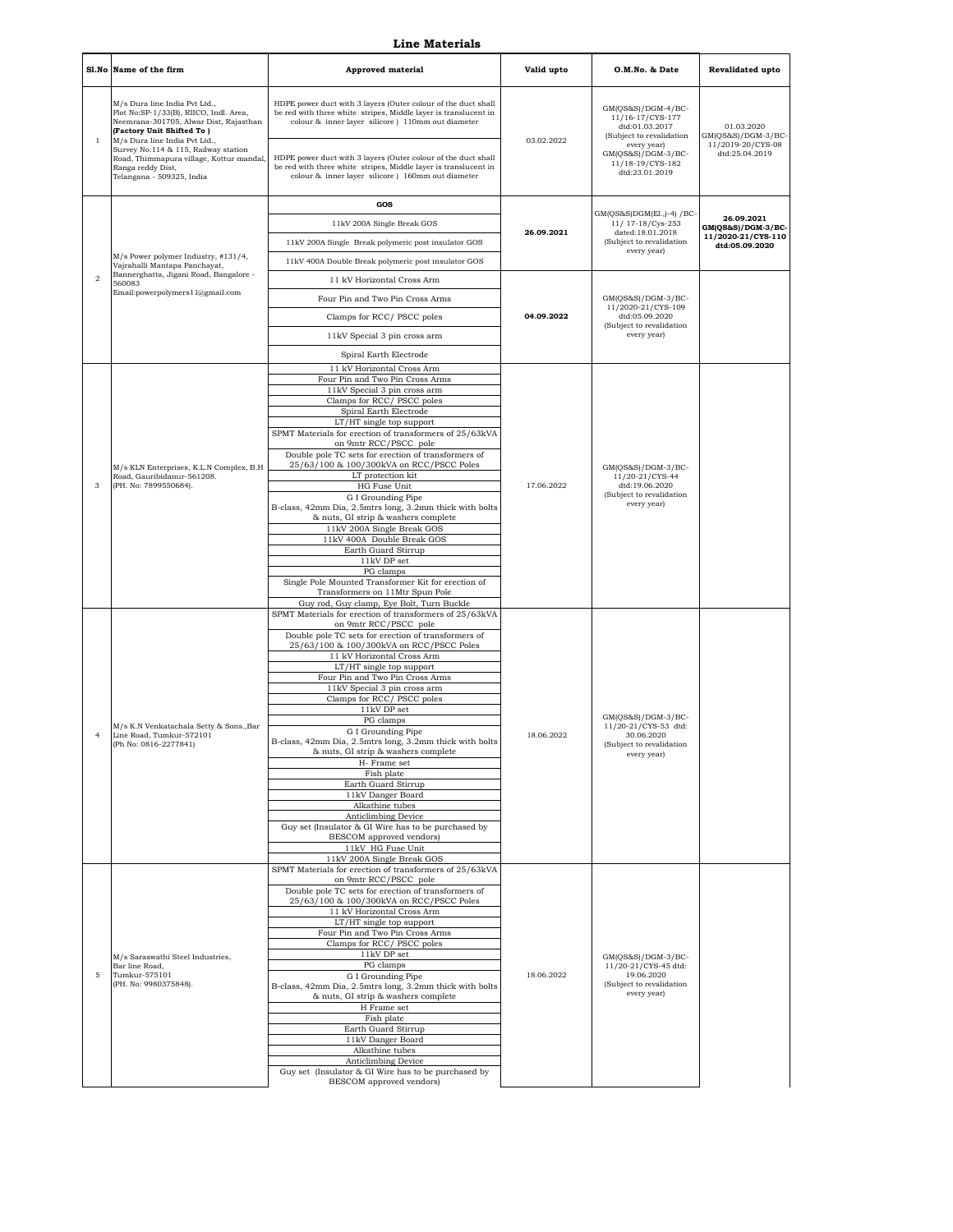|                |                                                                             | SPMT Materials for erection of transformers of 25/63kVA<br>on 9mtr RCC/PSCC pole                                     |            |                                               |  |
|----------------|-----------------------------------------------------------------------------|----------------------------------------------------------------------------------------------------------------------|------------|-----------------------------------------------|--|
|                |                                                                             | Double pole TC sets for erection of transformers of                                                                  |            |                                               |  |
|                |                                                                             | 25/63/100 & 100/300kVA on RCC/PSCC Poles<br>11 kV Horizontal Cross Arm                                               |            |                                               |  |
|                |                                                                             | LT/HT single top support<br>Four Pin and Two Pin Cross Arms                                                          |            |                                               |  |
|                |                                                                             | 11kV Special 3 pin cross arm                                                                                         |            |                                               |  |
|                | M/s Balaji Enterprises, Shed No: L7,                                        | Clamps for RCC/ PSCC poles<br>11kV DP set                                                                            |            | GM(QS&S)/DGM-3/BC-                            |  |
| 6              | KSSIDC, Industrial Estate, B.H Road,<br>Tumkur-575103                       | PG clamps<br>G I Grounding Pipe                                                                                      | 18.06.2022 | 11/20-21/CYS-47 dtd:<br>19.06.2020            |  |
|                | (PH. No: 9986855653, 9980725482).                                           | B-class, 42mm Dia, 2.5mtrs long, 3.2mm thick with bolts                                                              |            | (Subject to revalidation<br>every year)       |  |
|                |                                                                             | & nuts, GI strip & washers complete<br>H- Frame set                                                                  |            |                                               |  |
|                |                                                                             | Fish plate<br>Earth Guard Stirrup                                                                                    |            |                                               |  |
|                |                                                                             | 11kV Danger Board                                                                                                    |            |                                               |  |
|                |                                                                             | Alkathine tubes<br>Anticlimbing Device                                                                               |            |                                               |  |
|                |                                                                             | Guy set (Insulator & GI Wire has to be purchased by<br>BESCOM approved vendors)                                      |            |                                               |  |
|                |                                                                             | 11 kV Horizontal Cross Arm                                                                                           |            |                                               |  |
|                |                                                                             | 11kV Special three pin cross arm                                                                                     |            |                                               |  |
|                |                                                                             |                                                                                                                      |            |                                               |  |
|                |                                                                             | Four and Two pin cross arms                                                                                          |            |                                               |  |
|                |                                                                             | Guy set (Insulator & GI wire has to be purchased by BESCOM<br>approved Vendors)                                      |            |                                               |  |
|                |                                                                             | LT & HT single top support                                                                                           |            |                                               |  |
|                |                                                                             | $11\mathrm{kV}$ DP set                                                                                               |            |                                               |  |
|                |                                                                             | Double Pole TC sets for erection of transformers of                                                                  |            |                                               |  |
|                |                                                                             | 25/63/100kVA & 100/300kVA on RCC/PSCC 9Mtr pole<br>Single Pole Mounted Transformer Kit for erection of               |            |                                               |  |
|                |                                                                             | Transformers on 11Mtr Spun Poles<br>SPMT Materials for erection of transformer on 25/63kVA on                        |            |                                               |  |
|                |                                                                             | 9mtr RCC/PSCC pole                                                                                                   |            |                                               |  |
|                | M/s Manjunatha Industries, Survey<br>No:77, Plot No:1,2,3,4 &5, Beereshwara | Earth Guard Stirrup                                                                                                  |            | $GM(QS&S)/DGM-3/BC-$                          |  |
| $\overline{7}$ | Complex, Karihobanahalli Main Road,<br>Peenya 2nd stage, Bangalore - 560058 | GI Grounding pipe, B - Class, 42mm dia, 2.5mtrs long, 3.2mm<br>thick with bolts nuts, GI Strips and washers complete | 18.02.2023 | 11/20-21/CYS-262 dtd:<br>26.02.2021           |  |
|                | (ph No: 9972907828, 9353030303)(E-mail:<br>manjunathaindutries9@gmail.com)  | H-frame set for fixing GOS                                                                                           |            |                                               |  |
|                |                                                                             | Spacers for DTC wiring                                                                                               |            |                                               |  |
|                |                                                                             | Copper Lugs/ Aluminium Lugs                                                                                          |            |                                               |  |
|                |                                                                             |                                                                                                                      |            |                                               |  |
|                |                                                                             | Danger Board                                                                                                         |            |                                               |  |
|                |                                                                             | Anti-climbing device                                                                                                 |            |                                               |  |
|                |                                                                             | Spiral Earth Electrode                                                                                               |            |                                               |  |
|                |                                                                             | 11kV, 200A Single Break GOS                                                                                          |            |                                               |  |
|                |                                                                             | Alkathine tube                                                                                                       |            |                                               |  |
|                |                                                                             | PG clamps                                                                                                            |            |                                               |  |
|                |                                                                             | RCC/PSCC pole clamps                                                                                                 |            |                                               |  |
|                |                                                                             |                                                                                                                      |            |                                               |  |
|                |                                                                             | 4 Pin X arms & 2 Pin cross Arms and LT & HT Single top<br>support                                                    |            |                                               |  |
|                |                                                                             | Guy rod                                                                                                              |            |                                               |  |
|                | M/s Sri Chowdeshwari Electricals,                                           | Special Three pin cross arm & 11kV Horizontal cross arm                                                              |            | $GM(QS&S)/DGM-3/BC-$<br>11/18-19/CYS-207 dtd: |  |
|                | Sy No: 186, Maralukunte,<br>Gopalapura Post,                                | Single pole mounted transformer kit for 25/63/100 kVA                                                                |            |                                               |  |
| 8              | Bangalore North Taluk - 560214<br>Contact No: 9448310541                    | Double pole TC set for 25/63/100/300 kVA with kit                                                                    | 06.03.2021 | 07.03.2019<br>(Subject to revalidation        |  |
|                |                                                                             | H - Frame set for fixing GOS                                                                                         |            | every year)                                   |  |
|                |                                                                             | RCC/PSC/PSCC poles clamps<br>Earth Guard Stirrup                                                                     |            |                                               |  |
|                |                                                                             | 11kV Spun Pole structure material                                                                                    |            |                                               |  |
|                |                                                                             | Spiral Earth Electrode<br>GI Grounding pipe                                                                          |            |                                               |  |
|                |                                                                             | 11kV 200A Single Break GOS(Polymeric Type/ Porcelain)                                                                |            |                                               |  |
|                |                                                                             | 11kV 400A Double Break GOS(Porcelain)<br>LT Protection kit                                                           |            |                                               |  |
|                |                                                                             | HG Fuse Unit<br>11kV DOLO Cutout                                                                                     |            |                                               |  |
|                |                                                                             | G I Grounding Pipe                                                                                                   |            |                                               |  |
|                |                                                                             | B-class, 42mm Dia, 2.5mtrs long, 3.2mm thick with bolts &<br>nuts, GI strip & washers complete                       |            |                                               |  |
|                |                                                                             | LT & HT single top support<br>Danger Board                                                                           |            |                                               |  |
|                |                                                                             | 11kV Horizontal cross arm                                                                                            |            |                                               |  |
|                |                                                                             | Clamps for PSCC/RCC poles<br>2 Pin & 4 Pin cross Arm                                                                 |            |                                               |  |
|                |                                                                             | 11kV Special 3 Pin Cross Arms<br>1.1kV GI Pin                                                                        |            |                                               |  |
|                | M/s ANR Enterprises,<br>No: 54, Stephens Road,                              | Double Pole TC sets for erection of transformers of<br>25/63/100kVA & 100/300kVA on RCC/PSCC 9Mtr pole               |            | GM(QS&S)/DGM-3/BC-                            |  |
| $\overline{9}$ | Frazer Town,<br>Bangalore-560 005                                           | Single Pole Mounted Transformer Kit for erection of                                                                  | 09.04.2023 | 11/20-21/CYS-03 dtd:<br>09.04.2021            |  |
|                | (Mob No:9845043796)                                                         | Transformers on 11Mtr Spun Poles<br>SPMT Materials for erection of transformer on 25/63kVA on                        |            |                                               |  |
|                | (E-mail:anrentp@yahoo.co.in)                                                | 9mtr RCC/PSCC pole                                                                                                   |            |                                               |  |
|                |                                                                             | $11\mathrm{kV}$ DP set<br>Spiral Earth Electrode                                                                     |            |                                               |  |
|                |                                                                             | $H$ – frame set<br>Fish plate                                                                                        |            |                                               |  |
|                |                                                                             |                                                                                                                      |            |                                               |  |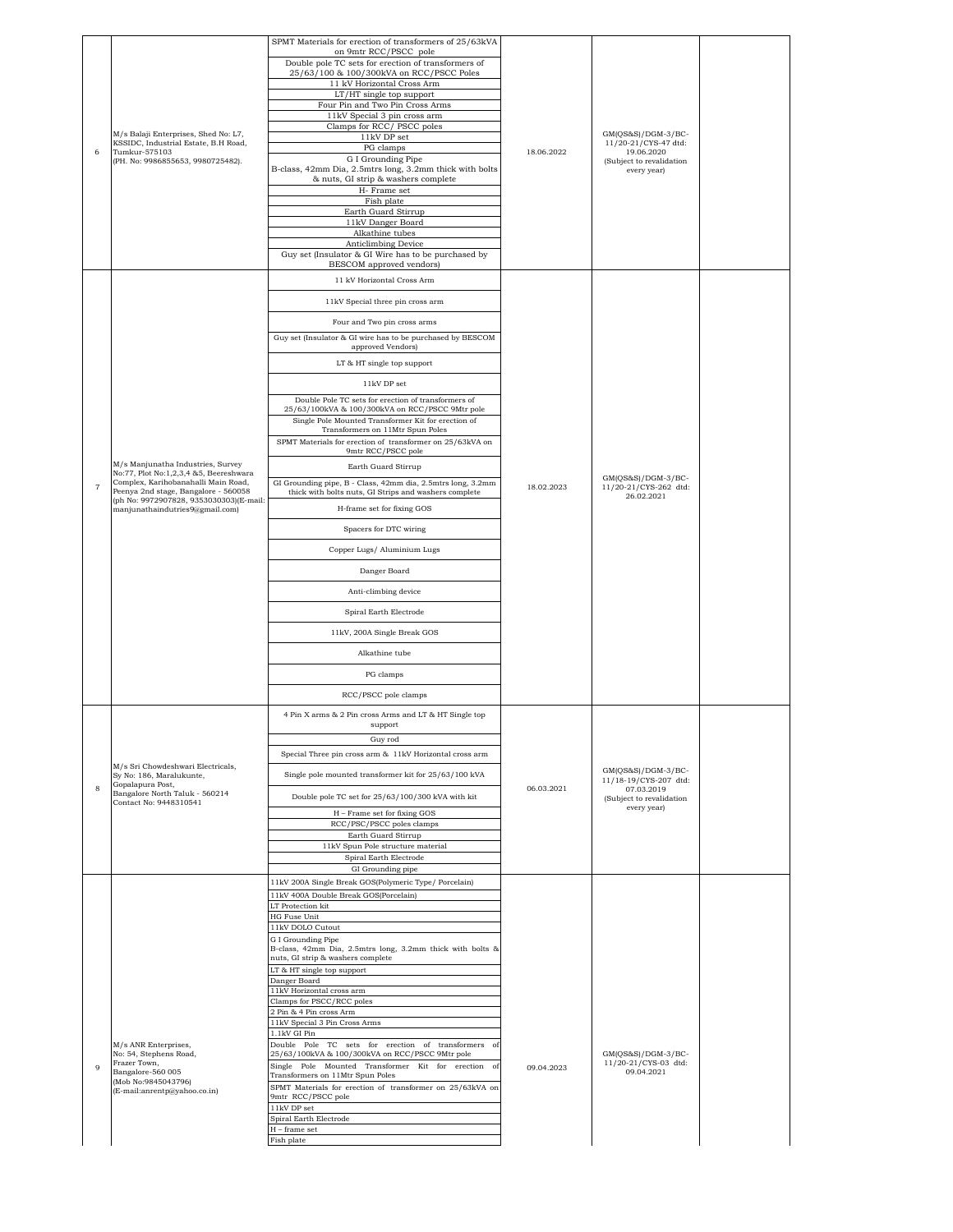|    |                                                                                                                                                                                                       | Bentonite clay slurry for earthing                                                                                      |            |                                                                                                   |                                                                          |
|----|-------------------------------------------------------------------------------------------------------------------------------------------------------------------------------------------------------|-------------------------------------------------------------------------------------------------------------------------|------------|---------------------------------------------------------------------------------------------------|--------------------------------------------------------------------------|
|    |                                                                                                                                                                                                       | 11kV Telescopic Earthing Rods                                                                                           |            |                                                                                                   |                                                                          |
|    |                                                                                                                                                                                                       | PG clamps & Lugs<br>Spacers for DTC Wiring                                                                              |            |                                                                                                   |                                                                          |
|    |                                                                                                                                                                                                       | Earth Guard Stirrup                                                                                                     |            |                                                                                                   |                                                                          |
|    |                                                                                                                                                                                                       | Anti Climbing Device                                                                                                    |            |                                                                                                   |                                                                          |
|    |                                                                                                                                                                                                       | Single Tension Clamp Suitable for Rabbit/Coyote<br>PVC Pipes as per IS-2509 and Bends                                   |            |                                                                                                   |                                                                          |
|    |                                                                                                                                                                                                       | Alkathine tube                                                                                                          |            |                                                                                                   |                                                                          |
|    |                                                                                                                                                                                                       | Guy set (Insulator & GI wire has to be purchased by BESCOM<br>approved Vendors)                                         |            |                                                                                                   |                                                                          |
|    |                                                                                                                                                                                                       | 11kV Horizontal cross Arm with Clamp, Bolts & Nuts                                                                      |            |                                                                                                   |                                                                          |
|    |                                                                                                                                                                                                       | Four & Two Pin cross Arms & LT/HT Single Top Support                                                                    |            |                                                                                                   |                                                                          |
|    | M/s Phoenix Interactives,                                                                                                                                                                             | 11kV DP set                                                                                                             |            |                                                                                                   |                                                                          |
| 10 | #70, Pipeline Road, Behind Sai Garments,<br>Chikka Golarahatti, Magadi Main Road,<br>Bangalore-560091<br>Contact No:                                                                                  | 11kV Double pole structure kit for 25/63/100kVA &<br>100/300kVA transformer on RCC/PSCC pole<br>Clamps for RCC/PCC/PSCC | 27.02.2021 | GM(QS&S)/DGM-3/BC-<br>11/19-20/CYS-13<br>dtd: 29.04.2019                                          |                                                                          |
|    | 9036187818/9686529717<br>Email: phoenixinteractives@gmail.com                                                                                                                                         | Earth electrode (GI Pipe, Plate & Spiral Electrode)                                                                     |            | (Subject to revalidation<br>every year)                                                           |                                                                          |
|    |                                                                                                                                                                                                       | 11mtr Spun Pole Structure                                                                                               |            |                                                                                                   |                                                                          |
|    |                                                                                                                                                                                                       | Single Pole mounted transformer kit for 25/63 kVA                                                                       |            |                                                                                                   |                                                                          |
|    |                                                                                                                                                                                                       | transformers on 9 Mtrs RCC/PSCC Pole                                                                                    |            |                                                                                                   |                                                                          |
|    |                                                                                                                                                                                                       | Guy Rod                                                                                                                 |            |                                                                                                   |                                                                          |
|    |                                                                                                                                                                                                       | 9kV, 5kA, Polymer Surge Arrester                                                                                        |            | GM(OS&S)/DGM-3/BC-<br>11/19-20/CYS-24 dtd:                                                        | 03.05.2021<br>GM(QS&S)/DGM-3/BC-                                         |
|    |                                                                                                                                                                                                       | 11kV 400A Double Break GOS                                                                                              | 03.05.2021 | 06.05.2019 (Subject to                                                                            | 11/20-21/CYS-125<br>dtd:18.09.2020                                       |
|    | M/s Spoorthy Metal Technologies Pvt Ltd.,                                                                                                                                                             |                                                                                                                         |            | revalidation every year)                                                                          |                                                                          |
| 11 | No: 39, Raghavendra Industrial Estate,<br>Peenya 2 nd stage,<br>Bangalore-560 058<br>Contact No: 9036928643                                                                                           | 11kV, 200A Single Break GOS with Polymeric Post Insulator                                                               | 31.07.2022 | GM(OS&S)/DGM-3/BC-<br>11/19-20/CYS-174 dtd:<br>23.12.2019 (Subject to<br>revalidation every year) | 16.09.2021<br>GM(QS&S)/DGM-3/BC-<br>11/20-21/CYS-125<br>dtd:18.09.2020   |
|    |                                                                                                                                                                                                       | G I Grounding Pipe<br>B-class, 42mm Dia, 2.5mtrs long, 3.2mm thick with bolts &<br>nuts, GI strip & washers complete    | 12.08.2022 | GM(QS&S)/DGM-3/BC-<br>11/20-21/CYS-76 dtd:<br>13.08.2020 (Subject to<br>revalidation every year)  | 16.09.2021<br>$GM(QS&S)/DGM-3/BC-$<br>11/20-21/CYS-125<br>dtd:18.09.2020 |
|    |                                                                                                                                                                                                       | G I Grounding Pipe<br>B-class, 42mm Dia, 2.5mtrs long, 3.2mm thick with bolts<br>& nuts, GI strip & washers complete    |            |                                                                                                   |                                                                          |
|    | M/s Shubham Comtech & Exports Pvt<br>Ltd.,<br>84 & 85, Bommsandra - Jigani Link Road,<br>KIADB Jigani Indl. Area, Bangalore -<br>560105<br>Contact No: 080-41213130<br>Email: poleshubham@yahoo.co.in | 2 Pin & 4 Pin cross Arm                                                                                                 |            |                                                                                                   |                                                                          |
|    |                                                                                                                                                                                                       | Clamps for PSCC/RCC poles                                                                                               |            |                                                                                                   |                                                                          |
|    |                                                                                                                                                                                                       |                                                                                                                         |            |                                                                                                   |                                                                          |
|    |                                                                                                                                                                                                       | Double pole TC set for erection of transformers of<br>25/63/100kVA & 100/300kVA on RCC/PSCC 9Mtr pole                   |            |                                                                                                   |                                                                          |
| 12 |                                                                                                                                                                                                       | Single pole mounted transformer kit for erection of<br>transformers on 11Mtr Spun Pole                                  | 21.12.2022 | GM(QS&S)/DGM-3/BC-<br>11/20-21/CYS-197<br>22.12.2020                                              |                                                                          |
|    |                                                                                                                                                                                                       | SPMT Materials for erection of transformer on 25/63kVA<br>on 9mtr RCC/PSCC pole                                         |            |                                                                                                   |                                                                          |
|    |                                                                                                                                                                                                       | 11kV Horizontal Cross Arms                                                                                              |            |                                                                                                   |                                                                          |
|    |                                                                                                                                                                                                       | LT & HT Single top support                                                                                              |            |                                                                                                   |                                                                          |
|    |                                                                                                                                                                                                       | Guy set (Insulator & GI wire has to be purchased by                                                                     |            |                                                                                                   |                                                                          |
|    |                                                                                                                                                                                                       | BESCOM approved Vendors)                                                                                                |            |                                                                                                   |                                                                          |
|    |                                                                                                                                                                                                       | GI Wire & Guy wire                                                                                                      |            |                                                                                                   |                                                                          |
|    |                                                                                                                                                                                                       | 4 Pin cross Arm & 2 Pin cross Arm                                                                                       |            |                                                                                                   |                                                                          |
|    |                                                                                                                                                                                                       | 11kV Horizontal cross Arm & Special 3 Pin cross Arm                                                                     |            |                                                                                                   |                                                                          |
|    |                                                                                                                                                                                                       |                                                                                                                         |            |                                                                                                   |                                                                          |
|    |                                                                                                                                                                                                       | HT & LT Single Top supports                                                                                             |            |                                                                                                   |                                                                          |
|    | M/s Sri Varu Industries,<br>No: 12, 14th cross, 3rd 'E', Main road,                                                                                                                                   | Clamps for RCC & PSCC poles                                                                                             |            | GM(QS&S)/DGM-3/BC-                                                                                |                                                                          |
| 13 | Cholurpalya, Bengaluru-560 023<br>(Ph No: 9945150850)                                                                                                                                                 | Double pole TC sets for erection of transformers of<br>25/63/100kVA & 100/300kVA on RCC/PSCC 9Mtrs Long pole            | 06.06.2021 | 11/19-20/CYS-45 dtd:<br>15.06.2019 (Subject to<br>revalidation every year)                        |                                                                          |
|    |                                                                                                                                                                                                       | SPMT Material for erection of transformers on RCC/PSCC pole<br>for 25/63kVA transformers                                |            |                                                                                                   |                                                                          |
|    |                                                                                                                                                                                                       | Spiral Earth Electrode                                                                                                  |            |                                                                                                   |                                                                          |
|    |                                                                                                                                                                                                       | Guy Rod                                                                                                                 |            |                                                                                                   |                                                                          |
|    |                                                                                                                                                                                                       | SPMT Material for erection of transformers on RCC/PSCC pole<br>for 25/63kVA transformers<br>11kV Horizontal X Arm       |            |                                                                                                   |                                                                          |
|    |                                                                                                                                                                                                       |                                                                                                                         |            |                                                                                                   |                                                                          |
|    |                                                                                                                                                                                                       | 4 Pin X Arm, 2 Pin X Arm & Special 3 Pin X Arm                                                                          |            |                                                                                                   |                                                                          |
|    |                                                                                                                                                                                                       | RCC/PSCC Pole clamps                                                                                                    |            |                                                                                                   |                                                                          |
|    | M/s MALA Engineering & Fabrication                                                                                                                                                                    | Guy Rod                                                                                                                 |            |                                                                                                   |                                                                          |
|    | works,<br>Plot #6-C, 1st Main Road, 3rd cross, Karur                                                                                                                                                  | Earthing Pipe                                                                                                           |            | GM(QS&S)/DGM-3/BC-                                                                                |                                                                          |
| 14 | Industrial Area, Opp: D.C. Office,<br>Davanagere-577006                                                                                                                                               | HT & LT Single Top supports                                                                                             | 21.06.2021 | 11/19-20/CYS-53 dtd:<br>24.06.2019 (Subject to                                                    |                                                                          |
|    | (Ph No: 9845565988, 9606737558,                                                                                                                                                                       | Earth Guard Stirrups                                                                                                    |            | revalidation every year)                                                                          |                                                                          |
|    | 9845535132)                                                                                                                                                                                           | 11kV DP set                                                                                                             |            |                                                                                                   |                                                                          |
|    |                                                                                                                                                                                                       | Double pole TC sets for erection of transformers of 63/100kVA                                                           |            |                                                                                                   |                                                                          |
|    |                                                                                                                                                                                                       | & 100/300kVA on RCC/PSCC 9Mtrs Long pole                                                                                |            |                                                                                                   |                                                                          |
|    |                                                                                                                                                                                                       | Turn Buckle, Eye Bolt & pole Clamp for HT/LT AB cable                                                                   |            |                                                                                                   |                                                                          |
|    |                                                                                                                                                                                                       | Spiral Earth Electrodes<br>Fish Plat                                                                                    |            |                                                                                                   |                                                                          |
|    |                                                                                                                                                                                                       | PG Clamps                                                                                                               |            |                                                                                                   |                                                                          |
|    |                                                                                                                                                                                                       | Double Pole TC sets for erection of transformers of                                                                     |            |                                                                                                   |                                                                          |
|    |                                                                                                                                                                                                       | 25/63/100kVA & 100/300kVA on RCC/PSCC 9Mtr pole                                                                         |            |                                                                                                   |                                                                          |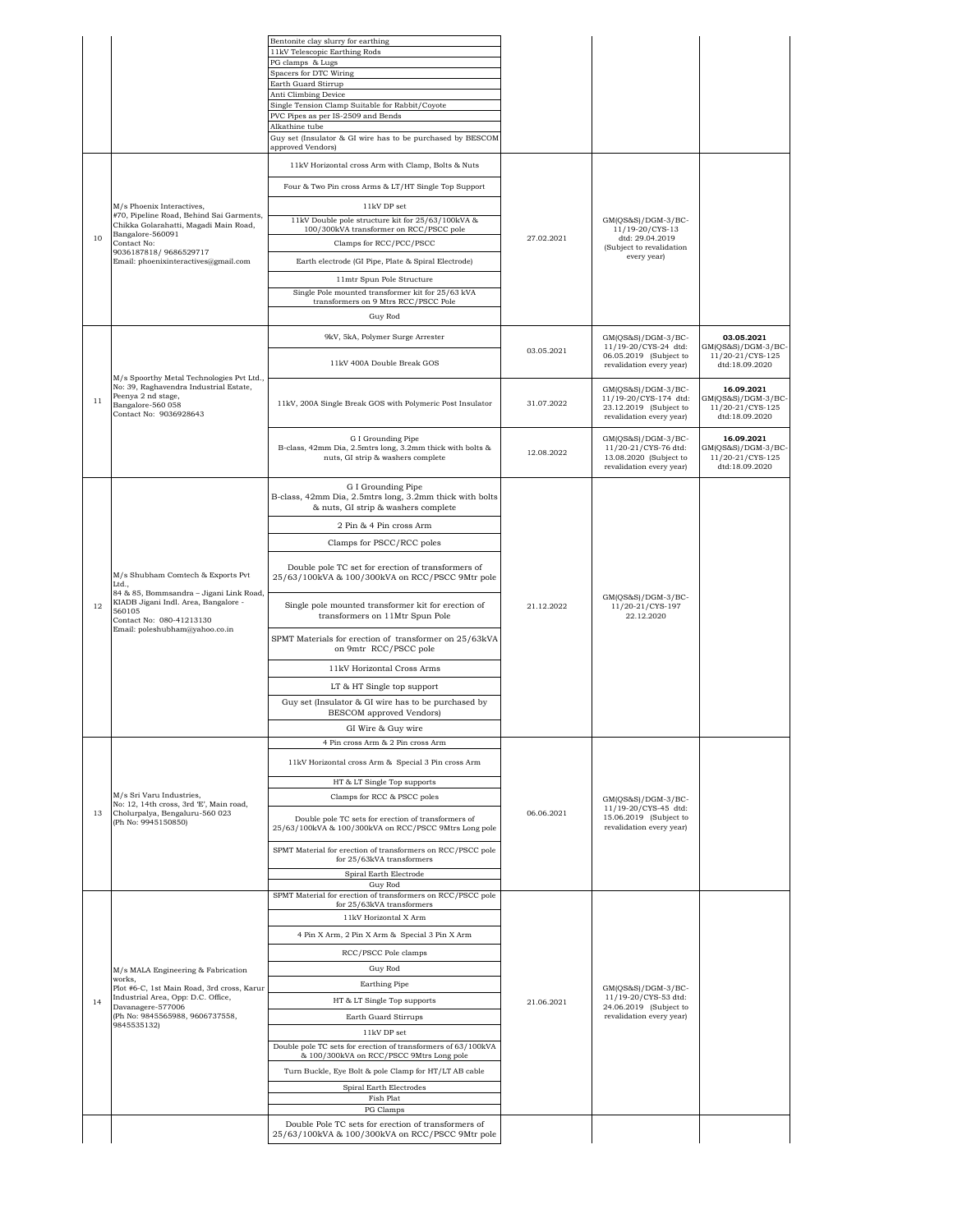|    | M/s Bangalore Electricals<br>Registered Office:<br>'Sathya Sai Krupa' # 2393/A,            | 11kV Horizontal cross arms & Special 3 Pin Cross arm                                                   |            |                                                                                                                |  |
|----|--------------------------------------------------------------------------------------------|--------------------------------------------------------------------------------------------------------|------------|----------------------------------------------------------------------------------------------------------------|--|
|    |                                                                                            | RCC/PSCC pole clamps                                                                                   |            |                                                                                                                |  |
|    |                                                                                            | 4 Pin cross arm & 2 Pin cross arm                                                                      |            |                                                                                                                |  |
|    | 10th Main Road, 'E' Block,<br>2nd stage, Rajajinagar,<br>Bangalore-560 010                 | HT/LT Single top supports                                                                              |            | $GM(QS&S)DGM(E1.,)$ -                                                                                          |  |
| 15 | Factory Unit:<br>No: D-62, KSSIDC Industrial Estate,<br>Narasimhana Palya Hobli,           | SPMT Materials for erection of transformers of 25/63kVA<br>on RCC/PSCC 9Mtr pole                       | 22.07.2021 | 3)/BC-11/ 19-20/Cys-73<br>dated:23.07.2019<br>(Subject to revalidation                                         |  |
|    | Nelamangala - 562123.<br>Contact No:                                                       | Guy Rod                                                                                                |            | every year)                                                                                                    |  |
|    | 9483834305/9535255599<br>Email:<br>bangaloreelectricalss@gmail.com                         | Earthing Pipe: B class, 40mm dia, 2.5mtrs long, 3.2mm<br>thick                                         |            |                                                                                                                |  |
|    |                                                                                            | Alkathine tubes                                                                                        |            |                                                                                                                |  |
|    |                                                                                            | Copper/aluminium Terminals                                                                             |            |                                                                                                                |  |
|    |                                                                                            | P.G. Clamps                                                                                            |            |                                                                                                                |  |
|    |                                                                                            |                                                                                                        |            |                                                                                                                |  |
|    |                                                                                            | Double Pole TC sets for erection of transformers of<br>25/63/100kVA & 100/300kVA on RCC/PSCC 9Mtr pole |            |                                                                                                                |  |
|    |                                                                                            | 11kV Horizontal cross arms & Special 3 Pin Cross arm                                                   |            |                                                                                                                |  |
|    |                                                                                            | RCC/PSCC pole clamps                                                                                   |            |                                                                                                                |  |
|    |                                                                                            | 4 Pin cross arm & 2 Pin cross arm                                                                      |            |                                                                                                                |  |
|    | M/s Bhaskar Industries,                                                                    | HT/LT Single top supports                                                                              |            |                                                                                                                |  |
|    | #M4, Karur Industrial Area,<br>P.B. Road, Davangere-577006.                                | SPMT Materials for erection of transformers of 25/63kVA<br>on RCC/PSCC 9Mtr pole                       |            | $GM(QS&S)DGM(E1.,)$ -<br>3)/BC-11/ 19-20/Cys-80<br>dated:30.07.2019<br>(Subject to revalidation<br>every year) |  |
| 16 | Contact No:<br>9738302299                                                                  | Guy Rod                                                                                                | 26.07.2021 |                                                                                                                |  |
|    |                                                                                            | Earthing Pipe: B class, 40mm dia, 2.5mtrs long, 3.2mm<br>thick                                         |            |                                                                                                                |  |
|    |                                                                                            | 11kV DP set                                                                                            |            |                                                                                                                |  |
|    |                                                                                            | LT protection kit                                                                                      |            |                                                                                                                |  |
|    |                                                                                            | Guy clamp                                                                                              |            |                                                                                                                |  |
|    |                                                                                            | Spiral Earth Electrode                                                                                 |            |                                                                                                                |  |
|    |                                                                                            | H-Frame set                                                                                            |            |                                                                                                                |  |
|    |                                                                                            | Fish plate                                                                                             |            |                                                                                                                |  |
|    |                                                                                            | 11kV Horizontal cross arms & Special 3 Pin Cross arm                                                   |            |                                                                                                                |  |
|    | M/s Shree Rama Electricals,                                                                | 4 Pin cross arm & 2 Pin cross arm                                                                      |            | GM(QS&S)DGM(El.,)-3)/BC-<br>11/19-20/Cys-97<br>dated:26.08.2019<br>(Subject to revalidation<br>every year)     |  |
|    | No. 882, "Monika Nilaya", 13th Cross,<br>Havanoor Extension, Nagasandra                    | Guy Rod                                                                                                |            |                                                                                                                |  |
|    | Bangalore - 560073.<br>Factory Unit:                                                       | HT/LT Single top supports<br>SPMT Materials for erection of transformers of 25/63kVA                   |            |                                                                                                                |  |
| 17 | No.14/A, 14th cross, 1st stage, Peenya<br>Industrial Estate, Bangalore - 560058            | on RCC/PSCC 9Mtr pole<br>Double Pole TC sets for erection of transformers of                           | 05.08.2021 |                                                                                                                |  |
|    | Contact No:<br>9844012618,9972926480, 8660318348,                                          | 25/63/100kVA & 100/300kVA on RCC/PSCC 9Mtr pole<br>11kV DP set                                         |            |                                                                                                                |  |
|    | 9449887607<br>E-mail: ddoreswamy1959@gmail.com                                             | RCC/PSCC pole clamps                                                                                   |            |                                                                                                                |  |
|    |                                                                                            | Earthing Pipe/Grounding Pipe                                                                           |            |                                                                                                                |  |
|    |                                                                                            | Spiral Earth Electrode<br>11 kV Horizontal Cross Arm with single top support,                          |            |                                                                                                                |  |
|    |                                                                                            | clamp, Bolt & Nuts                                                                                     |            |                                                                                                                |  |
|    |                                                                                            | 4 Pin cross arm & 2 Pin cross arm                                                                      |            |                                                                                                                |  |
|    |                                                                                            | HT/LT Single top supports                                                                              |            |                                                                                                                |  |
|    |                                                                                            | 11kV DP set                                                                                            |            |                                                                                                                |  |
|    |                                                                                            | Double Pole TC sets for erection of transformers of<br>25/63/100kVA & 100/300kVA on RCC/PSCC 9Mtr pole |            |                                                                                                                |  |
|    |                                                                                            | Earth Guard Stirrup                                                                                    |            |                                                                                                                |  |
|    | M/s Maxwell Electrical Engineers.,<br>Unit -1: Survey No:154,<br>Kodigenahalli Indl. Area, | RCC/PSCC pole clamps                                                                                   |            | GM(QS&S)DGM(El.,)-3)/BC-                                                                                       |  |
| 18 | Machohalli Gate, Magadi Road,<br>Bangalore - 560091                                        | SPMT Materials for erection of transformers of 25/63kVA<br>on RCC/PSCC 9Mtr pole                       | 19.08.2021 | 11/19-20/Cys-98<br>dated:26.08.2019                                                                            |  |
|    | (Mobile:9900129097, 9845010557) (E-<br>mail:perfectemf@gmail.com                           | Guy Rod                                                                                                |            | (Subject to revalidation<br>every year)                                                                        |  |
|    |                                                                                            | Single Pole Mounted Transformer Kit for erection of                                                    |            |                                                                                                                |  |
|    |                                                                                            | Transformers on 11Mtr Spun Pole<br>Grounding Materials                                                 |            |                                                                                                                |  |
|    |                                                                                            | (Pipe Grounding & Rod Earthing)                                                                        |            |                                                                                                                |  |
|    |                                                                                            | Spiral Earth Electrode                                                                                 |            |                                                                                                                |  |
|    |                                                                                            |                                                                                                        |            |                                                                                                                |  |
|    |                                                                                            | LT Protection kit                                                                                      |            |                                                                                                                |  |
|    |                                                                                            | 11kV GOS 200A(Single Break) with Navitas Insulator only                                                |            |                                                                                                                |  |
|    |                                                                                            | Four and Two pin cross arms                                                                            |            |                                                                                                                |  |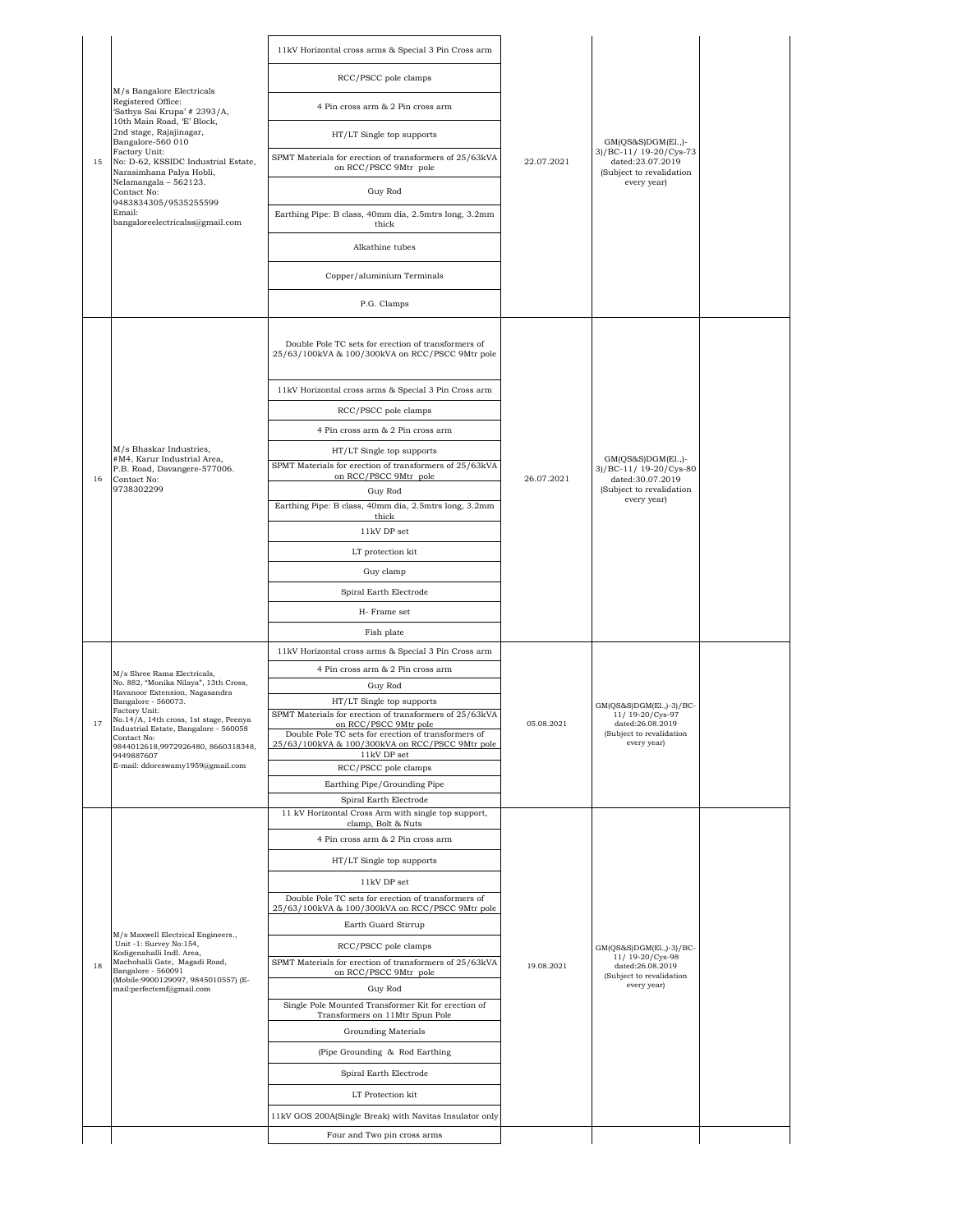|    |                                                                                                                                                                                    | Guy rod                                                                                                              |                                                       |                                                                                              |  |
|----|------------------------------------------------------------------------------------------------------------------------------------------------------------------------------------|----------------------------------------------------------------------------------------------------------------------|-------------------------------------------------------|----------------------------------------------------------------------------------------------|--|
|    |                                                                                                                                                                                    | 11kV Special three pin cross arm                                                                                     |                                                       |                                                                                              |  |
|    |                                                                                                                                                                                    | 11kV Horizontal cross arm                                                                                            |                                                       |                                                                                              |  |
|    |                                                                                                                                                                                    | 11kV single top support and LT & HT single top support                                                               |                                                       |                                                                                              |  |
|    |                                                                                                                                                                                    | SPMT Materials for erection of transformer on 25/63kVA                                                               |                                                       |                                                                                              |  |
|    | M/s Sri Venkateshwara Electricals.<br>#3, 2nd Cross, Yelenahalli, Begur Road,                                                                                                      | on 9mtr RCC/PSCC pole                                                                                                |                                                       | GM(QS&S)DGM(El.,)-3)/BC-                                                                     |  |
| 19 | Bangalore-560068. Contact<br>No:9945294639/9964051443                                                                                                                              | H - frame for mounting GOS                                                                                           | 23.09.2021                                            | 11/ 19-20/Cys-120<br>dated:24.09.2019                                                        |  |
|    | Email: venkateshwaraelectriclas123@<br>gmail.com                                                                                                                                   | 11kV DP structure kit                                                                                                |                                                       | (Subject to revalidation<br>every year)                                                      |  |
|    |                                                                                                                                                                                    | RCC/PSCC pole clamps                                                                                                 |                                                       |                                                                                              |  |
|    |                                                                                                                                                                                    | Earth Guard stirrup                                                                                                  |                                                       |                                                                                              |  |
|    |                                                                                                                                                                                    | Single Pole Mounted Transformer Kit for erection of                                                                  |                                                       |                                                                                              |  |
|    |                                                                                                                                                                                    | Transformers on 11Mtr Spun Poles                                                                                     |                                                       |                                                                                              |  |
|    |                                                                                                                                                                                    | Spiral Earth Electrode                                                                                               |                                                       |                                                                                              |  |
|    |                                                                                                                                                                                    | G I Grouding Pipe<br>B-class, 42mm Dia, 2.5mtrs long, 3.2mm thick                                                    |                                                       |                                                                                              |  |
|    |                                                                                                                                                                                    | 11kV 400A Double Break GOS<br>Four and Two pin cross arms                                                            |                                                       |                                                                                              |  |
|    |                                                                                                                                                                                    | LT & HT single top support                                                                                           |                                                       |                                                                                              |  |
|    |                                                                                                                                                                                    | 11kV Special three pin cross arm<br>RCC/PSCC pole clamps                                                             |                                                       |                                                                                              |  |
|    |                                                                                                                                                                                    | 11kV Horizontal cross arm                                                                                            |                                                       |                                                                                              |  |
|    |                                                                                                                                                                                    | G I Grouding<br>PipeB-class, 42mm Dia, 2.5mtrs long, 3.2mm thick                                                     |                                                       |                                                                                              |  |
|    | M/s Guru Engineering Works,<br>#36, Channarasimhaiah Indl. Estate,                                                                                                                 | Guy rod                                                                                                              |                                                       | GM(QS&S)DGM(El.,)-3)/BC-                                                                     |  |
| 20 | Maruthi Nagar, Magadi Main Road,<br>Kamakshipalya,<br>Bangalore - 560079                                                                                                           | SPMT Materials for erection of transformer of                                                                        | 25.09.2021                                            | 11/ 19-20/Cys-124<br>dated:30.09.2019<br>(Subject to revalidation                            |  |
|    | Contact No:9880750055                                                                                                                                                              | 25/63/100kVA on 9mtr RCC/PSCC pole                                                                                   |                                                       | every year)                                                                                  |  |
|    |                                                                                                                                                                                    | Double Pole TC sets for erection of transformers of<br>25/63/100kVA on RCC/PSCC 9Mtr pole                            |                                                       |                                                                                              |  |
|    |                                                                                                                                                                                    | PG clamps<br>Alkathine tube                                                                                          |                                                       |                                                                                              |  |
|    |                                                                                                                                                                                    | Copper Lugs                                                                                                          |                                                       |                                                                                              |  |
|    |                                                                                                                                                                                    | H - frame set<br>11kV DP set                                                                                         |                                                       |                                                                                              |  |
|    |                                                                                                                                                                                    | 11kV Spun Pole structure material                                                                                    |                                                       |                                                                                              |  |
|    |                                                                                                                                                                                    | Four Pin and Two Pin Cross Arms and 11kV special 3 Pin                                                               |                                                       |                                                                                              |  |
|    | M/s Pavan Engineering Works,<br>Flot No: M-4, Karur Industrial Area, 1st<br>Main, 3rd cross, P.B. Road, Davanagere -<br>577006<br>Phone No: 9900174622<br>Email: chidihm@gmail.com | Cross Arms<br>11kV Horizontal Cross Arms                                                                             |                                                       |                                                                                              |  |
|    |                                                                                                                                                                                    | Clamps for RCC/PSCC poles<br>LT/HT Single Top Supports                                                               |                                                       |                                                                                              |  |
|    |                                                                                                                                                                                    | Guy Rod & Guy clamps                                                                                                 |                                                       |                                                                                              |  |
|    |                                                                                                                                                                                    | Turn Buckle & Eye bolt<br>Spiral earth electrode                                                                     |                                                       |                                                                                              |  |
| 21 |                                                                                                                                                                                    | Single Pole Mounted Transformer Materials for erection of<br>transformer of 25/63/100kVA on 9mtr RCC/PSCC pole       | 15.10.2021<br>(Subject to revalidation<br>every year) | GM(QS&S)DGM(El.,)-3)/BC-<br>11/19-20/Cvs-132<br>dated:17.10.2019<br>(Subject to revalidation |  |
|    |                                                                                                                                                                                    | Double pole TC sets for erection of transformers of<br>25/63/100 & 100/300kVA using 9Mtr RCC/PSCC Poles              |                                                       | every year)                                                                                  |  |
|    |                                                                                                                                                                                    | 1.1kV & 11kV GI Pin for insulator<br>11kV DP set                                                                     |                                                       |                                                                                              |  |
|    |                                                                                                                                                                                    | P.G. Clamps                                                                                                          |                                                       |                                                                                              |  |
|    |                                                                                                                                                                                    | GI Grounding Pipe: B class, 40mm dia, 2.5mtrs long,<br>3.2mm thick with bolts & nuts, GI strip & washers<br>complete |                                                       |                                                                                              |  |
|    |                                                                                                                                                                                    | Four Pin and Two pin cross arms                                                                                      |                                                       |                                                                                              |  |
|    |                                                                                                                                                                                    | 11kV Special three pin cross arms                                                                                    |                                                       |                                                                                              |  |
|    |                                                                                                                                                                                    | RCC/PSCC pole clamps<br>11 kV Horizontal Cross Arm                                                                   |                                                       |                                                                                              |  |
|    |                                                                                                                                                                                    | G I Grounding Pipe                                                                                                   |                                                       |                                                                                              |  |
|    | M/s YV Enterprises,<br>#05, RNR Complex,<br>TB Circle, Opposite KEB, Doddaballapur,                                                                                                | B-class, 42mm Dia, 2.5mtrs long, 3.2mm thick with bolts<br>& nuts, GI strip & washers complete                       |                                                       | GM(QS&S)/DGM-3/C-11/19-                                                                      |  |
| 22 | Bangalore Rural District - 561203<br>Mob: 9448715197                                                                                                                               | LT/HT Single Top Supports                                                                                            | 18.10.2021                                            | 20/CYS-139 dtd:21.10.2019<br>(Subject to Revalidation                                        |  |
|    | E-mail: yventerprises 1@gmailcom                                                                                                                                                   | Guy rod<br>sets for erection or transformers or<br>Double Lole 1C                                                    |                                                       | every year)                                                                                  |  |
|    |                                                                                                                                                                                    | 25/63/100 kVA & 100/300kVA using 9Mtr                                                                                |                                                       |                                                                                              |  |
|    |                                                                                                                                                                                    | 11kV DP set                                                                                                          |                                                       |                                                                                              |  |
|    |                                                                                                                                                                                    | Earth Guard Stirrup                                                                                                  |                                                       |                                                                                              |  |
|    |                                                                                                                                                                                    | Single Pole Mounted Transformer Materials for erection of<br>transformer of 25/63/100kVA on 9mtr RCC/PSCC pole       |                                                       |                                                                                              |  |
|    |                                                                                                                                                                                    | 11kV 200A Single Break GOS<br>11kV 400A Double Break GOS                                                             |                                                       |                                                                                              |  |
|    |                                                                                                                                                                                    | Four Pin and Two Pin Cross Arms                                                                                      |                                                       |                                                                                              |  |
|    |                                                                                                                                                                                    | LT/HT Single Top Supports                                                                                            |                                                       |                                                                                              |  |
|    | M/s Harsha Electrical Industries, No.                                                                                                                                              | 11kV Horizontal Cross Arms & 11kV special 3 Pin Cross Arms<br>Single pole mounted transformer kit for erection of    |                                                       |                                                                                              |  |
|    | 12/1, B2, Shed No. 10 & 11,<br>Gurunanjundaiah Industrial Estate,                                                                                                                  | transformers on 11Mtr Spun Pole                                                                                      |                                                       | $GM(QS&S)/DGM-3/BC-$                                                                         |  |
| 23 | Behind Gangammagudi Station, Abbigere,<br>Chikkabanavara Post, Bengaluru-560090                                                                                                    | SPMT Materials for erection of transformers of 25/63kVA on<br>9mtr RCC/PSCC                                          | 26.09.2021                                            | 11/19-20 / CYS-126 dtd:<br>30.09.2019 (Subject to                                            |  |
|    | (Mobile: 9448120570, 7349578470) (E-<br>mail:sainath.galla@gmail.com)                                                                                                              | H-Frame set for mounting GOS Frame                                                                                   |                                                       | revalidation every year)                                                                     |  |
|    |                                                                                                                                                                                    | $11\mathrm{kV}$ DP Set<br>Clamps for RCC/PSCC poles                                                                  |                                                       |                                                                                              |  |
|    |                                                                                                                                                                                    | Earth Guard Stirrup                                                                                                  |                                                       |                                                                                              |  |
|    |                                                                                                                                                                                    | Spiral earth electrode                                                                                               |                                                       |                                                                                              |  |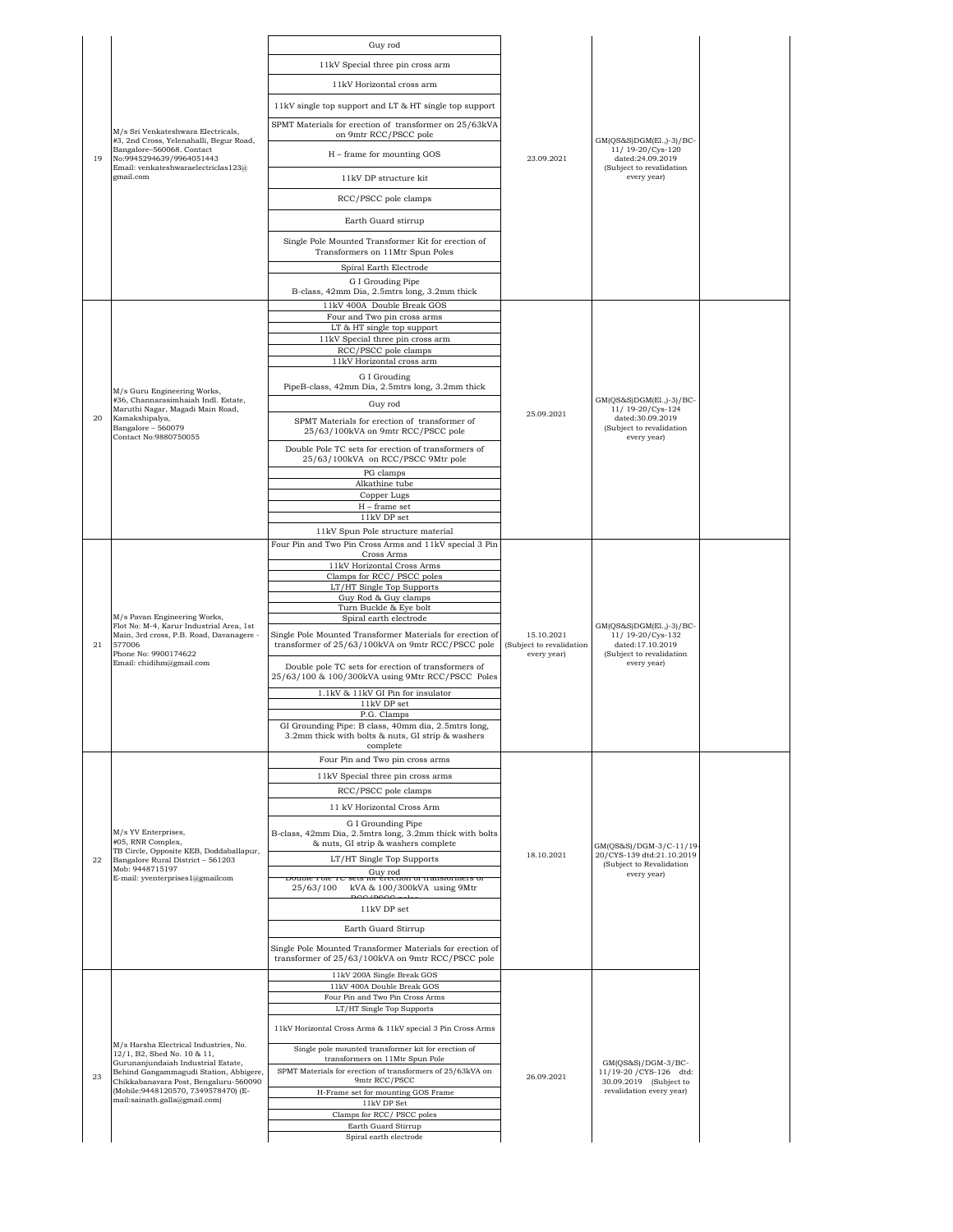|    |                                                                                                                                                                                                                          | GI Grounding Pipe/Earthing Pipe:<br>B class, 40mm Dia, 2.5mtr long 3.2mm Thick                 |            |                                                                                  |                                    |
|----|--------------------------------------------------------------------------------------------------------------------------------------------------------------------------------------------------------------------------|------------------------------------------------------------------------------------------------|------------|----------------------------------------------------------------------------------|------------------------------------|
|    |                                                                                                                                                                                                                          | Double pole TC sets for erection of transformers of 25/63/100<br>& 300kVA on RCC/PSCC Poles    |            |                                                                                  |                                    |
|    |                                                                                                                                                                                                                          | Four and Two pin cross arms<br>Anchor Rod                                                      |            |                                                                                  |                                    |
|    |                                                                                                                                                                                                                          | LT & HT single top support                                                                     |            |                                                                                  |                                    |
|    |                                                                                                                                                                                                                          | 11kV Special three pin cross arm                                                               |            |                                                                                  |                                    |
|    |                                                                                                                                                                                                                          | RCC/PSCC pole clamps<br>11kV Horizontal cross arm                                              |            |                                                                                  |                                    |
|    |                                                                                                                                                                                                                          | G I Grounding Pipe,<br>B-class, 42mm Dia, 2.5mtrs long, 3.2mm thick                            |            |                                                                                  |                                    |
| 24 | M/s Maruthi Engineering works, Hirehalli<br>Industrial Estate, Hirehalli,<br>Tumkur-572 106<br>Contact No:9740031635/636/639 Email:                                                                                      | Guy rod<br>SPMT Materials for erection of transformer of<br>25/63/100kVA on 9mtr RCC/PSCC pole | 08.11.2021 | GM(QS&S)/DGM-3/C-11/19-<br>20/CYS-148 dtd:08.11.2019<br>(Subject to revalidation |                                    |
|    | ramjaymaruthi@gmail.com                                                                                                                                                                                                  | Double Pole TC sets for erection of transformers of                                            |            | every year)                                                                      |                                    |
|    |                                                                                                                                                                                                                          | 25/63/100kVA on RCC/PSCC 9Mtr pole<br>1.1 GI Pins                                              |            |                                                                                  |                                    |
|    |                                                                                                                                                                                                                          | Copper Lugs                                                                                    |            |                                                                                  |                                    |
|    |                                                                                                                                                                                                                          | $H$ – frame set<br>11kV DP set                                                                 |            |                                                                                  |                                    |
|    |                                                                                                                                                                                                                          | Spiral Earth Electrode                                                                         |            |                                                                                  |                                    |
|    |                                                                                                                                                                                                                          | Single Pole Mounted Transformer Kit for erection of<br>Transformers on 11Mtr Spun Poles        |            |                                                                                  |                                    |
|    |                                                                                                                                                                                                                          | E.G. Stirrups<br>Four and Two pin cross arms                                                   |            |                                                                                  |                                    |
|    |                                                                                                                                                                                                                          | Guy Rod                                                                                        |            |                                                                                  |                                    |
|    |                                                                                                                                                                                                                          | LT & HT single top support<br>11kV Special three pin cross arm                                 |            |                                                                                  |                                    |
|    |                                                                                                                                                                                                                          | RCC/PSCC pole clamps                                                                           |            |                                                                                  |                                    |
|    |                                                                                                                                                                                                                          | Earth Guard Stirrup<br>G I Grounding Pipe,                                                     |            |                                                                                  |                                    |
|    | M/s M K Engineering Works, No.40/718,<br>Near Anjenaya Temple, Kuntammana                                                                                                                                                | B-class, 42mm Dia, 2.5mtrs long, 3.2mm thick                                                   |            | GM(QS&S)/DGM-3/C-11/19-                                                          |                                    |
| 25 | Thota, Check Post, B.H. Road. Tumkur<br>Contact No:9886835738, 9448735738                                                                                                                                                | SPMT Materials for erection of transformer of 25/63kVA<br>on 9mtr RCC/PSCC pole                | 14.11.2021 | 20/CYS-153 dtd:14.11.2019<br>(Subject to revalidation                            |                                    |
|    | Email:<br>Mkismail9169@gmail.com                                                                                                                                                                                         | Double Pole TC sets for erection of transformers of                                            |            | every year)                                                                      |                                    |
|    |                                                                                                                                                                                                                          | 25/63/100kVA on RCC/PSCC 9Mtr pole<br>H - frame set for mounting GOS frame                     |            |                                                                                  |                                    |
|    |                                                                                                                                                                                                                          | 11kV DP set                                                                                    |            |                                                                                  |                                    |
|    |                                                                                                                                                                                                                          | Spiral Earth Electrode<br>11kV Horizontal cross arm                                            |            |                                                                                  |                                    |
|    |                                                                                                                                                                                                                          | Single Pole Mounted Transformer Kit for erection of<br>Transformers on 11Mtr Spun Poles        |            |                                                                                  |                                    |
|    |                                                                                                                                                                                                                          | Four Pin and Two Pin Cross Arms                                                                |            |                                                                                  |                                    |
|    | M/s Geetha Electrical & Hardwares, Sy<br>No. 253/3, Mahadeva Kodigehalli,<br>(Gopalapura) Bagalur Post, Bangalore<br>North, Bangalore-562149<br>Ph No:<br>9845535447, 9535788333<br>Email: geethaconcretepoles@gmail.com | LT/HT Single Top Supports                                                                      |            |                                                                                  |                                    |
|    |                                                                                                                                                                                                                          | Guy set(Insulator & GI Wire has to be purchased by BESCOM                                      |            |                                                                                  |                                    |
|    |                                                                                                                                                                                                                          | approved vendors)                                                                              |            |                                                                                  |                                    |
|    |                                                                                                                                                                                                                          | 11kV special 3 Pin Cross Arms<br>SPMT Materials for erection of transformers of 25/63kVA on    |            |                                                                                  |                                    |
|    |                                                                                                                                                                                                                          | 9mtr RCC/PSCC<br>Double pole TC sets for erection of transformers of 25/63/100                 |            | GM(QS&S)/DGM-3/C-11/19-                                                          | 04.03.2023                         |
| 26 |                                                                                                                                                                                                                          | & 300kVA on RCC/PSCC Poles                                                                     | 04.03.2023 | 20/CYS-154 dtd:14.11.2019 GM(QS&S)/DGM-3/BC-<br>(Subject to revalidation         | 11/20-21/CYS-275                   |
|    |                                                                                                                                                                                                                          | 11kV DP Set<br>11kV Horizontal Cross Arms                                                      |            | every year)                                                                      | dtd:04.03.2021                     |
|    |                                                                                                                                                                                                                          | Clamps for RCC/PSCC poles<br>Earth Guard Stirrup                                               |            |                                                                                  |                                    |
|    |                                                                                                                                                                                                                          | Single Pole Mounted Transformer Kit for erection of                                            |            |                                                                                  |                                    |
|    |                                                                                                                                                                                                                          | transformers on 11Mtr Spun pole<br>Spiral earth electrode                                      |            |                                                                                  |                                    |
|    |                                                                                                                                                                                                                          | GI Grounding Pipe/Earthing Pipe:<br>B class, 40mm Dia, 2.5mtr long 3.2mm Thick                 |            |                                                                                  |                                    |
|    |                                                                                                                                                                                                                          | H-Frame set for mounting GOS                                                                   |            |                                                                                  |                                    |
|    |                                                                                                                                                                                                                          | PG clamps & Lugs<br>LT Protection kit                                                          |            |                                                                                  |                                    |
|    |                                                                                                                                                                                                                          | GI Grounding Pipe/Earthing Pipe:                                                               |            |                                                                                  |                                    |
|    |                                                                                                                                                                                                                          | B class, 40mm Dia, 2.5mtr long 3.2mm Thick<br>GI Pipes B-class as per IS 1239                  |            |                                                                                  |                                    |
|    |                                                                                                                                                                                                                          | HG Fuse Unit<br>Spiral Earth Electrode                                                         |            |                                                                                  |                                    |
|    |                                                                                                                                                                                                                          | Danger Board                                                                                   | 11.11.2021 |                                                                                  | 11.11.2021<br>$GM(QS&S)/DGM-3/C-$  |
|    | M/s Vijai Engineering Company, 235-A,<br>Doddabyrappa street,                                                                                                                                                            | Alkathine tubes<br>11kV 400A Double Break GOS                                                  |            | GM(QS&S)/DGM-3/C-11/19                                                           | 11/20-21/CYS-196<br>dtd:22.12.2020 |
| 27 | Palace guttahalli, Bangalore.<br>Phone No: 9844065549                                                                                                                                                                    | 4 Pin cross arm & 2 Pin cross arm                                                              |            | 20/CYS-159 dtd:27.11.2019<br>(Subject to revalidation                            |                                    |
|    | Email:vijaienggcompany@gmail.com                                                                                                                                                                                         | LT/HT Single Top Supports<br>Guy Rod                                                           |            | every year)                                                                      |                                    |
|    |                                                                                                                                                                                                                          | SPMT Materials for erection of transformers of 25/63kVA on<br>9mtr RCC/PSCC                    |            |                                                                                  |                                    |
|    |                                                                                                                                                                                                                          | PVC Pipes as per IS-2509 and Bends                                                             |            |                                                                                  |                                    |
|    |                                                                                                                                                                                                                          | $1.1\mathrm{kV}$ & $11\mathrm{kV}$ GI Pin<br>1.1kV class HR (Heat Resistant) PVC Insulated &   |            |                                                                                  |                                    |
|    |                                                                                                                                                                                                                          | Unsheathed Aluminium wires multistrand single core lead<br>wire as per IS-694:2010             |            |                                                                                  | 21.12.2022<br>$GM(QS&S)/DGM-3/C-$  |
|    |                                                                                                                                                                                                                          | PVC wire 16sqmm to 240sqmm                                                                     | 27.09.2023 |                                                                                  | 11/20-21/CYS-196<br>dtd:22.12.2020 |
|    |                                                                                                                                                                                                                          | RCC/PSCC pole clamps                                                                           |            |                                                                                  |                                    |
|    |                                                                                                                                                                                                                          | 11kV Horizontal cross arm<br>LT & HT single top support                                        |            |                                                                                  |                                    |
|    |                                                                                                                                                                                                                          | Four and Two pin cross arms                                                                    |            |                                                                                  |                                    |
|    |                                                                                                                                                                                                                          | 11kV Special three pin cross arm<br>H Frame for mounting GOS                                   |            |                                                                                  |                                    |
|    |                                                                                                                                                                                                                          | Guy Rod                                                                                        |            |                                                                                  |                                    |
|    | M/s Sealwel Corporation Private Limited,                                                                                                                                                                                 | Guy clamp<br>Eye Bolt                                                                          |            |                                                                                  |                                    |
| 28 | No:345/SRT, Sanjeeva Reddy Nagar<br>Colony, Hydrabad - 500038                                                                                                                                                            | Turn Buckle<br>Spiral Earth Electrode                                                          | 30.11.2021 | GM(QS&S)/DGM-3/C-11/19<br>20/CYS-161 dtd:30.11.2019                              |                                    |
|    | Ph No:91 40 2371 2945, 23812908<br>E-mail:www.sealwel.com                                                                                                                                                                | Earthing Pipe: B class, 40mm dia, 2.5mtrs long, 3.2mm thick                                    |            | (Subject to revalidation<br>every year)                                          |                                    |
|    |                                                                                                                                                                                                                          | 11kV Danger Board                                                                              |            |                                                                                  |                                    |
|    |                                                                                                                                                                                                                          | Double Pole TC sets for erection of transformers of                                            |            |                                                                                  |                                    |
|    |                                                                                                                                                                                                                          | 25/63/100/300kVA on RCC/PSCC 9Mtr pole                                                         |            |                                                                                  |                                    |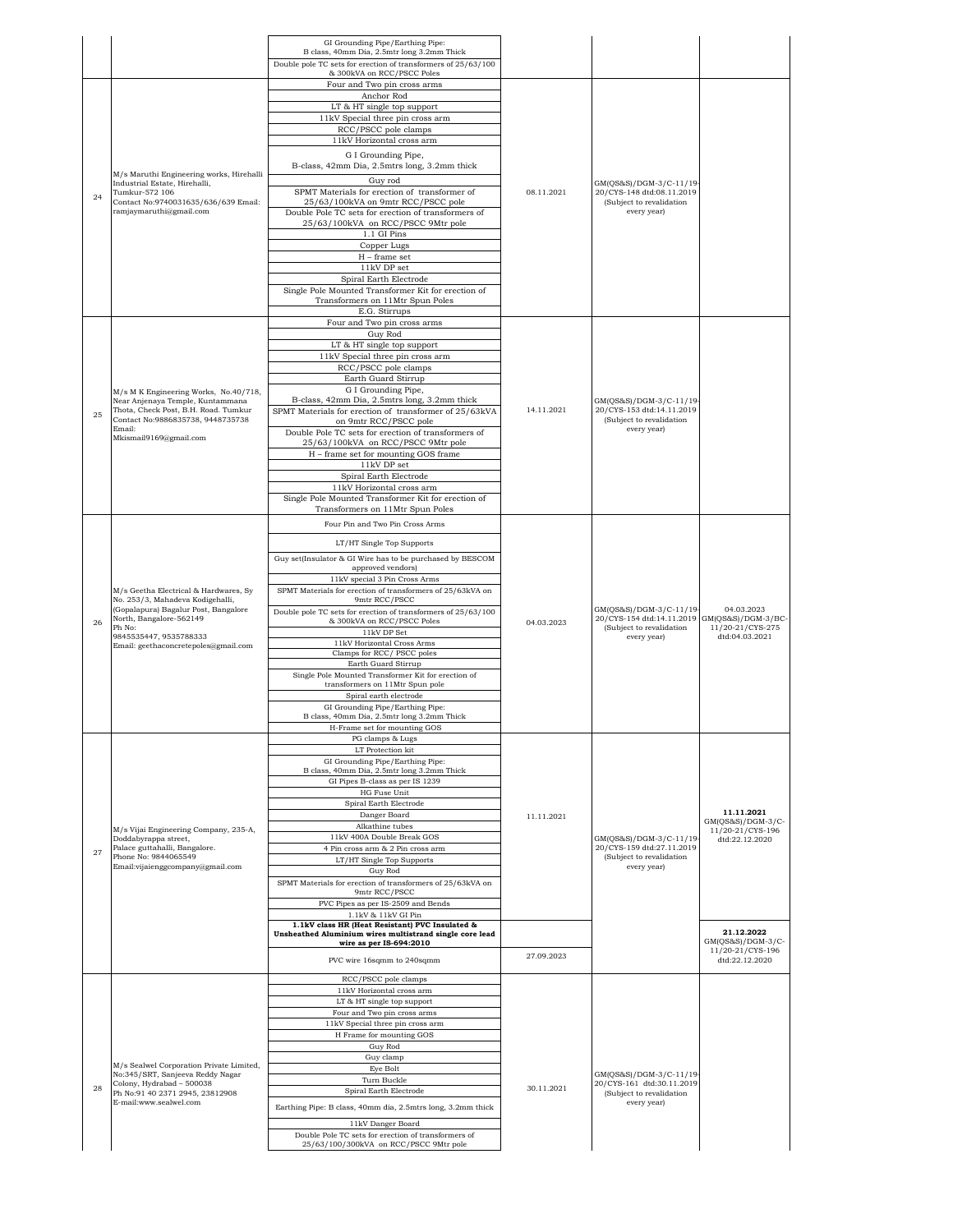|    |                                                                                    | SPMT Materials for erection of transformer of 25/63kVA on<br>9mtr RCC/PSCC pole                        |            |                                                       |  |
|----|------------------------------------------------------------------------------------|--------------------------------------------------------------------------------------------------------|------------|-------------------------------------------------------|--|
|    |                                                                                    | LT Protection kit<br>11kV HG Fuse Unit                                                                 |            |                                                       |  |
|    |                                                                                    | Mounting structure for auto Reclosers and sectionalisers                                               |            |                                                       |  |
|    |                                                                                    | Double Pole TC sets for erection of transformers of<br>25/63/100kVA on RCC/PSCC 9Mtr pole              |            |                                                       |  |
|    |                                                                                    | SPMT Materials for erection of transformer of 25/63kVA on<br>9mtr RCC/PSCC pole                        |            |                                                       |  |
|    |                                                                                    | 11kV Horizontal cross arm                                                                              |            |                                                       |  |
|    | M/s Banashankari Engineers, Plot No.27,<br>Ravi Nagar Main Road, Opp. Akshay Park, | 11kV Special three pin cross arm<br>Four and Two pin cross arms                                        |            |                                                       |  |
|    | Airport Road, Hubballi-580030                                                      | Guarding for Road crossing, Telephone Line Crossing, Between                                           |            | GM(QS&S)/DGM-3/C-11/19-<br>20/CYS-162 dtd:30.11.2019  |  |
| 29 | Contact No:0836-2335463, 2970433<br>Email:                                         | HT & LT Line Crossing<br>LT & HT single top support                                                    | 14.11.2021 | (Subject to revalidation<br>every year)               |  |
|    | banashankarienghl@gmail.com                                                        | $11\mathrm{kV}$ DP set                                                                                 |            |                                                       |  |
|    |                                                                                    | RCC/PSCC pole clamps<br>Guy Rod                                                                        |            |                                                       |  |
|    |                                                                                    | Earthing Pipe: B class, 40mm dia, 2.5mtrs long, 3.2mm thick                                            |            |                                                       |  |
|    |                                                                                    | 11kV 200A Single Break GOS                                                                             |            |                                                       |  |
|    |                                                                                    | Spiral Earth Electrode                                                                                 |            |                                                       |  |
|    |                                                                                    | 2 Pin & 4 Pin cross Arm<br>LT & HT single top support                                                  |            |                                                       |  |
|    |                                                                                    | 11kV Horizontal cross arm                                                                              |            |                                                       |  |
|    |                                                                                    | Guy set (Insulator & GI wire has to be purchased by BESCOM<br>approved Vendors)                        |            |                                                       |  |
|    |                                                                                    | 11kV Special 3 Pin Cross Arms                                                                          |            |                                                       |  |
|    |                                                                                    | Single Pole Mounted Transformer Kit for erection of<br>Transformers on 11Mtr Spun Poles                |            |                                                       |  |
|    |                                                                                    | SPMT Materials for erection of transformer on 25/63kVA on                                              |            |                                                       |  |
|    |                                                                                    | 9mtr RCC/PSCC pole                                                                                     |            |                                                       |  |
|    |                                                                                    | Double Pole TC sets for erection of transformers of<br>25/63/100kVA & 100/300kVA on RCC/PSCC 9Mtr pole |            |                                                       |  |
|    | M/s Omkar Industries, Sy No: 35/1,                                                 | LT protection kit<br>H - frame set for fixing GOS for DP structure                                     |            |                                                       |  |
| 30 | Besides Anu Bricks, Bhamannahally,<br>Bellavi Hobli, kora, Tumukuru                | 11kV DP set                                                                                            | 01.12.2022 | GM(QS&S)/DGM(Ele)-3/ BC-                              |  |
|    | (Mob No: 9844621920, 7259155842)                                                   | Alkathine Tubes<br>Danger Board                                                                        |            | 11/20-21/CYS-177<br>dtd:02.12.2020                    |  |
|    | (E- mail: swamydine@gmail.com)                                                     | Clamps for PSCC/RCC poles                                                                              |            |                                                       |  |
|    |                                                                                    | Earth Guard Stirrup<br>Spiral Earth Electrode                                                          |            |                                                       |  |
|    |                                                                                    | G I Grounding Pipe                                                                                     |            |                                                       |  |
|    |                                                                                    | B-class, 42mm Dia, 2.5mtrs long, 3.2mm thick with bolts &<br>nuts, GI strip & washers complete         |            |                                                       |  |
|    |                                                                                    | Aluminium & Copper Lugs                                                                                |            |                                                       |  |
|    |                                                                                    | PG clamps<br>3 GOS and 1 GOS Frame set for Spun pole with & without                                    |            |                                                       |  |
|    |                                                                                    | transformers seating                                                                                   |            |                                                       |  |
|    |                                                                                    | Spacers for DTC Wiring<br>G.I.Pipe B-class as per IS-1239                                              |            |                                                       |  |
|    |                                                                                    | HG Fuse Unit                                                                                           |            |                                                       |  |
|    |                                                                                    | Single Pole Mounted Transformer Kit for erection of<br>transformers on 11Mtr Spun pole                 |            |                                                       |  |
|    |                                                                                    |                                                                                                        |            |                                                       |  |
|    |                                                                                    | Four Pin and Two Pin Cross Arms                                                                        |            |                                                       |  |
|    |                                                                                    |                                                                                                        |            |                                                       |  |
|    |                                                                                    | Guy rod, Guy clamp, Eye Bolt                                                                           |            |                                                       |  |
|    |                                                                                    |                                                                                                        |            |                                                       |  |
|    |                                                                                    | 11kV special 3 Pin Cross Arms                                                                          |            |                                                       |  |
|    |                                                                                    |                                                                                                        |            |                                                       |  |
|    |                                                                                    | Double pole TC sets for erection of transformers of 25/63/100<br>& 300kVA on RCC/PSCC Poles            |            |                                                       |  |
|    |                                                                                    |                                                                                                        |            |                                                       |  |
|    | M/s Sri Lakshmi Venkateshwara                                                      | LT/HT Single Top Supports                                                                              |            |                                                       |  |
|    | Electricals,<br>No.309/P2, 2nd phase KIABD,                                        |                                                                                                        |            | GM(QS&S)/DGM-3/C-11/19-                               |  |
| 31 | 6th A Road, Harohalli,<br>Ramnagara - 562112                                       | SPMT Materials for erection of transformers of 25/63kVA on<br>9mtr RCC/PSCC                            | 16.12.2021 | 20/CYS-170 dtd:16.12.2019<br>(Subject to revalidation |  |
|    | Ph No: 9448063206                                                                  |                                                                                                        |            | every year)                                           |  |
|    |                                                                                    | 11kV Horizontal Cross Arm with clamp, Bolt &Nuts                                                       |            |                                                       |  |
|    |                                                                                    |                                                                                                        |            |                                                       |  |
|    |                                                                                    |                                                                                                        |            |                                                       |  |
|    |                                                                                    | 11kV DP set                                                                                            |            |                                                       |  |
|    |                                                                                    |                                                                                                        |            |                                                       |  |
|    |                                                                                    | Clamps for RCC/PSCC poles                                                                              |            |                                                       |  |
|    |                                                                                    |                                                                                                        |            |                                                       |  |
|    |                                                                                    | Earth Guard Stirrup                                                                                    |            |                                                       |  |
|    |                                                                                    | Spiral earth electrode                                                                                 |            |                                                       |  |
|    |                                                                                    |                                                                                                        |            |                                                       |  |
|    |                                                                                    | GI Grounding Pipe:                                                                                     |            |                                                       |  |
|    |                                                                                    | B class, 40mm Dia, 2.5mtr long 3.2mm Thick                                                             |            |                                                       |  |
|    | M/s New Laxmi Steel & Power Pvt Ltd.,<br>Plot No: A/22 To A/25, Sarua Indutrial    |                                                                                                        |            | GM(QS&S)/DGM-3/C-11/19-                               |  |
| 32 | Estate, Sarua, Khurda - 752055,<br>Odisha                                          | prefabricated structure for mounting Distribution Transformers                                         | 21.12.2021 | 20/CYS-173 dtd:21.12.2019<br>(Subject to revalidation |  |
|    | Ph No: 9437025241                                                                  |                                                                                                        |            | every year)                                           |  |
|    |                                                                                    |                                                                                                        |            |                                                       |  |
|    |                                                                                    | Four Pin and Two Pin Cross Arms & LT/HT Single Top Supports                                            |            |                                                       |  |
|    |                                                                                    | Guy set (Insulator & GI Wire has to be purchased by BESCOM<br>approved vendors)                        |            |                                                       |  |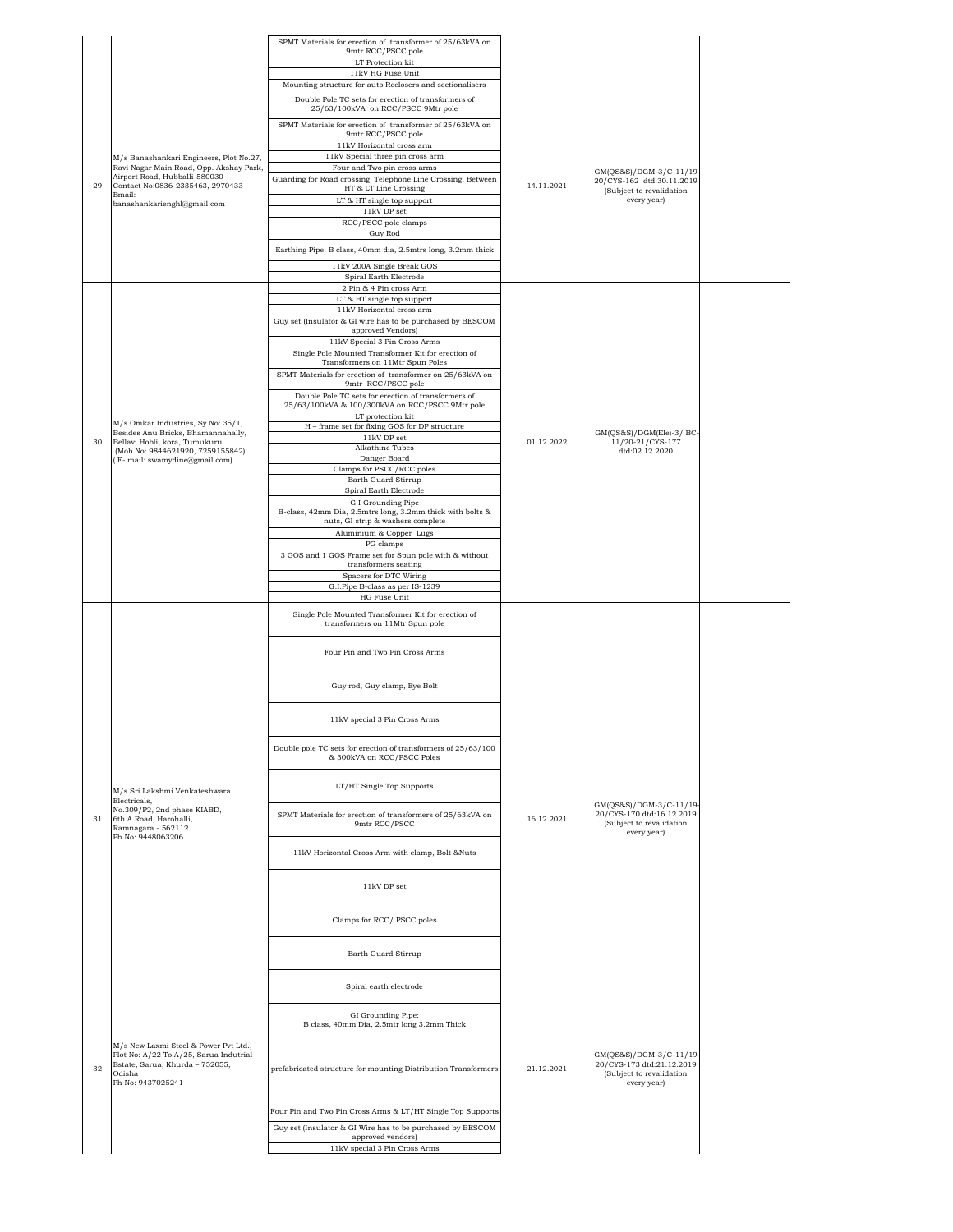|    | M/s Adishakthi Electricals, Ahishakthi                                                                                                                | 9mtr RCC/PSCC<br>Double pole TC sets for erection of transformers of                                                 |            |                                                                                                    |                                    |
|----|-------------------------------------------------------------------------------------------------------------------------------------------------------|----------------------------------------------------------------------------------------------------------------------|------------|----------------------------------------------------------------------------------------------------|------------------------------------|
|    | Sadana, Adishakthi Nagar Opp. Indian<br>Petrol Bunk Challakere Road, Chitradurga-                                                                     | 25/63/100kVA & 100/300kVA on RCC/PSCC Poles                                                                          |            | GM(QS&S)/DGM-3/C-11/19-<br>20/CYS-177 dtd:24.12.2019 GM(QS&S)/DGM-3/BC-                            | 19.02.2023                         |
| 33 | 577501.<br>Phone No:9341588118                                                                                                                        | 11kV DP Set<br>11kV Horizontal Cross Arms                                                                            | 19.02.2023 | (Subject to revalidation<br>every year)                                                            | 11/20-21/CYS-253<br>dtd:19.02.2021 |
|    |                                                                                                                                                       | Clamps for RCC/PSCC poles                                                                                            |            |                                                                                                    |                                    |
|    |                                                                                                                                                       | Earth Guard Stirrup<br>Single Pole Mounted Transformer Kit for erection of                                           |            |                                                                                                    |                                    |
|    |                                                                                                                                                       | transformers on 11Mtr Spun pole<br>Spiral earth electrode                                                            |            |                                                                                                    |                                    |
|    |                                                                                                                                                       | GI Grounding Pipe/Earthing Pipe:                                                                                     |            |                                                                                                    |                                    |
|    |                                                                                                                                                       | B class, 40mm Dia, 2.5mtr long 3.2mm Thick<br>H-Frame set for mounting GOS                                           |            |                                                                                                    |                                    |
|    |                                                                                                                                                       | Double pole TC sets for erection of transformers of 25/63/100<br>& 300kVA on RCC/PSCC Poles                          |            |                                                                                                    |                                    |
|    |                                                                                                                                                       | SPMT Materials for erection of transformers of 25/63kVA on                                                           |            |                                                                                                    |                                    |
|    |                                                                                                                                                       | 9mtr RCC/PSCC<br>11kV Horizontal Cross Arms                                                                          |            |                                                                                                    |                                    |
|    |                                                                                                                                                       | H-Frame set<br>Four Pin and Two Pin Cross Arms                                                                       |            | GM(QS&S)/DGM-3/BC-                                                                                 |                                    |
|    | M/s Harshini Tele Systems, Plot No:94/A,<br>Phase-II, Sector - II, Lane No.17, IDA,                                                                   | Guy Rod, Turn Buckle, Eye Bolt & Guy Clamp                                                                           | 23.12.2021 | 11/19-20/CYS-178<br>dtd:24.12.2019                                                                 |                                    |
|    | Cherlapally, Hyderabad - 500051,                                                                                                                      | GI Grounding Pipe/Earthing Pipe:<br>B class, 40mm Dia, 2.5mtr long 3.2mm Thick                                       |            | (Subject to revalidation<br>every year)                                                            |                                    |
| 34 | Medchal Dist. Telangana State.<br>Phone No: 9246332288,                                                                                               | 11kV special 3 Pin Cross Arms<br>Clamps for RCC/ PSCC poles                                                          |            |                                                                                                    |                                    |
|    | Email:harshinits@gmail.com,<br>m.muralidharbabu@gmail.com.                                                                                            | LT/HT Single Top Supports                                                                                            |            |                                                                                                    |                                    |
|    |                                                                                                                                                       | Fish plate<br>LT protection kit                                                                                      |            |                                                                                                    |                                    |
|    |                                                                                                                                                       | Spiral earth electrode                                                                                               |            |                                                                                                    |                                    |
|    |                                                                                                                                                       | 11kV Spun pole structural materials with single and 3 GOS<br>system                                                  | 06.06.2022 | GM(QS&S)/DGM-3/BC-<br>11/20-21/CYS-39<br>dtd:08.06.2020<br>(Subject to revalidation<br>every year) |                                    |
|    |                                                                                                                                                       | 11kV 200A Single Break GOS                                                                                           |            |                                                                                                    |                                    |
|    |                                                                                                                                                       | 11kV 400A Double Break GOS                                                                                           |            |                                                                                                    |                                    |
|    |                                                                                                                                                       | 11kV, 200A Single Break GOS with Polymeric Post Insulator                                                            |            |                                                                                                    |                                    |
|    |                                                                                                                                                       | 11kV, 400A Double Break GOS with Polymeric Post Insulator                                                            |            |                                                                                                    |                                    |
|    | M/s Prakash Metal Products,<br>Ayodya Village, Near Kempageri, Karwar<br>Road, Hubli- 580024<br>Ph No: 0836-2303024<br>E-mail:prakash_pmp@yahoo.co.in | LT Protection Kit<br>Four Pin and Two Pin Cross Arms and 11kV special 3 Pin<br>Cross Arms                            |            |                                                                                                    |                                    |
|    |                                                                                                                                                       | SPMT Materials for erection of transformers of 25/63kVA on                                                           |            |                                                                                                    |                                    |
|    |                                                                                                                                                       | 9mtr RCC/PSCC<br>Single Pole Mounted Transformer Kit for erection of                                                 |            | GM(QS&S)/DGM-3/BC-<br>11/19-20/CYS-181                                                             |                                    |
| 35 |                                                                                                                                                       | transformers on 11Mtr Spun pole                                                                                      | 26.12.2021 | dtd:26.12.2019<br>(Subject to revalidation                                                         |                                    |
|    |                                                                                                                                                       | Double pole TC sets for erection of transformers of 25/63/100<br>& 100/300kVA on RCC&PSCC Poles                      |            | every year)                                                                                        |                                    |
|    |                                                                                                                                                       | $11\mathrm{kV}$ DP set<br>Clamps for RCC/ PSCC poles                                                                 |            |                                                                                                    |                                    |
|    |                                                                                                                                                       | HG Fuse Unit                                                                                                         |            |                                                                                                    |                                    |
|    |                                                                                                                                                       | 11kV Horizontal Cross Arm<br>LT/HT Single Top Supports                                                               |            |                                                                                                    |                                    |
|    |                                                                                                                                                       | Guy rod, Guy clamp, Eye Bolt, Turn Buckle<br>Spiral Earth Electrode                                                  |            |                                                                                                    |                                    |
|    |                                                                                                                                                       | GI Grounding Pipe:                                                                                                   |            |                                                                                                    |                                    |
|    |                                                                                                                                                       | B class, 40mm Dia, 2.5mtr long 3.2mm Thick<br>Double Pole TC sets for erection of transformers of                    |            |                                                                                                    |                                    |
|    |                                                                                                                                                       | 25/63/100kVA & 100/300kVA on RCC/PSCC 9Mtr pole<br>Single Pole Mounted Transformer Kit for erection of               |            |                                                                                                    |                                    |
|    |                                                                                                                                                       | Transformers on 11Mtr Spun Poles                                                                                     |            |                                                                                                    |                                    |
|    |                                                                                                                                                       | SPMT Materials for erection of transformer on 25/63kVA on<br>9mtr RCC/PSCC pole                                      |            |                                                                                                    |                                    |
|    |                                                                                                                                                       | LT & HT single top support                                                                                           |            |                                                                                                    |                                    |
|    |                                                                                                                                                       | 11kV DP set<br>11 kV Horizontal Cross Arm                                                                            |            |                                                                                                    |                                    |
|    | M/s Varsha Fab Tech,                                                                                                                                  | 11kV Special three pin cross arm<br>Four and Two pin cross arms                                                      |            |                                                                                                    |                                    |
|    | plot No:R-97, KSSIDC Indl, II stage, Area<br>Antharasanahalli, Tumkuru                                                                                | Fish Plate                                                                                                           | 19.02.2023 | GM(QS&S)/DGM-3/BC-<br>11/20-21/CYS-254                                                             |                                    |
| 36 | Ph No:7022593344/7022593345<br>E-mail: varshafabtech@gmail.com                                                                                        | Guy set (Insulator & GI wire has to be purchased by BESCOM<br>approved Vendors)                                      |            | dtd:19.02.2021                                                                                     |                                    |
|    |                                                                                                                                                       | GI Grounding pipe, B - Class, 42mm dia, 2.5mtrs long, 3.2mm<br>thick with bolts nuts, GI Strips and washers complete |            |                                                                                                    |                                    |
|    |                                                                                                                                                       | Earth Guard Stirrup<br>Anti Climbing Device                                                                          |            |                                                                                                    |                                    |
|    |                                                                                                                                                       | Sprial Earth Electrode<br>Spacers for DTC wiring                                                                     |            |                                                                                                    |                                    |
|    |                                                                                                                                                       | PG Clamps & Lugs                                                                                                     |            |                                                                                                    |                                    |
|    |                                                                                                                                                       | Danger Board<br>LT Protection Kit                                                                                    |            |                                                                                                    |                                    |
|    |                                                                                                                                                       | HG Fuse Unit                                                                                                         | 19.06.2021 |                                                                                                    |                                    |
|    |                                                                                                                                                       | Four Pin and Two Pin Cross Arms                                                                                      |            |                                                                                                    |                                    |
|    |                                                                                                                                                       | Guy set (Insulator & GI wire has to be purchased by BESCOM<br>approved Vendors)                                      |            |                                                                                                    |                                    |
|    |                                                                                                                                                       | 11kV special 3 Pin Cross Arms                                                                                        |            |                                                                                                    |                                    |
|    |                                                                                                                                                       | Double pole TC sets for erection of transformers of<br>25/63/100kVA & 100/300 kVA on RCC/PSCC Poles                  |            |                                                                                                    |                                    |
|    |                                                                                                                                                       | LT/HT Single Top Supports<br>SPMT Materials for erection of transformers of 25/63kVA on                              |            |                                                                                                    |                                    |
|    | M/s Raghavendra Enterprises,                                                                                                                          | 9mtr RCC/PSCC Pole                                                                                                   |            |                                                                                                    |                                    |
|    | #205, Gidadakonehalli Village,<br>Yeshwantpur Hobli, Muddinapalya,                                                                                    | H-Frame set for mounting GOS                                                                                         |            | $GM(QS&S)/DGM-3/BC-$                                                                               |                                    |
| 37 | Bangalore-560091.<br>Ph No: 9742628064                                                                                                                | 11kV DP Set<br>11kV Horizontal Cross Arms                                                                            | 20.03.2023 | 11/20-21/CYS-284<br>dtd:20.03.2021                                                                 |                                    |
|    | E-mail: bs.sandeep30@gmail.com                                                                                                                        | Clamps for RCC/PSCC poles                                                                                            |            |                                                                                                    |                                    |
|    |                                                                                                                                                       | Single Pole Mounted Transformer Kit for erection of                                                                  |            |                                                                                                    |                                    |
|    |                                                                                                                                                       | transformers on 11Mtr Spun pole                                                                                      |            |                                                                                                    |                                    |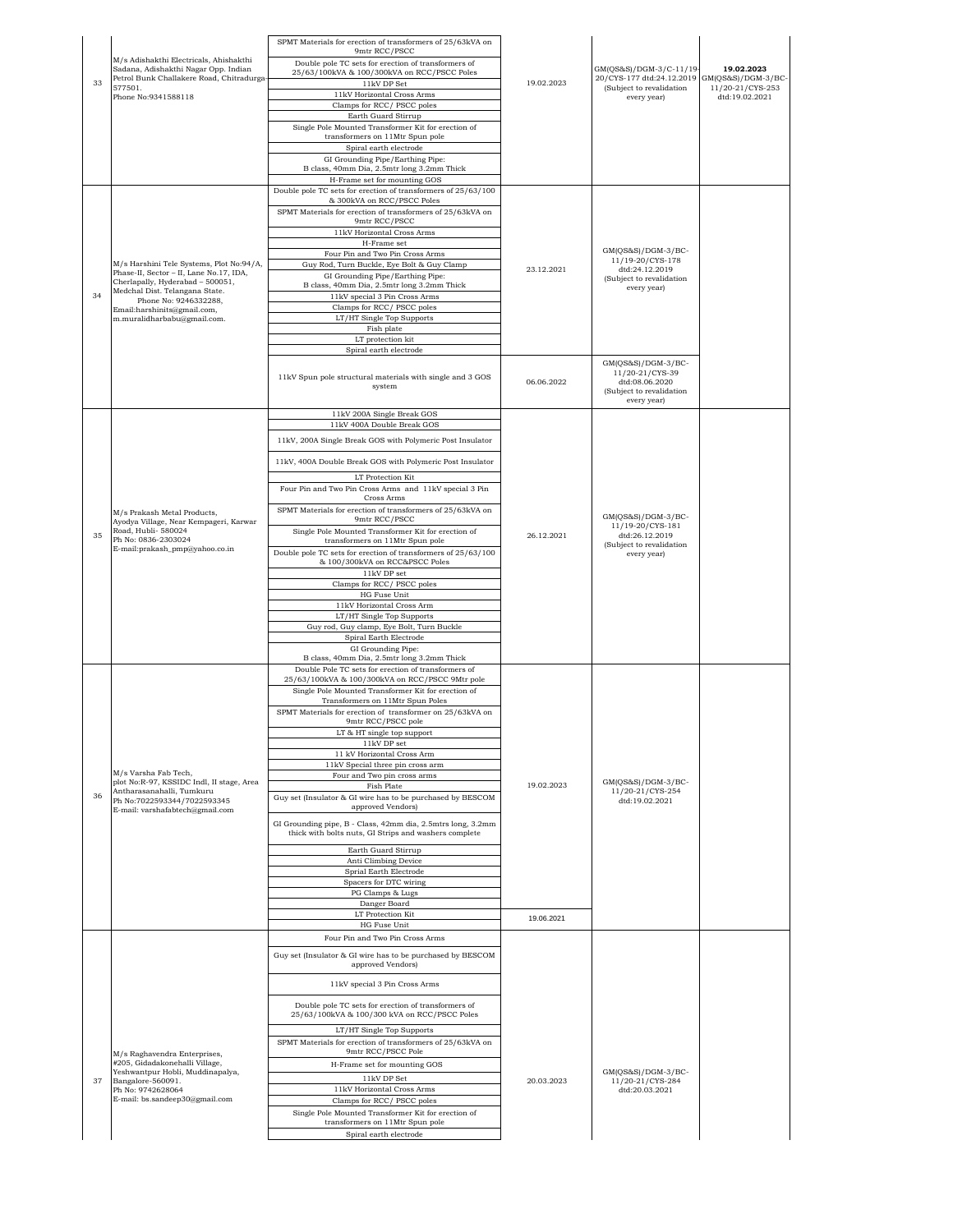|    |                                                                                                                   | GI Grounding pipe, B - Class, 42mm dia, 2.5mtrs long, 3.2mm<br>thick with bolts nuts, GI Strips and washers complete              |            |                                                                                                      |                                        |
|----|-------------------------------------------------------------------------------------------------------------------|-----------------------------------------------------------------------------------------------------------------------------------|------------|------------------------------------------------------------------------------------------------------|----------------------------------------|
|    |                                                                                                                   | Universal Hook                                                                                                                    |            |                                                                                                      |                                        |
|    |                                                                                                                   | Alkathine tube                                                                                                                    |            |                                                                                                      |                                        |
|    |                                                                                                                   | Fish Plate                                                                                                                        |            |                                                                                                      |                                        |
|    |                                                                                                                   | GI Pipe B-class as per IS-1239                                                                                                    |            |                                                                                                      |                                        |
|    |                                                                                                                   | H.G. Fuse Unit                                                                                                                    |            |                                                                                                      |                                        |
|    |                                                                                                                   | LT Protections Kit                                                                                                                |            |                                                                                                      |                                        |
|    |                                                                                                                   | DOLO cutouts                                                                                                                      |            |                                                                                                      |                                        |
|    |                                                                                                                   | G I Grounding Pipe<br>B-class, 42mm Dia, 2.5mtrs long, 3.2mm thick with bolts &<br>nuts, GI strip & washers complete              |            |                                                                                                      |                                        |
|    | M/s Orange Power T & D Equipments Pvt                                                                             | GI Pipes B-class as per IS 1239                                                                                                   |            |                                                                                                      |                                        |
|    | Ltd.,<br>Regd Off No: 2, Small Scale Industrial                                                                   | <b>PVC</b> Pipes                                                                                                                  |            |                                                                                                      |                                        |
|    | Area, 1st Cross, Rajajinagar, Bangalore -<br>560010 (Factory Unit: No.233, KIADB                                  | Spiral Earth Electrode                                                                                                            | 19.03.2023 | GM(QS&S)/DGM-3/BC-<br>11/19-20/CYS-219                                                               | 19.03.2023                             |
| 38 | Industrial Area, 3rd phase, Malur-<br>563130, (Kolar Dist))                                                       | Spacers for DTC Wiring                                                                                                            |            | dtd:05.03.2020 (Subject to<br>revalidation every year)                                               | GM(QS&S)/DGM-3/BC-<br>11/20-21/CYS-282 |
|    | E-mail: orange.power@rediffmail.com<br>Ph no:9845243011.                                                          | PG clamps & Lugs                                                                                                                  |            |                                                                                                      | dtd:19.03.2021                         |
|    |                                                                                                                   | Danger Board                                                                                                                      |            |                                                                                                      |                                        |
|    |                                                                                                                   | Alkathine tubes                                                                                                                   |            |                                                                                                      |                                        |
|    |                                                                                                                   | <b>Bolts and Nuts</b>                                                                                                             |            |                                                                                                      |                                        |
|    |                                                                                                                   | 11kV 200A Single Break GOS(ceramic Type)                                                                                          |            |                                                                                                      |                                        |
|    |                                                                                                                   |                                                                                                                                   |            |                                                                                                      |                                        |
|    |                                                                                                                   | 11kV & 1.1kV GI Pins                                                                                                              |            |                                                                                                      |                                        |
|    |                                                                                                                   | G.I. Wire & Guy Wire                                                                                                              | 28.02.2022 |                                                                                                      |                                        |
|    |                                                                                                                   | Four Pin and Two Pin Cross Arms<br>11kV Special 3 pin cross arm                                                                   |            |                                                                                                      |                                        |
|    |                                                                                                                   | 11 kV Horizontal Cross Arm<br>LT/HT single top support                                                                            |            |                                                                                                      |                                        |
|    |                                                                                                                   | Single Pole Mounted Transformer Kit for erection of                                                                               |            |                                                                                                      |                                        |
|    | M/s Hari Krishna Electrical Works,<br>Sy No:80/3, Koratagere,                                                     | Transformers on 11Mtr Spun Pole<br>Double pole TC sets for erection of transformers of 25/63/100                                  |            | GM(OS&S)/DGM-3/BC-                                                                                   |                                        |
| 39 | Urdigere Main Road,<br>Koratagere - 572129,                                                                       | & 100/300kVA on RCC/PSCC Poles                                                                                                    | 05.03.2022 | 11/19-20/CYS-226                                                                                     |                                        |
|    | Tumkur Dist<br>Ph No: 9606135191                                                                                  | SPMT Materials for erection of transformers of 25/63kVA on<br>9mtr RCC/PSCC                                                       |            | dtd:13.03.2020 (Subject to<br>revalidation every year)                                               |                                        |
|    |                                                                                                                   | G I Grounding Pipe<br>B-class, 42mm Dia, 2.5mtrs long, 3.2mm thick with bolts                                                     |            |                                                                                                      |                                        |
|    |                                                                                                                   | & nuts, GI strip & washers complete<br>Danger Board                                                                               |            |                                                                                                      |                                        |
|    |                                                                                                                   | Guy rod, Guy clamp, Eye Bolt                                                                                                      |            |                                                                                                      |                                        |
|    |                                                                                                                   | PG clamps<br>Aluminium Lugs/Copper Lugs                                                                                           |            |                                                                                                      |                                        |
|    |                                                                                                                   | Four Pin and Two Pin Cross Arms                                                                                                   |            |                                                                                                      |                                        |
|    |                                                                                                                   | 11kV Special 3 pin cross arm<br>11 kV Horizontal Cross Arm                                                                        |            |                                                                                                      |                                        |
|    |                                                                                                                   | LT/HT single top support                                                                                                          |            |                                                                                                      |                                        |
|    |                                                                                                                   | Danger Board<br>G I Grounding Pipe                                                                                                |            |                                                                                                      |                                        |
|    | M/s Sampurna Enterprises,<br>Plot No: R-3 & 18, KSSIDC Ltd, Industrial                                            | B-class, 42mm Dia, 2.5mtrs long, 3.2mm thick with bolts<br>& nuts, GI strip & washers complete                                    |            | GM(QS&S)/DGM-3/BC-                                                                                   |                                        |
| 40 | Estate, Hosahalli Camp, Sindhanur -<br>584148                                                                     | Anchor Rod                                                                                                                        | 02.03.2022 | 11/20-21/CYS-01<br>dtd:15.04.2020                                                                    |                                        |
|    | Ph No: 9739384442,9742243677<br>E-mail:                                                                           | Double pole TC sets for erection<br>SPMT Materials for erection of transformers of 25/63kVA on                                    |            | (Subject to revalidation<br>every year)                                                              |                                        |
|    | sampurnaenterprises14@gmail.com                                                                                   | RCC/PSCC 9mtr Pole<br>Guy rod, Turn Buckle, Eye Bolt & Guy clamp,                                                                 |            |                                                                                                      |                                        |
|    |                                                                                                                   | Spiral earth electrodes                                                                                                           |            |                                                                                                      |                                        |
|    |                                                                                                                   | RCC/PSCC Pole clamps<br>11kV 200A Single Break GOS                                                                                |            |                                                                                                      |                                        |
|    |                                                                                                                   | LT Protection kit                                                                                                                 |            |                                                                                                      |                                        |
|    |                                                                                                                   | HG Fuse Unit                                                                                                                      |            |                                                                                                      |                                        |
|    | M/s Dura-line India Pvt Ltd., Plot No: SP-<br>1/33(B), RIICO Indl.Area, Neemrana-<br>301705, AlwarDist, Rajasthan | Permanently lubricated HDPE Pipes &Ducts -50/42mm                                                                                 | 17.07.2022 | $GM(QS&S)/DGM-3/BC-$<br>11/20-21/CYS-06<br>dtd:20.04.2020<br>(Subject to revalidation<br>every year) |                                        |
|    | (Factory: Unit 3: Plot No: SP 14 D, RIICO                                                                         |                                                                                                                                   |            |                                                                                                      |                                        |
| 41 | Indl.Area, Neemrana-301705, AlwarDist,<br>Rajasthan &                                                             | HDPE power duct with 3 layers (Outer colour of the duct shall                                                                     |            |                                                                                                      |                                        |
|    | Unit 4: No:114& 115, Railway station road,<br>Thimmapur Village, Kotturmandal,                                    | be red with three white stripes, Middle layer is translucent in<br>colour& inner layer silicore ) 110mm out diameter              |            | GM(Q,S&S)/DGM-3/BC-<br>11/16-17/Cys-177                                                              | 03.02.2021<br>$GM(Q, S&S)/DGM-3/BC$    |
|    | RangareddyDist, Telangana                                                                                         | . HDPE power duct with3 layers (Outer colour of the duct shall<br>be red with three white stripes, Middle layer is translucent in | 03.02.2022 | dated:01.03.2017<br>(Subject to revalidation                                                         | 11/20-21/Cys-07<br>dated:20.04.2020    |
|    |                                                                                                                   | colour& inner layer silicore) 160mm out diameter                                                                                  |            | every year)                                                                                          |                                        |
|    |                                                                                                                   |                                                                                                                                   |            |                                                                                                      |                                        |
|    |                                                                                                                   | 4 pin X arms & 2 Pin Cross Arms                                                                                                   |            |                                                                                                      |                                        |
|    |                                                                                                                   | Special 3 pin cross arm<br>11kV Horizontal cross arm                                                                              |            |                                                                                                      |                                        |
|    | M/s Roopa Construction Company, Regd<br>office: Jyothi building, maidan road,                                     | G.I pipe                                                                                                                          |            |                                                                                                      |                                        |
|    | Mangalore-575001<br>(Factory unit: Kuthanoor village 83,                                                          | Guy rod<br>H-frame set for mounting GOS                                                                                           |            | $GM(Q,S&S)/DGM-3/BC-$<br>11/20-21/Cys-21                                                             |                                        |
| 42 | Callicut road, kuthanoor village,<br>Chamrajnagar-571313)                                                         | $11\mathrm{kV}$ DP set<br>Clamps for RCC/PSCC poles                                                                               | 20.04.2022 | dated:27.05.2020<br>(Subject to revalidation                                                         |                                        |
|    | Ph No:0824-2426976                                                                                                | Spiral earth electrode                                                                                                            |            | every year)                                                                                          |                                        |
|    |                                                                                                                   | SPMT material for erection of transformers of 25/63 kVA on<br>9mtr RCC / PSCC poles                                               |            |                                                                                                      |                                        |
|    |                                                                                                                   | Double pole TC set for erection of transformers of<br>25/63/100kVA & 100/300kVA on 9mtr RCC/PSCC poles                            |            |                                                                                                      |                                        |
|    |                                                                                                                   |                                                                                                                                   |            |                                                                                                      |                                        |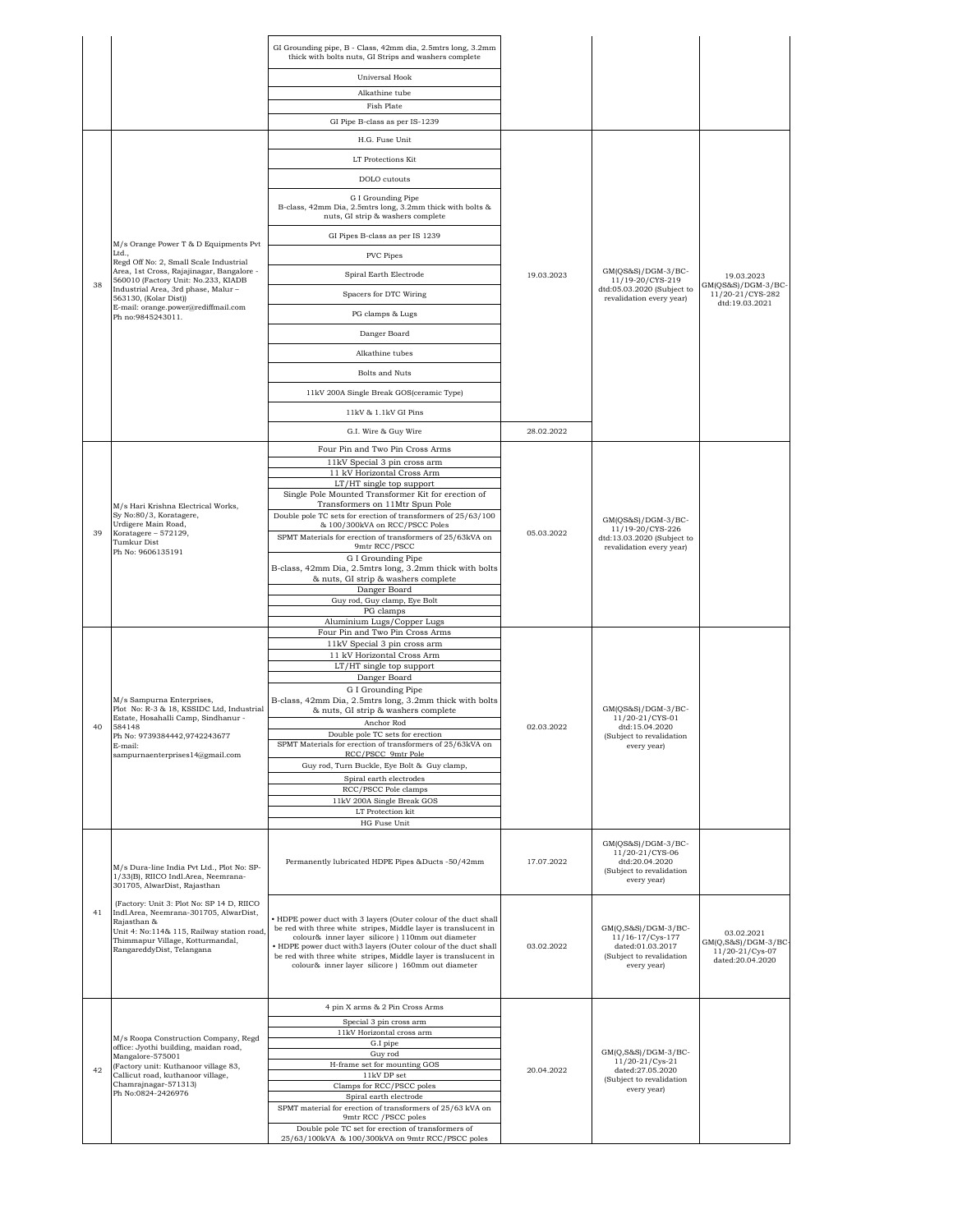| 43 | M/s Ductrove Innovations Private Ltd.,<br>No:41, Karnataka Industrial Area<br>Development board, Industrial area<br>Chikkaballapur-562 101<br>Email id:info@ductrove.com                                   | Permanently lubricated HDPE Pipes & Ducts -50/42mm,<br>$40/33$ mm                                                                                                                                                                                                                                                                                                                                                                                                                                                                                                                                                                                                     | 29.05.2025 | $GM(Q,S&S)/DGM-3/BC-$<br>$11/20 - 21/Cys - 128$<br>dated:22.09.2020                                     |  |
|----|------------------------------------------------------------------------------------------------------------------------------------------------------------------------------------------------------------|-----------------------------------------------------------------------------------------------------------------------------------------------------------------------------------------------------------------------------------------------------------------------------------------------------------------------------------------------------------------------------------------------------------------------------------------------------------------------------------------------------------------------------------------------------------------------------------------------------------------------------------------------------------------------|------------|---------------------------------------------------------------------------------------------------------|--|
| 44 | M/s Sri Bhairaveshwara Industries,<br>Sy No.76, Plot No.49,<br>Sri Bhairaveshwara Industries,<br>2nd phase, Kasaba Hobli, Nosagere<br>Village, Malur, KIADB Industrial Area,<br>Kolar<br>Ph No: 8892969394 | Four Pin and Two Pin Cross Arms<br>11kV Special 3 pin cross arm<br>Guy rod<br>11 kV Horizontal Cross Arm<br>LT/HT single top support<br>Clamps for RCC/ PSCC poles<br>11kV DP set<br>SPMT Materials for erection of transformers of 25/63kVA<br>on 9mtr RCC/PSCC pole<br>Double pole TC sets for erection of transformers of<br>25/63/100 & 100/300kVA on RCC/PSCC Poles<br>Single Pole Mounted Transformer Kit for erection of<br>Transformers on 11Mtr Spun Pole                                                                                                                                                                                                    | 30.05.2022 | GM(Q,S&S)/DGM-3/BC-<br>11/20-21/Cys-36<br>dated:02.062020<br>(Subject to revalidation<br>every year)    |  |
| 45 | M/s Divya Industries,<br>#71, Behind Maruthi wines, Narasimha<br>swamy layout,<br>Laggere Ring road, Laggere,<br>Bangalore-560058<br>Ph No: 9945707646                                                     | 11 kV Horizontal Cross Arm<br>Four Pin and Two Pin Cross Arms<br>11kV Special 3 pin cross arm<br>Guy rod<br>Clamps for RCC/ PSCC poles<br>Spiral Earth Electrode<br>LT/HT single top support<br>SPMT Materials for erection of transformers of 25/63kVA<br>on 9mtr RCC/PSCC pole<br>Double pole TC sets for erection of transformers of<br>25/63/100 & 100/300kVA on RCC/PSCC Poles<br>G I Grounding Pipe<br>B-class, 42mm Dia, 2.5mtrs long, 3.2mm thick with bolts<br>& nuts, GI strip & washers complete<br>11kV DP set                                                                                                                                            | 29.05.2022 | GM(Q,S&S)/DGM-3/BC-<br>11/20-21/Cys-48<br>dated:19.062020<br>(Subject to revalidation<br>every year)    |  |
| 46 | M/s Siri and Co.,<br>Plot No.82, Survey No: 24, Jai matha Rice<br>Industries, Antharasanahalli Industrial<br>are, Tumkur-572106 Mob No:<br>9900050508, 9481367126                                          | 11 kV Horizontal Cross Arm<br>Four Pin and Two Pin Cross Arms<br>Clamps for RCC/PSCC poles<br>SPMT Materials for erection of transformers of 25/63kVA<br>on 9mtr RCC/PSCC pole<br>Single Pole Mounted Transformer Kit for erection of<br>Transformers on 11Mtr Spun Pole<br>Double pole TC sets for erection of transformers of<br>25/63/100 & 100/300kVA on RCC/PSCC Poles<br>LT/HT single top support<br>Guy Set<br>H Frame set<br>Spiral Earth Electrode<br>G I Grounding Pipe<br>B-class, 42mm Dia, 2.5mtrs long, 3.2mm thick with bolts<br>& nuts, GI strip & washers complete<br>Earth Guard Stirrup<br>11kV Danger Board<br>11kV DP set<br>Fish plate          | 17.07.2022 | GM(Q,S&S)/DGM-3/BC-<br>11/20-21/Cys-60<br>dated:17.07.2020<br>(Subject to revalidation<br>every year)   |  |
| 47 | M/s Shah Fab Tech,<br>Plot No:712/A, 4th cross, Karur Industrial<br>Area, Harihar Road, Davanagere -577004.<br>(Ph No:<br>8553918991, 9844444133)<br>(E-mail:<br>shahfabtech2017@gmail.com)                | SPMT Materials for erection of transformers of 25/63kVA on<br>9mtr RCC/PSCC pole<br>Double pole TC sets for erection of transformers of 25/63/100<br>& 100/300kVA on RCC/PSCC Poles<br>11 kV Horizontal Cross Arm<br>LT/HT single top support<br>Four Pin and Two Pin Cross Arms<br>11kV Special 3 pin cross arm<br>Spiral Earth Electrode<br>Clamps for RCC/PSCC poles<br>11kV DP set<br>H frame set<br>G I Grounding Pipe<br>B-class, 42mm Dia, 2.5mtrs long, 3.2mm thick with bolts &<br>nuts, GI strip & washers complete<br>Fish plate<br>Earth Guard Stirrup<br>Guy set (Insulator & GI Wire has to be purchased by BESCOM<br>approved vendors)<br>Bolts & Nuts | 07.08.2022 | GM(Q,S&S)/DGM-3/BC-<br>11/20-21/Cys-68<br>dated:11.08.2020<br>(Subject to revalidation<br>every year)   |  |
| 48 | M/s SSK Engineering & Fabrication<br>Works.<br>Survey No: 6/5, Rattihalli - Byadagi Road,<br>Makari, Hirekerur(Tq.), Haveri(Dist).<br>Ph No: 9902750376/9900350068                                         | 11 kV Horizontal Cross Arm<br>Four Pin and Two Pin Cross Arms<br>11kV Special 3 pin cross arm<br>Guy rod, Guy clamp, Eye Bolt, Turn Buckle<br>Clamps for RCC/PSCC poles<br>Spiral Earth Electrode<br>LT/HT single top support<br>SPMT Materials for erection of transformers of 25/63kVA on<br>9mtr RCC/PSCC pole<br>Double pole TC sets for erection of transformers of 25/63/100<br>& 100/300kVA on RCC/PSCC Poles<br>11kV & 1.1kV GI Pins<br>G I Grounding Pipe<br>B-class, 42mm Dia, 2.5mtrs long, 3.2mm thick with bolts &<br>nuts, GI strip & washers complete<br>Fish plate<br>Earth Guard Stirrup<br>11kV DP set<br>PG clamps                                 | 29.05.2022 | $GM(Q,S&S)/DGM-3/BC-$<br>11/20-21/Cys-72<br>dated:12.08.2020<br>(Subject to revalidation<br>every year) |  |
| 49 | M/s Kronax Engineering & Pressure<br>Vessels LLP, No.823/1A, 823/1B, Near<br>Kodikonda checkpost, kodur Village,<br>Chillamathur, Anantapur District, Andhra<br>Pradesh(AP)<br>-------------               | 11kV Special three pin cross arm<br>Four and Two pin cross arms<br>11kV Horizontal cross arm<br>LT & HT single top support<br>Guy set (Insulator & GI wire has to be purchased by BESCOM<br>approved Vendors<br>Spiral Earth Electrode<br>G I Grouding Pipe<br>B-class, 42mm Dia, 2.5mtrs long, 3.2mm thick<br>Spacer for DTC wiring<br>Danger Board                                                                                                                                                                                                                                                                                                                  | 17.08.2022 | GM(QS&S)/DGM-3/BC-<br>11/20-21/CYS-93<br>dtd:18.08.2020<br>(Subject to revalidation                     |  |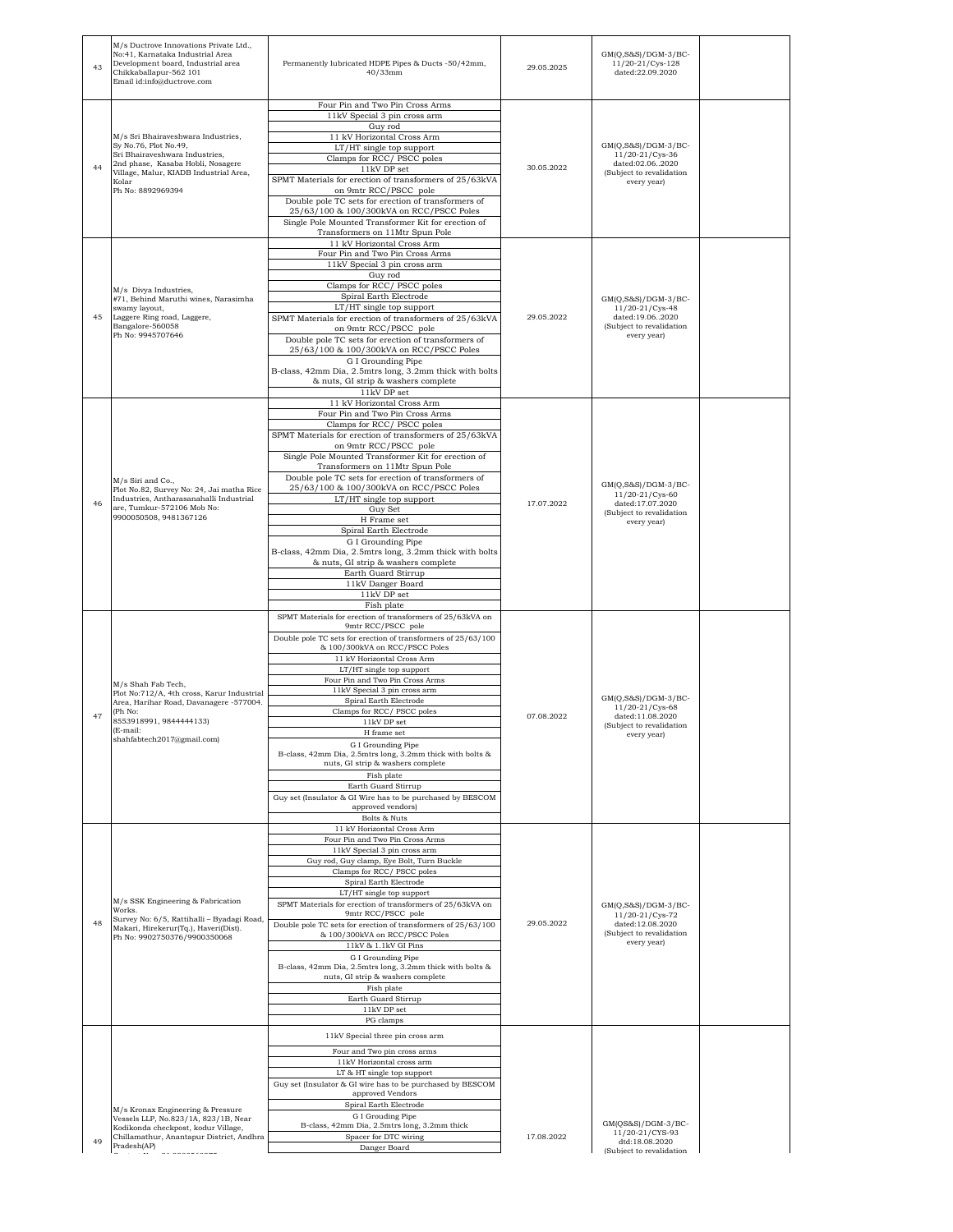| Single Pole Mounted Transformer Kit for erection of<br>Transformers on 11Mtr Spun Poles<br>Double Pole TC sets for erection of transformers of<br>25/63/100kVA & 100/300kVA on RCC/PSCC 9Mtr pole<br>SPMT Materials for erection of transformer on 25/63kVA on<br>9mtr RCC/PSCC pole<br>H Frame for mounting GOS<br>RCC/PSCC pole clamps<br>SPMT Materials for erection of transformers of 25/63kVA<br>on 9mtr RCC/PSCC pole<br>Double pole TC sets for erection of transformers of<br>25/63/100 & 100/300kVA on RCC/PSCC Poles<br>11 kV Horizontal Cross Arm<br>LT/HT single top support<br>Four Pin and Two Pin Cross Arms<br>Clamps for RCC/PSCC poles<br>11kV DP set<br>PG clamps & Lugs<br>GM(QS&S)/DGM-3/BC-<br>M/s SGP Industries, Madapatna, Near<br>11/20-21/CYS-95<br>G I Grounding Pipe<br>20.08.2022<br>Vinayaka Engg Works, Harragadde post,<br>dtd:24.08.2020<br>B-class, 42mm Dia, 2.5mtrs long, 3.2mm thick with bolts<br>Jigani Hobli, Anekal Taluk, Bangalore -<br>(Subject to revalidation<br>& nuts, GI Pipe/strip & washers complete<br>560105 (E-mail: sgp indl@rediffmail.com)<br>50<br>every year)<br>(PH. No: 9591075579, 8050777535,<br>H Frame set<br>8951892319).<br>Fish plate<br>Earth Guard Stirrup<br>11kV Danger Board<br>Alkathine tubes<br>Anticlimbing Device<br>Guy set (Insulator & GI Wire has to be purchased by<br>BESCOM approved vendors)<br>Single Pole Mounted Transformer Kit for erection of<br>Transformers on 11Mtr Spun Pole<br>11kV, HG Fuse Unit<br>GM(QS&S)/DGM-3/BC-<br>11kV, 200A Single Break GOS<br>30.12.2022<br>11/20-21/CYS-209<br>dtd:01.01.2021<br>11kV, 400A Double Break GOS<br>11kV Horizontal cross arm<br>$LT/HT$ single top support<br>Four Pin and Two Pin Cross Arms<br>Clamps for RCC/PSCC poles<br>G I Grounding Pipe<br>B-class, 42mm Dia, 2.5mtrs long, 3.2mm thick with bolts |  | Contact No: +91 9980568975<br>Email: info@kronax.in | Earth Guard Stirrup | magnetic control communication<br>every year) |  |
|----------------------------------------------------------------------------------------------------------------------------------------------------------------------------------------------------------------------------------------------------------------------------------------------------------------------------------------------------------------------------------------------------------------------------------------------------------------------------------------------------------------------------------------------------------------------------------------------------------------------------------------------------------------------------------------------------------------------------------------------------------------------------------------------------------------------------------------------------------------------------------------------------------------------------------------------------------------------------------------------------------------------------------------------------------------------------------------------------------------------------------------------------------------------------------------------------------------------------------------------------------------------------------------------------------------------------------------------------------------------------------------------------------------------------------------------------------------------------------------------------------------------------------------------------------------------------------------------------------------------------------------------------------------------------------------------------------------------------------------------------------------------------------------------------------------------------------------------------------|--|-----------------------------------------------------|---------------------|-----------------------------------------------|--|
|                                                                                                                                                                                                                                                                                                                                                                                                                                                                                                                                                                                                                                                                                                                                                                                                                                                                                                                                                                                                                                                                                                                                                                                                                                                                                                                                                                                                                                                                                                                                                                                                                                                                                                                                                                                                                                                          |  |                                                     | 11kV DP set         |                                               |  |
|                                                                                                                                                                                                                                                                                                                                                                                                                                                                                                                                                                                                                                                                                                                                                                                                                                                                                                                                                                                                                                                                                                                                                                                                                                                                                                                                                                                                                                                                                                                                                                                                                                                                                                                                                                                                                                                          |  |                                                     |                     |                                               |  |
|                                                                                                                                                                                                                                                                                                                                                                                                                                                                                                                                                                                                                                                                                                                                                                                                                                                                                                                                                                                                                                                                                                                                                                                                                                                                                                                                                                                                                                                                                                                                                                                                                                                                                                                                                                                                                                                          |  |                                                     |                     |                                               |  |
|                                                                                                                                                                                                                                                                                                                                                                                                                                                                                                                                                                                                                                                                                                                                                                                                                                                                                                                                                                                                                                                                                                                                                                                                                                                                                                                                                                                                                                                                                                                                                                                                                                                                                                                                                                                                                                                          |  |                                                     |                     |                                               |  |
|                                                                                                                                                                                                                                                                                                                                                                                                                                                                                                                                                                                                                                                                                                                                                                                                                                                                                                                                                                                                                                                                                                                                                                                                                                                                                                                                                                                                                                                                                                                                                                                                                                                                                                                                                                                                                                                          |  |                                                     |                     |                                               |  |
|                                                                                                                                                                                                                                                                                                                                                                                                                                                                                                                                                                                                                                                                                                                                                                                                                                                                                                                                                                                                                                                                                                                                                                                                                                                                                                                                                                                                                                                                                                                                                                                                                                                                                                                                                                                                                                                          |  |                                                     |                     |                                               |  |
|                                                                                                                                                                                                                                                                                                                                                                                                                                                                                                                                                                                                                                                                                                                                                                                                                                                                                                                                                                                                                                                                                                                                                                                                                                                                                                                                                                                                                                                                                                                                                                                                                                                                                                                                                                                                                                                          |  |                                                     |                     |                                               |  |
|                                                                                                                                                                                                                                                                                                                                                                                                                                                                                                                                                                                                                                                                                                                                                                                                                                                                                                                                                                                                                                                                                                                                                                                                                                                                                                                                                                                                                                                                                                                                                                                                                                                                                                                                                                                                                                                          |  |                                                     |                     |                                               |  |
|                                                                                                                                                                                                                                                                                                                                                                                                                                                                                                                                                                                                                                                                                                                                                                                                                                                                                                                                                                                                                                                                                                                                                                                                                                                                                                                                                                                                                                                                                                                                                                                                                                                                                                                                                                                                                                                          |  |                                                     |                     |                                               |  |
|                                                                                                                                                                                                                                                                                                                                                                                                                                                                                                                                                                                                                                                                                                                                                                                                                                                                                                                                                                                                                                                                                                                                                                                                                                                                                                                                                                                                                                                                                                                                                                                                                                                                                                                                                                                                                                                          |  |                                                     |                     |                                               |  |
|                                                                                                                                                                                                                                                                                                                                                                                                                                                                                                                                                                                                                                                                                                                                                                                                                                                                                                                                                                                                                                                                                                                                                                                                                                                                                                                                                                                                                                                                                                                                                                                                                                                                                                                                                                                                                                                          |  |                                                     |                     |                                               |  |
|                                                                                                                                                                                                                                                                                                                                                                                                                                                                                                                                                                                                                                                                                                                                                                                                                                                                                                                                                                                                                                                                                                                                                                                                                                                                                                                                                                                                                                                                                                                                                                                                                                                                                                                                                                                                                                                          |  |                                                     |                     |                                               |  |
|                                                                                                                                                                                                                                                                                                                                                                                                                                                                                                                                                                                                                                                                                                                                                                                                                                                                                                                                                                                                                                                                                                                                                                                                                                                                                                                                                                                                                                                                                                                                                                                                                                                                                                                                                                                                                                                          |  |                                                     |                     |                                               |  |
|                                                                                                                                                                                                                                                                                                                                                                                                                                                                                                                                                                                                                                                                                                                                                                                                                                                                                                                                                                                                                                                                                                                                                                                                                                                                                                                                                                                                                                                                                                                                                                                                                                                                                                                                                                                                                                                          |  |                                                     |                     |                                               |  |
|                                                                                                                                                                                                                                                                                                                                                                                                                                                                                                                                                                                                                                                                                                                                                                                                                                                                                                                                                                                                                                                                                                                                                                                                                                                                                                                                                                                                                                                                                                                                                                                                                                                                                                                                                                                                                                                          |  |                                                     |                     |                                               |  |
|                                                                                                                                                                                                                                                                                                                                                                                                                                                                                                                                                                                                                                                                                                                                                                                                                                                                                                                                                                                                                                                                                                                                                                                                                                                                                                                                                                                                                                                                                                                                                                                                                                                                                                                                                                                                                                                          |  |                                                     |                     |                                               |  |
|                                                                                                                                                                                                                                                                                                                                                                                                                                                                                                                                                                                                                                                                                                                                                                                                                                                                                                                                                                                                                                                                                                                                                                                                                                                                                                                                                                                                                                                                                                                                                                                                                                                                                                                                                                                                                                                          |  |                                                     |                     |                                               |  |
|                                                                                                                                                                                                                                                                                                                                                                                                                                                                                                                                                                                                                                                                                                                                                                                                                                                                                                                                                                                                                                                                                                                                                                                                                                                                                                                                                                                                                                                                                                                                                                                                                                                                                                                                                                                                                                                          |  |                                                     |                     |                                               |  |
|                                                                                                                                                                                                                                                                                                                                                                                                                                                                                                                                                                                                                                                                                                                                                                                                                                                                                                                                                                                                                                                                                                                                                                                                                                                                                                                                                                                                                                                                                                                                                                                                                                                                                                                                                                                                                                                          |  |                                                     |                     |                                               |  |
|                                                                                                                                                                                                                                                                                                                                                                                                                                                                                                                                                                                                                                                                                                                                                                                                                                                                                                                                                                                                                                                                                                                                                                                                                                                                                                                                                                                                                                                                                                                                                                                                                                                                                                                                                                                                                                                          |  |                                                     |                     |                                               |  |
|                                                                                                                                                                                                                                                                                                                                                                                                                                                                                                                                                                                                                                                                                                                                                                                                                                                                                                                                                                                                                                                                                                                                                                                                                                                                                                                                                                                                                                                                                                                                                                                                                                                                                                                                                                                                                                                          |  |                                                     |                     |                                               |  |
|                                                                                                                                                                                                                                                                                                                                                                                                                                                                                                                                                                                                                                                                                                                                                                                                                                                                                                                                                                                                                                                                                                                                                                                                                                                                                                                                                                                                                                                                                                                                                                                                                                                                                                                                                                                                                                                          |  |                                                     |                     |                                               |  |
|                                                                                                                                                                                                                                                                                                                                                                                                                                                                                                                                                                                                                                                                                                                                                                                                                                                                                                                                                                                                                                                                                                                                                                                                                                                                                                                                                                                                                                                                                                                                                                                                                                                                                                                                                                                                                                                          |  |                                                     |                     |                                               |  |
|                                                                                                                                                                                                                                                                                                                                                                                                                                                                                                                                                                                                                                                                                                                                                                                                                                                                                                                                                                                                                                                                                                                                                                                                                                                                                                                                                                                                                                                                                                                                                                                                                                                                                                                                                                                                                                                          |  |                                                     |                     |                                               |  |
|                                                                                                                                                                                                                                                                                                                                                                                                                                                                                                                                                                                                                                                                                                                                                                                                                                                                                                                                                                                                                                                                                                                                                                                                                                                                                                                                                                                                                                                                                                                                                                                                                                                                                                                                                                                                                                                          |  |                                                     |                     |                                               |  |
|                                                                                                                                                                                                                                                                                                                                                                                                                                                                                                                                                                                                                                                                                                                                                                                                                                                                                                                                                                                                                                                                                                                                                                                                                                                                                                                                                                                                                                                                                                                                                                                                                                                                                                                                                                                                                                                          |  |                                                     |                     |                                               |  |
|                                                                                                                                                                                                                                                                                                                                                                                                                                                                                                                                                                                                                                                                                                                                                                                                                                                                                                                                                                                                                                                                                                                                                                                                                                                                                                                                                                                                                                                                                                                                                                                                                                                                                                                                                                                                                                                          |  |                                                     |                     |                                               |  |
|                                                                                                                                                                                                                                                                                                                                                                                                                                                                                                                                                                                                                                                                                                                                                                                                                                                                                                                                                                                                                                                                                                                                                                                                                                                                                                                                                                                                                                                                                                                                                                                                                                                                                                                                                                                                                                                          |  |                                                     |                     |                                               |  |
|                                                                                                                                                                                                                                                                                                                                                                                                                                                                                                                                                                                                                                                                                                                                                                                                                                                                                                                                                                                                                                                                                                                                                                                                                                                                                                                                                                                                                                                                                                                                                                                                                                                                                                                                                                                                                                                          |  |                                                     |                     |                                               |  |
|                                                                                                                                                                                                                                                                                                                                                                                                                                                                                                                                                                                                                                                                                                                                                                                                                                                                                                                                                                                                                                                                                                                                                                                                                                                                                                                                                                                                                                                                                                                                                                                                                                                                                                                                                                                                                                                          |  |                                                     |                     |                                               |  |
|                                                                                                                                                                                                                                                                                                                                                                                                                                                                                                                                                                                                                                                                                                                                                                                                                                                                                                                                                                                                                                                                                                                                                                                                                                                                                                                                                                                                                                                                                                                                                                                                                                                                                                                                                                                                                                                          |  |                                                     |                     |                                               |  |
|                                                                                                                                                                                                                                                                                                                                                                                                                                                                                                                                                                                                                                                                                                                                                                                                                                                                                                                                                                                                                                                                                                                                                                                                                                                                                                                                                                                                                                                                                                                                                                                                                                                                                                                                                                                                                                                          |  |                                                     |                     |                                               |  |
|                                                                                                                                                                                                                                                                                                                                                                                                                                                                                                                                                                                                                                                                                                                                                                                                                                                                                                                                                                                                                                                                                                                                                                                                                                                                                                                                                                                                                                                                                                                                                                                                                                                                                                                                                                                                                                                          |  |                                                     |                     |                                               |  |
|                                                                                                                                                                                                                                                                                                                                                                                                                                                                                                                                                                                                                                                                                                                                                                                                                                                                                                                                                                                                                                                                                                                                                                                                                                                                                                                                                                                                                                                                                                                                                                                                                                                                                                                                                                                                                                                          |  |                                                     |                     |                                               |  |
|                                                                                                                                                                                                                                                                                                                                                                                                                                                                                                                                                                                                                                                                                                                                                                                                                                                                                                                                                                                                                                                                                                                                                                                                                                                                                                                                                                                                                                                                                                                                                                                                                                                                                                                                                                                                                                                          |  |                                                     |                     |                                               |  |
| & nuts, GI Pipe/strip & washers complete<br>No:2, 3, Sri Lakshmi Venkataramana                                                                                                                                                                                                                                                                                                                                                                                                                                                                                                                                                                                                                                                                                                                                                                                                                                                                                                                                                                                                                                                                                                                                                                                                                                                                                                                                                                                                                                                                                                                                                                                                                                                                                                                                                                           |  | M/s RGV Enterprises,                                |                     |                                               |  |
| GM(OS&S)/DGM-3/BC-                                                                                                                                                                                                                                                                                                                                                                                                                                                                                                                                                                                                                                                                                                                                                                                                                                                                                                                                                                                                                                                                                                                                                                                                                                                                                                                                                                                                                                                                                                                                                                                                                                                                                                                                                                                                                                       |  |                                                     |                     |                                               |  |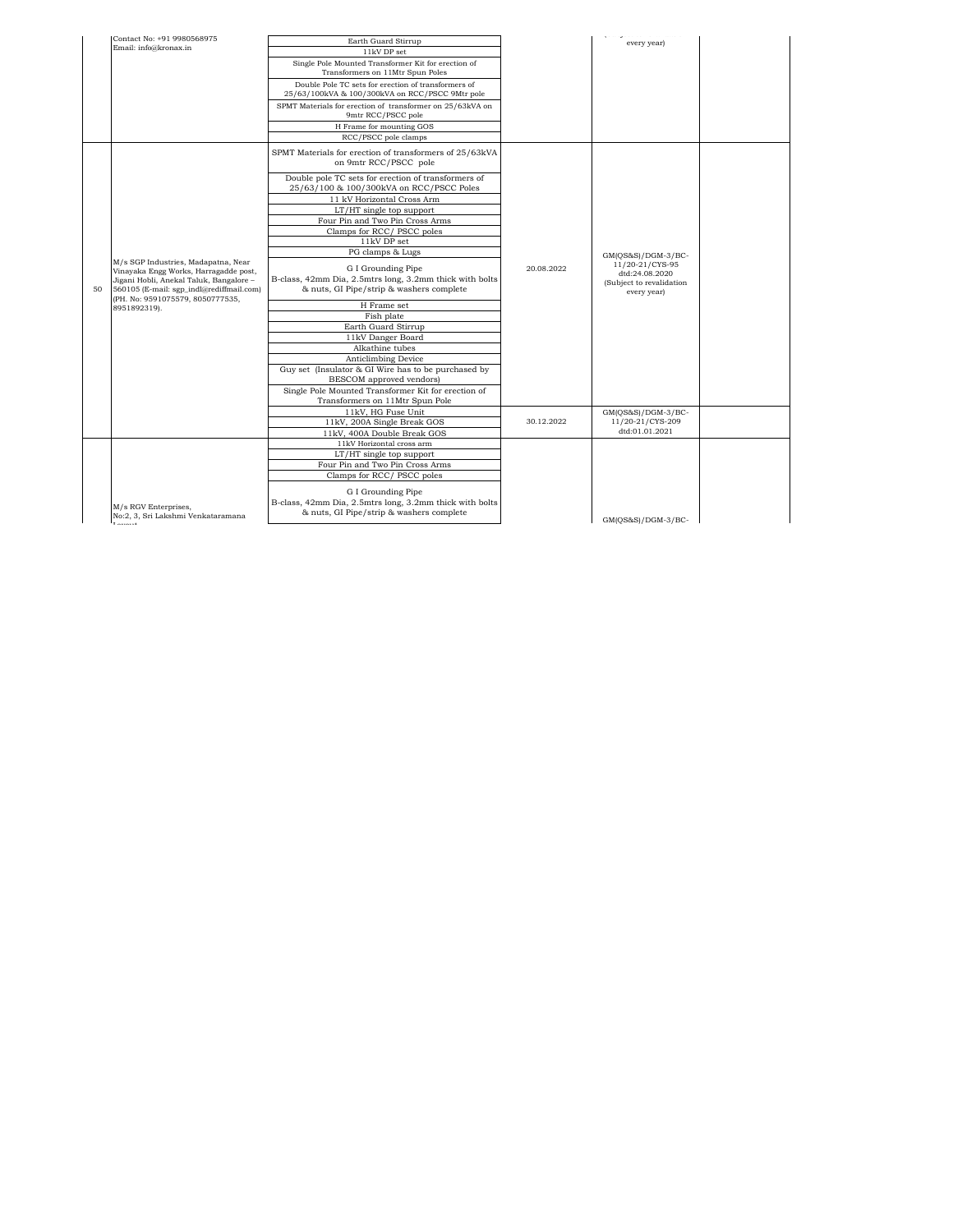| 51 | Layout,<br>Behind Basavanahalli Railway station,<br>Nelamangala-562123, Bangalore.                      | 11kV DP set<br>Guy Rod                                                                                                     | 04.09.2022 | 11/20-21/CYS-108<br>dtd:05.09.2020<br>(Subject to revalidation                                      |  |
|----|---------------------------------------------------------------------------------------------------------|----------------------------------------------------------------------------------------------------------------------------|------------|-----------------------------------------------------------------------------------------------------|--|
|    | Phone No: 9591442150, 9449563179,<br>9945293959                                                         | 11kV Special three pin cross arm<br>Single Pole Mounted Transformer Kit for erection of<br>Transformers on 11Mtr Spun Pole |            | every year)                                                                                         |  |
|    |                                                                                                         | Double Pole TC sets for erection of transformers of<br>25/63/100kVA & 100/300kVA on RCC/PSCC 9Mtr pole                     |            |                                                                                                     |  |
|    |                                                                                                         | SPMT Materials for erection of transformer on 25/63kVA on<br>9mtr RCC/PSCC pole                                            |            |                                                                                                     |  |
|    |                                                                                                         | PG clamps<br>Spiral Earth Electrode                                                                                        |            |                                                                                                     |  |
|    | M/s Malu Wires,<br>Sy No. 247, Village Kadnur Hobli Madhure                                             | 8 SWG GI Wire                                                                                                              |            |                                                                                                     |  |
| 52 | Tq Doddaballapura Dist, Bangalore North-<br>561 204<br>Ph No:080-22266768<br>E-mail:maluwires@gmail.com | 7/10 Guy Wire                                                                                                              | 04.09.2022 | GM(QS&S)/DGM-3/BC-<br>11/20-21/CYS-104<br>dtd:05.09.2020<br>(Subject to revalidation<br>every year) |  |
|    |                                                                                                         |                                                                                                                            |            |                                                                                                     |  |
|    |                                                                                                         | Guy rod, Guy clamp, Eye Bolt, Turn buckle                                                                                  |            |                                                                                                     |  |
|    |                                                                                                         | Four Pin and Two Pin Cross Arms                                                                                            |            |                                                                                                     |  |
|    |                                                                                                         | 11kV Special three pin cross arm                                                                                           |            |                                                                                                     |  |
|    |                                                                                                         | 1.1kV & 11kV GI pin<br>G I Grounding Pipe                                                                                  |            | GM(QS&S)/DGM-3/BC-                                                                                  |  |
|    |                                                                                                         | B-class, 42mm Dia, 2.5mtrs long, 3.2mm thick with bolts<br>& nuts, GI Pipe/strip & washers complete                        | 05.09.2022 | 11/20-21/CYS-113<br>dtd:07.09.2020<br>(Subject to revalidation                                      |  |
|    |                                                                                                         | Earth Guard stirrup                                                                                                        |            | every year)                                                                                         |  |
|    |                                                                                                         | Spiral Earth Electrode                                                                                                     |            |                                                                                                     |  |
|    |                                                                                                         | LT & HT single top support                                                                                                 |            |                                                                                                     |  |
|    | M/s Asian Fab Tec Limited,<br>Plot No.15, II phase, Peenya Industrial<br>Area,                          | Clamps for RCC/PSCC poles                                                                                                  |            |                                                                                                     |  |
| 53 | Bangalore - 58<br>Ph No. 9945239701,<br>23720304, 23724704                                              | 11kV Horizontal cross arm                                                                                                  |            |                                                                                                     |  |
|    | E-mail: asianfabtec@gmail.com                                                                           | Spacer for DTC wiring                                                                                                      |            |                                                                                                     |  |
|    |                                                                                                         | SPMT Materials for erection of transformer on 25/63kVA<br>on 9mtr_RCC/PSCC pole                                            |            |                                                                                                     |  |
|    |                                                                                                         | Double Pole TC sets for erection of transformers of<br>25/63/100kVA & 100/300kVA on RCC/PSCC 9Mtr pole                     |            |                                                                                                     |  |
|    |                                                                                                         | H - frame set for fixing GOS for DP structure                                                                              |            |                                                                                                     |  |
|    |                                                                                                         | 11kV DP set                                                                                                                |            |                                                                                                     |  |
|    |                                                                                                         | 3 GOS and 1 GOS Frame set for Spun pole with &<br>without transformers seating                                             |            |                                                                                                     |  |
|    |                                                                                                         | Prefabricated Platform for erection of 250kVA<br>Transformer on 11 mtr Spun Pole structure                                 | 01.12.2021 | GM(QS&S)/DGM-3/BC-<br>11/20-21/CYS-180                                                              |  |
|    |                                                                                                         | Aluminium Lugs/Copper Lugs                                                                                                 |            | dtd:02.12.2020                                                                                      |  |
|    |                                                                                                         | G.I.Flat                                                                                                                   |            |                                                                                                     |  |
|    |                                                                                                         | G.I.Pipe B-class as per IS-1239                                                                                            |            |                                                                                                     |  |
|    |                                                                                                         | Danger Board                                                                                                               |            |                                                                                                     |  |
|    |                                                                                                         | PG clamps                                                                                                                  |            |                                                                                                     |  |
|    |                                                                                                         | 11kV Horizontal cross arm                                                                                                  |            |                                                                                                     |  |
|    |                                                                                                         | Four and Two pin cross arms                                                                                                |            |                                                                                                     |  |
|    |                                                                                                         | 11kV Special three pin cross arm                                                                                           |            |                                                                                                     |  |
|    |                                                                                                         | Clamps for RCC/PSCC poles                                                                                                  |            |                                                                                                     |  |
|    |                                                                                                         | Double Pole TC sets for erection of transformers of<br>25/63/100kVA & 100/300kVA on RCC/PSCC 9Mtr pole                     |            |                                                                                                     |  |
|    |                                                                                                         | SPMT Materials for erection of transformer on 25/63kVA<br>on 9mtr RCC/PSCC pole                                            |            |                                                                                                     |  |
|    | M/s Sahara Industries,<br>945,946,947,948/3,5,6, Ground Floor,                                          | Single Pole Mounted Transformer Kit for erection of<br>Transformers on 11Mtr Spun Poles                                    |            | GM(QS&S)/DGM-3/BC-                                                                                  |  |
| 54 | Opp Vani College, Hiriyur, Chitradurga,<br>Karnataka<br>Ph No: 9845383726                               | LT & HT single top support                                                                                                 | 05.09.2022 | 11/20-21/CYS-114<br>dtd:07.09.2020<br>(Subject to revalidation                                      |  |
|    |                                                                                                         | Guy Rod                                                                                                                    |            | every year)                                                                                         |  |
|    |                                                                                                         | H Frame set                                                                                                                |            |                                                                                                     |  |
|    |                                                                                                         | Fish plate                                                                                                                 |            |                                                                                                     |  |
|    |                                                                                                         | Earth Guard Stirrup                                                                                                        |            |                                                                                                     |  |
|    |                                                                                                         | Spiral Earth Electrode                                                                                                     |            |                                                                                                     |  |
|    |                                                                                                         | G I Grounding Pipe<br>B-class, 42mm Dia, 2.5mtrs long, 3.2mm thick with bolts<br>& nuts, GI strip & washers complete       |            |                                                                                                     |  |
|    |                                                                                                         | 11kV Danger Board                                                                                                          |            |                                                                                                     |  |
|    |                                                                                                         | 11kV DP set                                                                                                                |            |                                                                                                     |  |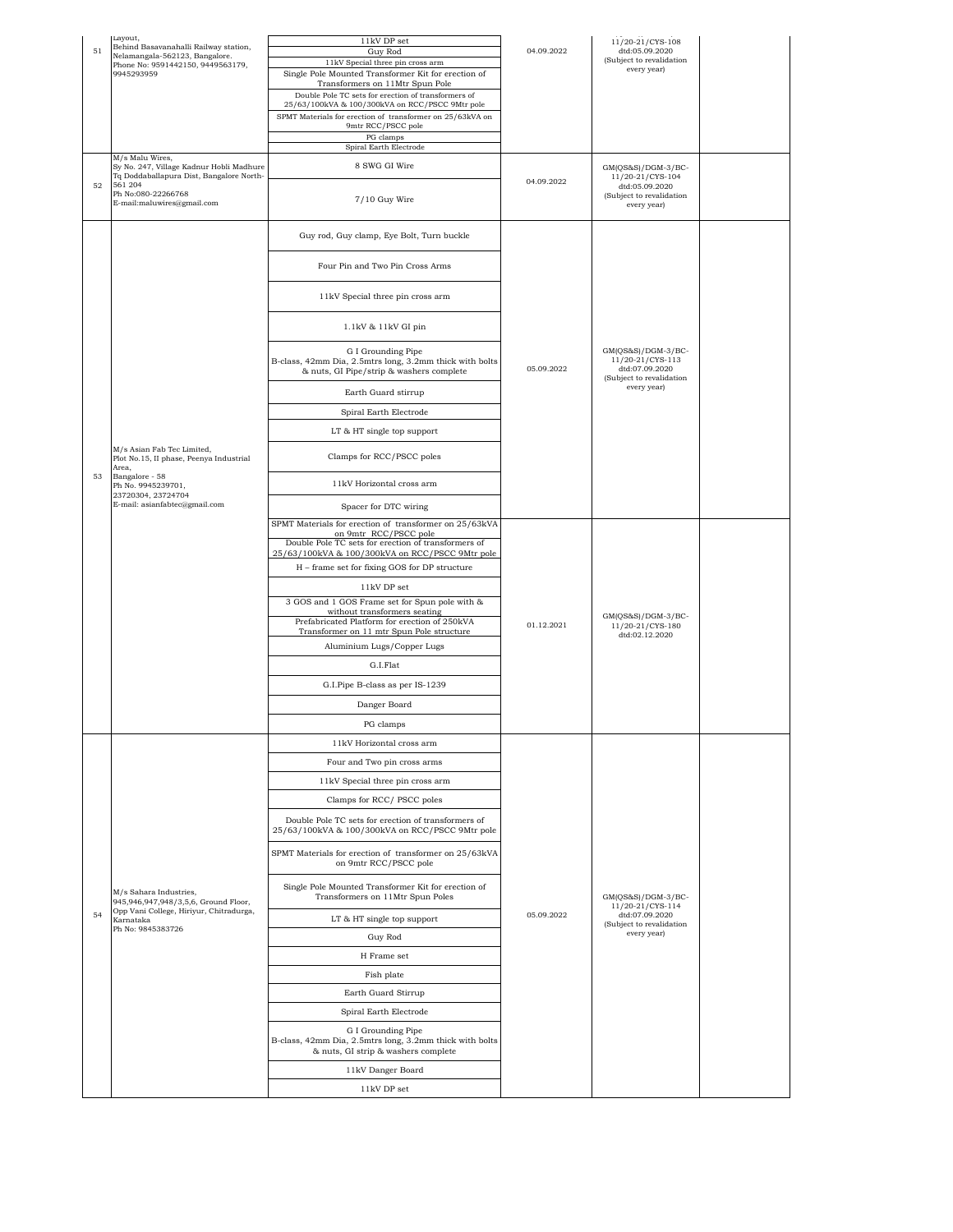| 55 | M/s Srinivasa Concrete Products, Jagalur<br>Road, Alur Village, Davangere.<br>(Ph No: 9448213045, 8553502125)<br>(E-mail:<br>SriSrinivasaelectricals16@gmail.com)                                                             | Four Pin and Two Pin Cross Arms<br>LT/HT single top support<br>Clamps for RCC/ PSCC poles<br>11 kV Horizontal Cross Arm<br>11kV Special three pin cross arm<br>SPMT Materials for erection of transformers of 25/63kVA on<br>9mtr RCC/PSCC pole<br>Double pole TC sets for erection of transformers of 25/63/100<br>& 100/300kVA on RCC/PSCC Poles<br>Single Pole Mounted Transformer Kit for erection of<br>Transformers on 11Mtr Spun Pole<br>G I Grounding Pipe<br>B-class, 42mm Dia, 2.5mtrs long, 3.2mm thick with bolts &<br>nuts, GI strip & washers complete<br>Guy Rod<br>Earth Guard Stirrup<br>Spiral Earth Electrode<br>Guy set (Insulator & GI Wire has to be purchased by BESCOM<br>approved vendors)<br>H - frame set for mounting GOS frame<br>11kV DP set                                                                                                                                                                                         | 05.09.2022               | $GM(QS&S)/DGM-3/BC-$<br>11/20-21/CYS-119<br>dtd:10.09.2020<br>(Subject to revalidation<br>every year) |                                                                                                                                                  |
|----|-------------------------------------------------------------------------------------------------------------------------------------------------------------------------------------------------------------------------------|--------------------------------------------------------------------------------------------------------------------------------------------------------------------------------------------------------------------------------------------------------------------------------------------------------------------------------------------------------------------------------------------------------------------------------------------------------------------------------------------------------------------------------------------------------------------------------------------------------------------------------------------------------------------------------------------------------------------------------------------------------------------------------------------------------------------------------------------------------------------------------------------------------------------------------------------------------------------|--------------------------|-------------------------------------------------------------------------------------------------------|--------------------------------------------------------------------------------------------------------------------------------------------------|
| 56 | Sri Ganapathi Industries,<br>Sri Ganapathi, No:42, Venkata Reddy<br>Layout, Doddakallasandra (Behind<br>Syndicate Bank), Kanakapura Main Road,<br>Bangalore - 560062<br>Ph No: 080-65679858/59<br>E-mail: sgindfour@gmail.com | Double Pole TC sets for erection of transformers of<br>25/63/100kVA & 100/300kVA on RCC/PSCC 9Mtr pole<br>G I Grounding Pipe<br>B-class, 42mm Dia, 2.5mtrs long, 3.2mm thick with bolts<br>& nuts, GI strip & washers complete<br>11kV DP set<br>SPMT Materials for erection of transformer on 25/63kVA<br>on 9mtr RCC/PSCC pole<br>Single Pole Mounted Transformer Kit for erection of<br>Transformers on 11Mtr Spun Poles<br>Clamps for RCC/PSCC poles<br>11kV Horizontal cross arm<br>LT & HT single top support<br>Four and Two pin cross arms<br>11kV Special three pin cross arm<br>Fish Plate<br>Guy Rod<br>Spiral Earth Electrode<br>H Frame for mounting GOS<br>11kV 200A Single Break GOS                                                                                                                                                                                                                                                                | 05.09.2022               | GM(QS&S)/DGM-3/BC-<br>11/20-21/CYS-123<br>dtd:15.09.2020<br>(Subject to revalidation<br>every year)   |                                                                                                                                                  |
| 57 | M/s Mangalam Pipes Pvt Ltd., Plot No:241-<br>C, 1st stage, Sompura Industrial Area,<br>Nidavanda Village, Hobli - Sompura,<br>Nelamangala Taluk, Banglaore<br>(Email - mangalampipes@gmail.com)                               | High Density Polyethylene (HDPE)<br>Pipes: PE 80 PN 6 DN 63 to 160mm<br>High Density Polyethylene (HDPE)<br>Pipes: PE 80 PN 6 DN 180 to 250mm                                                                                                                                                                                                                                                                                                                                                                                                                                                                                                                                                                                                                                                                                                                                                                                                                      | 16.05.2021<br>31.01.2023 | $GM(QS&S)/DGM-3/BC-$<br>11/18-19/CYS-87<br>dtd:03.08.2018<br>(Subject to revalidation<br>every year)  | 16.05.2021<br>GM(QS&S)/DGM-3/BC-<br>11/20-21/CYS-133<br>dtd:30.09.2020<br>25.09.2021<br>GM(QS&S)/DGM-3/BC-<br>11/20-21/CYS-133<br>dtd:30.09.2020 |
| 58 | M/s Gautamesh Industries, 8B, 3rd Cross,<br>Magadi Main Raod, Manjunatha Industrial<br>Area, Mahadeshwaranagar, Bangalore-560<br>091 (Ph No: 080-23486963)                                                                    | Single Pole Mounted Transformer Kit for erection of<br>Transformers on 11Mtr Spun Pole<br>SPMT Materials for erection of transformers of 25/63kVA on<br>9mtr RCC/PSCC pole<br>Double pole TC sets for erection of transformers of 25/63/100<br>& 100/300kVA on RCC/PSCC Poles<br>11kV DP set<br>11 kV Horizontal Cross Arm<br>4 Pin and 2 Pin Cross Arms<br>11 kV Horizontal Cross Arm<br>Clamps for RCC/PSCC poles<br>Spiral Earth Electrode<br>LT/HT single top support<br>11kV Special 3 pin cross arm<br>Earth Guard Stirrup<br>G I Grounding Pipe<br>B-class, 42mm Dia, 2.5mtrs long, 3.2mm thick with bolts &<br>nuts, GI strip & washers complete<br>Guy set (Insulator & GI Wire has to be purchased by BESCOM<br>approved vendors)<br>Strain Clamps for 70/90 kN Disc Insulator<br>PG clamps<br>11kV 200A Single Break GOS<br>11kV 400A Double Break GOS<br>11kV HG Fuse Unit<br>11kV Danger Board<br>Fish plate<br>Spacers for DTC Wiring<br>Copper Lugs | 13.10.2022               | GM(QS&S)/DGM-3/BC-<br>11/20-21/CYS-136 dtd:<br>13.10.2020<br>(Subject to revalidation<br>every year)  |                                                                                                                                                  |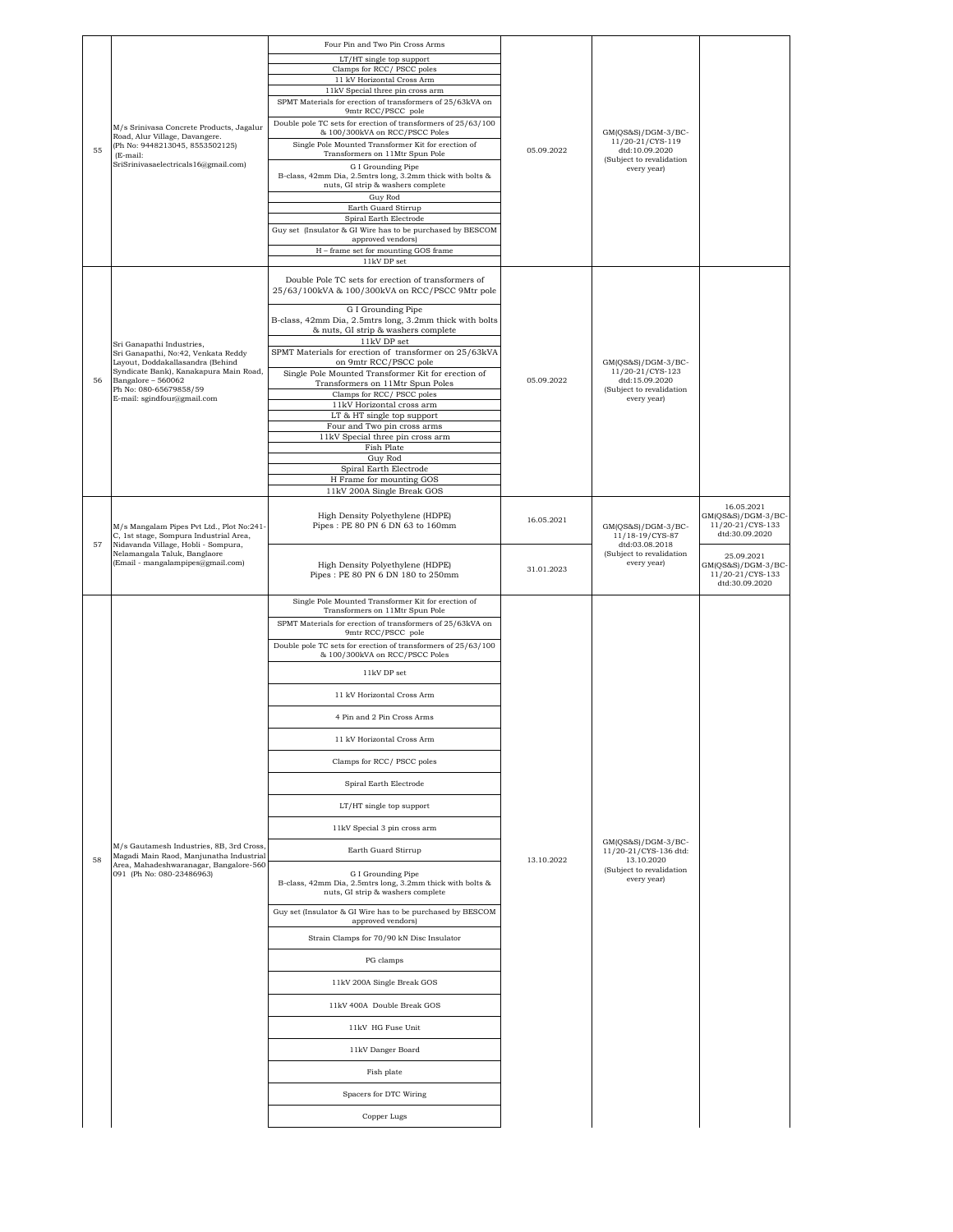|    |                                                                                                                                          | Earth Guard Stirrup                                                                                                                                                                                                                                    |            |                                                                                                     |  |
|----|------------------------------------------------------------------------------------------------------------------------------------------|--------------------------------------------------------------------------------------------------------------------------------------------------------------------------------------------------------------------------------------------------------|------------|-----------------------------------------------------------------------------------------------------|--|
|    | M/s R. G. Enterprises, No:146, 8th Main<br>Road, Krishnaiah Layout, Bangalore -<br>560061<br>(PH No: 9980387058)                         | G I Grounding Pipe<br>B-class, 42mm Dia, 2.5mtrs long, 3.2mm thick with bolts<br>& nuts, GI strip & washers complete                                                                                                                                   |            | GM(QS&S)/DGM-3/BC-<br>11/20-21/CYS-137<br>dtd:14.10.2020                                            |  |
|    |                                                                                                                                          | Single Pole Mounted Transformer Kit for erection of<br>Transformers on 11Mtr Spun Pole                                                                                                                                                                 |            |                                                                                                     |  |
|    |                                                                                                                                          | 11kV DP set                                                                                                                                                                                                                                            |            |                                                                                                     |  |
|    |                                                                                                                                          | Four Pin and Two Pin Cross Arms                                                                                                                                                                                                                        |            |                                                                                                     |  |
|    |                                                                                                                                          | Clamps for RCC/PSCC poles                                                                                                                                                                                                                              |            |                                                                                                     |  |
|    |                                                                                                                                          | SPMT Materials for erection of transformers of 25/63kVA<br>on 9mtr RCC/PSCC pole                                                                                                                                                                       |            |                                                                                                     |  |
| 59 |                                                                                                                                          | Double pole TC sets for erection of transformers of<br>25/63/100 & 100/300kVA on RCC/PSCC Poles                                                                                                                                                        | 12.10.2022 |                                                                                                     |  |
|    |                                                                                                                                          | 11 kV Horizontal Cross Arm                                                                                                                                                                                                                             |            | (Subject to revalidation<br>every year)                                                             |  |
|    |                                                                                                                                          | LT/HT single top support                                                                                                                                                                                                                               |            |                                                                                                     |  |
|    |                                                                                                                                          | 11kV Special 3 pin cross arm                                                                                                                                                                                                                           |            |                                                                                                     |  |
|    |                                                                                                                                          | PG clamps                                                                                                                                                                                                                                              |            |                                                                                                     |  |
|    |                                                                                                                                          | 11kV & 1.1kV GI Pins                                                                                                                                                                                                                                   |            |                                                                                                     |  |
|    |                                                                                                                                          | Spiral Earth Electrode                                                                                                                                                                                                                                 |            |                                                                                                     |  |
|    |                                                                                                                                          | Bolts & Nuts                                                                                                                                                                                                                                           |            |                                                                                                     |  |
|    | M/s Electro Control Equipments,<br>#5Y, 16th Main Road, Yeddlurdinne, 3rd<br>block, Rajajinagar, Bangalore - 560010.<br>Ph No:9845872345 | 11 kV Horizontal Cross Arm<br>LT/HT single top support<br>Four Pin and Two Pin Cross Arms<br>Clamps for PSCC poles<br>11kV Special 3 pin cross arm<br>11kV DP set                                                                                      | 28.10.2022 | GM(QS&S)/DGM-3/BC-<br>11/20-21/CYS-147<br>dtd:28.10.2020<br>(Subject to revalidation<br>every year) |  |
| 60 |                                                                                                                                          | H-Frame set for mounting GOS<br>Guy rod, Guy clamp, Eye Bolt, Turn Buckle<br>SPMT Materials for erection of transformers of 25/63kVA<br>on 9mtr PSCC pole<br>Double pole TC sets for erection of transformers of                                       |            |                                                                                                     |  |
|    |                                                                                                                                          | 25/63/100 & 100/300kVA on PSCC Poles<br>G I Grounding Pipe<br>B-class, 42mm Dia, 2.5mtrs long, 3.2mm thick with bolts<br>& nuts, GI strip & washers complete<br>Single Pole Mounted Transformer Kit for erection of<br>Transformers on 11Mtr Spun Pole |            |                                                                                                     |  |
|    |                                                                                                                                          | Spiral Earth Electrode<br>11 kV Horizontal Cross Arm                                                                                                                                                                                                   |            | GM(QS&S)/DGM-3/BC-<br>11/20-21/CYS-148<br>dtd:28.10.2020<br>(Subject to revalidation<br>every year) |  |
|    |                                                                                                                                          | LT/HT single top support<br>Four Pin and Two Pin Cross Arms<br>Clamps for PSCC poles                                                                                                                                                                   |            |                                                                                                     |  |
|    |                                                                                                                                          | 1kV Special 3 pin cross arm<br>$11kV$ DP set                                                                                                                                                                                                           |            |                                                                                                     |  |
| 61 | M/s Sai Shankara Enterprises,<br>#432/1, Behind Govt Primary School,                                                                     | H-Frame set<br>Guy rod, Guy clamp, Eye Bolt, Turn Buckle                                                                                                                                                                                               | 28.10.2022 |                                                                                                     |  |
|    | Peenya 1st stage, Bangalore-560 058.<br>Ph No:9448736230, 9886799605                                                                     | SPMT Materials for erection of transformers of 25/63kVA<br>on 9mtr PSCC 300kg WL pole                                                                                                                                                                  |            |                                                                                                     |  |
|    |                                                                                                                                          | Double pole TC sets for erection of transformers of<br>25/63/100 & 100/300kVA on PSCC 300kg WL Pole                                                                                                                                                    |            |                                                                                                     |  |
|    |                                                                                                                                          | G I Grounding Pipe<br>B-class, 42mm Dia, 2.5mtrs long, 3.2mm thick with bolts                                                                                                                                                                          |            |                                                                                                     |  |
|    |                                                                                                                                          | & nuts, GI strip & washers complete<br>Single Pole Mounted Transformer Kit for erection of                                                                                                                                                             |            |                                                                                                     |  |
|    |                                                                                                                                          | Transformers on 11Mtr Spun Pole<br>11kV Special three pin cross arm                                                                                                                                                                                    |            |                                                                                                     |  |
|    |                                                                                                                                          | 11kV Horizontal cross arm<br>Guy set (Insulator & GI wire has to be purchased by BESCOM                                                                                                                                                                |            |                                                                                                     |  |
|    |                                                                                                                                          | approved Vendors<br>Earth Guard Stirrup                                                                                                                                                                                                                |            |                                                                                                     |  |
|    |                                                                                                                                          | Spiral Earth Electrode<br>G I Grounding Pipe                                                                                                                                                                                                           |            |                                                                                                     |  |
|    |                                                                                                                                          | B-class, 42mm Dia, 2.5mtrs long, 3.2mm thick with bolts &<br>nuts, GI strip & washers complete                                                                                                                                                         |            |                                                                                                     |  |
|    | M/s Aerial Power Transmission,                                                                                                           | Clamps for PSCC/RCC poles<br>Four and Two pin cross arms                                                                                                                                                                                               |            | GM(QS&S)/DGM-3/BC-                                                                                  |  |
| 62 | Plot No:45P, KIADB, Hirehalli Indl.Area,<br>Tumkur-572168                                                                                | Danger Board<br>LT & HT single top support                                                                                                                                                                                                             | 04.11.2021 | 11/20-21/CYS-157<br>dtd:05.11.2020                                                                  |  |
|    | Email: aerialpowertransmission<br>@gmail.com                                                                                             | $11\mathrm{kV}$ DP set<br>H Frame for mounting GOS                                                                                                                                                                                                     |            | (Subject to revalidation<br>every year)                                                             |  |
|    |                                                                                                                                          | Single Pole Mounted Transformer Kit for erection of<br>Transformers on 11Mtr Spun Poles                                                                                                                                                                |            |                                                                                                     |  |
|    |                                                                                                                                          | Double Pole TC sets for erection of transformers of<br>25/63/100kVA & 100/300kVA on RCC/PSCC 9Mtr pole                                                                                                                                                 |            |                                                                                                     |  |
|    |                                                                                                                                          | SPMT Materials for erection of transformer on 25/63kVA on<br>9mtr RCC/PSCC pole                                                                                                                                                                        |            |                                                                                                     |  |
|    |                                                                                                                                          | Fish plate                                                                                                                                                                                                                                             |            |                                                                                                     |  |
|    |                                                                                                                                          | Pole clamp for HT/LT AB cable<br>Anticlimbing Device                                                                                                                                                                                                   |            |                                                                                                     |  |
|    |                                                                                                                                          | 11kV Spun Pole Structure Materials with Single & 3 GOS<br>Systems                                                                                                                                                                                      |            |                                                                                                     |  |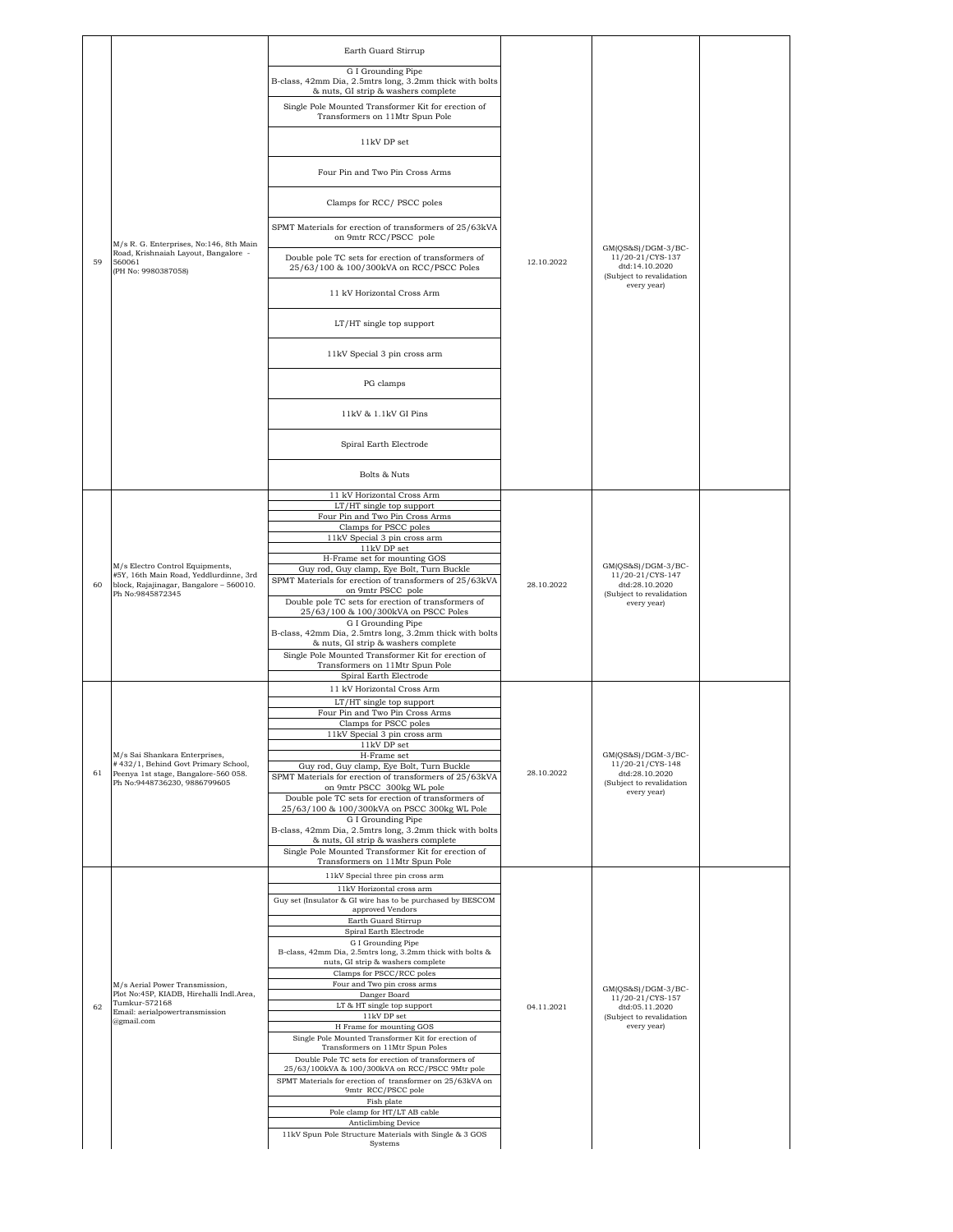|    |                                                                            | 11kV Horizontal cross arm<br>2 Pin & 4 Pin cross Arm                                                   |            |                                          |  |
|----|----------------------------------------------------------------------------|--------------------------------------------------------------------------------------------------------|------------|------------------------------------------|--|
|    |                                                                            | Guy set (Insulator & GI wire has to be purchased by BESCOM                                             |            |                                          |  |
|    |                                                                            | approved Vendors)<br>11kV Special 3 Pin Cross Arms,                                                    |            |                                          |  |
|    |                                                                            | LT & HT single top support                                                                             |            |                                          |  |
|    |                                                                            | $11\mathrm{kV}$ DP set<br>RCC/PSCC Poles Clamps                                                        |            |                                          |  |
|    | M/s S. R. Engineers.,                                                      | Double Pole TC sets for erection of transformers of<br>25/63/100kVA & 100/300kVA on RCC/PSCC 9Mtr pole |            |                                          |  |
|    | No: 114/16, P.P.                                                           | SPMT Materials for erection of transformer of 25/63kVA on                                              |            | $GM(QS&S)/DGM-3/BC-$                     |  |
|    | Indusrial Estate, Deepanjalinagar,<br>Mysore Road,                         | 9mtr RCC/PSCC pole<br>Spiral Earth Electrode                                                           | 10.11.2022 | 11/20-21/CYS-168<br>dtd:11.11.2020       |  |
|    | Bangalore -560 026.<br>Ph No:9845313532                                    | PG clamps                                                                                              |            | (Subject to revalidation<br>every year)  |  |
|    |                                                                            | Earth Guard Stirrup<br>Anti Climbing Device                                                            |            |                                          |  |
|    |                                                                            | G I Grounding Pipe                                                                                     |            |                                          |  |
|    |                                                                            | B-class, 42mm Dia, 2.5mtrs long, 3.2mm thick with bolts &<br>nuts, GI strip & washers complete         |            |                                          |  |
|    |                                                                            | H-frame set<br>Spacers for DTC Wiring                                                                  |            |                                          |  |
|    |                                                                            | Alkathine Tubes (RYB)                                                                                  |            |                                          |  |
|    |                                                                            | Danger Board<br>Copper Lugs                                                                            |            |                                          |  |
|    |                                                                            | 11kV Horizontal cross arm                                                                              |            |                                          |  |
|    |                                                                            | LT & HT single top support<br>2 Pin & 4 Pin cross Arm                                                  |            |                                          |  |
|    |                                                                            | 11kV Special 3 Pin Cross Arms                                                                          |            |                                          |  |
|    |                                                                            | Single Pole Mounted Transformer Kit for erection of<br>Transformers on 11Mtr Spun Poles                |            |                                          |  |
|    |                                                                            | SPMT Materials for erection of transformer on 25/63kVA<br>on 9mtr RCC/PSCC pole                        |            |                                          |  |
|    |                                                                            | Guy set (Insulator & GI wire has to be purchased by                                                    |            |                                          |  |
|    |                                                                            | <b>BESCOM</b> approved Vendors)<br>G.I.Pipe B-class as per IS-1239                                     |            |                                          |  |
|    |                                                                            | Alkathine Tubes                                                                                        |            |                                          |  |
|    |                                                                            | 11kV DP set<br>Copper Lugs                                                                             |            |                                          |  |
|    | M/s Elite Engineering and Constructions,<br>Do.No.71/2, Honnur Post, NH-4, | PG Clamps<br>Clamps for PSCC/RCC poles                                                                 |            |                                          |  |
|    | Malleshettyhalli, Davangere<br>(Ph No: 9886059290)                         | Eye Hook                                                                                               | 05.12.2021 | $GM(QS&S)/DGM-3/BC-$<br>11/20-21/CYS-181 |  |
|    | (E-mail: eliteinsulators@gmail.com)                                        | H- frame set for fixing GOS<br>G I Grounding Pipe                                                      |            | dtd:07.12.2020                           |  |
|    |                                                                            | B-class, 42mm Dia, 2.5mtrs long, 3.2mm thick with bolts                                                |            |                                          |  |
|    |                                                                            | & nuts, GI strip & washers complete<br>Earthing Materials pipe type for grounding                      |            |                                          |  |
|    |                                                                            | Danger Board                                                                                           |            |                                          |  |
|    |                                                                            | Fish Plate<br>Spiral Earth Electrode                                                                   |            |                                          |  |
|    |                                                                            | Universal Hook and Bolts & Nuts<br>Tee - Connectors - KZ3 95                                           |            |                                          |  |
|    |                                                                            | Pre - Insulated Lugs - CPTAU for 95 Sqmm                                                               |            |                                          |  |
|    |                                                                            | End Cap for 50/70 Sqmm                                                                                 |            |                                          |  |
|    |                                                                            | Double Pole TC sets for erection of transformers of<br>25/63/100kVA & 100/300kVA on RCC/PSCC 9Mtr pole |            |                                          |  |
|    |                                                                            | Eye Hook (Flat Type) for fixing clamps                                                                 |            |                                          |  |
|    |                                                                            | 11kV Horizontal cross arm                                                                              |            |                                          |  |
|    |                                                                            | LT & HT single top support                                                                             |            |                                          |  |
|    |                                                                            | 2 Pin & 4 Pin cross Arm<br>11kV Special 3 Pin Cross Arms                                               |            |                                          |  |
|    |                                                                            | RCC/PSCC pole clamp<br>$11\mathrm{kV}$ DP set                                                          |            |                                          |  |
|    |                                                                            | 3 GOS structural Material for Spun Pole with transformer                                               |            |                                          |  |
|    | M/s KGN Galvanizers and Fabricators,                                       | seating<br>SPMT Materials for erection of transformer on 25/63kVA on                                   |            |                                          |  |
|    | No.9/4, Kachohalli, Dasanapura Hobli,<br>Bangalore North Taluk.            | 9mtr RCC/PSCC pole                                                                                     |            | $GM(QS&S)/DGM-3/BC-$                     |  |
| 65 | Bangalore - 560091<br>Ph No:9900705002                                     | Double Pole TC sets for erection of transformers of<br>25/63/100kVA & 100/300kVA on RCC/PSCC 9Mtr pole | 05.12.2021 | 11/20-21/CYS-182<br>dtd:09.12.2020       |  |
|    | E-mail:kgn.galvanizing786@gmail.com                                        | Single Pole Mounted Transformer Kit for erection of<br>Transformers on 11Mtr Spun Poles                |            |                                          |  |
|    |                                                                            | G I Grounding Pipe                                                                                     |            |                                          |  |
|    |                                                                            | B-class, 42mm Dia, 2.5mtrs long, 3.2mm thick with bolts &<br>nuts, GI strip & washers complete         |            |                                          |  |
|    |                                                                            | Spiral Earth Electrode                                                                                 |            |                                          |  |
|    |                                                                            | Earth Guard Stirrup<br>PG Clamp                                                                        |            |                                          |  |
|    |                                                                            | Spacer for DTC wiring<br>Danger Board                                                                  |            |                                          |  |
|    |                                                                            |                                                                                                        |            |                                          |  |
|    | M/s Veekay Plast,<br>E-109, Bagur Industrial Area,                         | HDPE/PLB Pipe 50/42mm                                                                                  |            |                                          |  |
|    | RIICO Extension, Phase -2,<br>Bagur-303007, Rajasthan                      |                                                                                                        |            |                                          |  |
| 66 | E-mail:info@veekayplast.in<br>Factory Unit:                                |                                                                                                        | 11.12.2021 | $GM(QS&S)/DGM-3/BC-$<br>11/20-21/CYS-185 |  |
|    | Sy.No. 1360,1361/A,1361/E, Pitti<br>Lamination Lane, Village Nandigamma,   |                                                                                                        |            | dtd:11.12.2020                           |  |
|    | Kothur Mandal, RR Dist, Telangana -<br>509228                              | HDPE/PLB Pipe 40/33mm                                                                                  |            |                                          |  |
|    |                                                                            |                                                                                                        |            |                                          |  |
|    |                                                                            | Double pole TC set for erection of transformers of                                                     |            |                                          |  |
|    |                                                                            | 25/63/100kVA & 100/300kVA on RCC/PSCC 9Mtr pole                                                        |            |                                          |  |
|    |                                                                            | 11kV DP set                                                                                            |            |                                          |  |
|    |                                                                            | 3 GOS and 1 GOS Frame set for Spun pole with &<br>without transformers seating                         |            |                                          |  |
|    |                                                                            | Single pole mounted transformer kit for erection of<br>transformers on 11Mtr Spun Pole                 |            |                                          |  |
|    |                                                                            | H - frame set for fixing GOS for DP structure                                                          |            |                                          |  |
|    | M/s Siri Power.,<br>Plot No-82, Survey No:24, KIADB 2nd                    | 11kV Horizontal Cross Arms<br>LT & HT Single top support                                               |            |                                          |  |
|    | phase, Antharasanahlli Industrial Area.                                    | Spiral Earth Electrode                                                                                 |            | GM(QS&S)/DGM-3/BC-                       |  |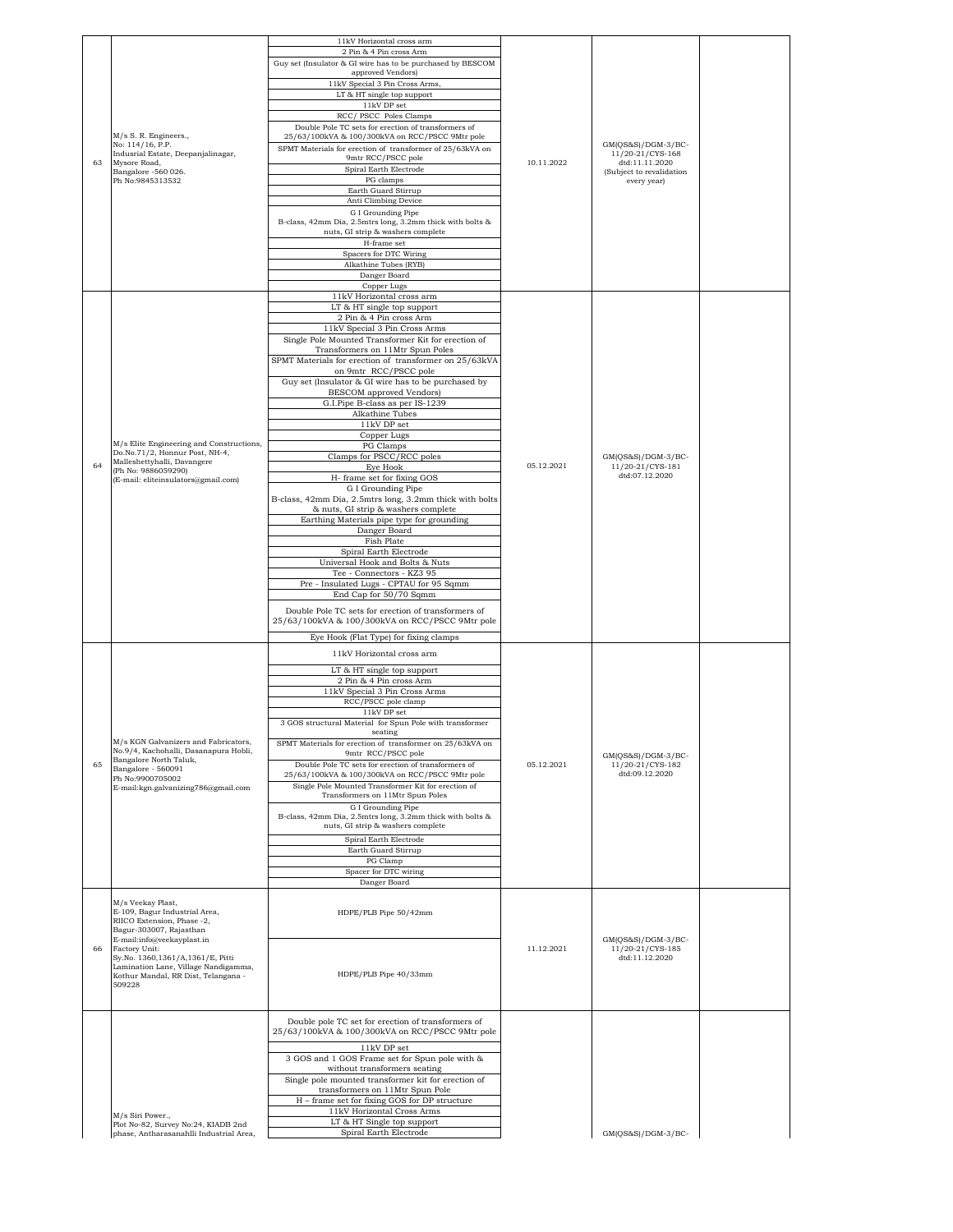| 67 | Tumkur - 572106<br>Ph No: 9448661653, 9900050508                                 | Guy set (Insulator & GI wire has to be purchased by                                            | 17.12.2021 | 11/20-21/CYS-189<br>dtd:17.12.2020     |  |
|----|----------------------------------------------------------------------------------|------------------------------------------------------------------------------------------------|------------|----------------------------------------|--|
|    | E-mail: siripower1653@gmail.com                                                  | BESCOM approved Vendors)<br>11kV Special 3 Pin Cross Arms                                      |            |                                        |  |
|    |                                                                                  | Clamps for PSCC/RCC poles<br>Fish plate                                                        |            |                                        |  |
|    |                                                                                  | G I Grounding Pipe                                                                             |            |                                        |  |
|    |                                                                                  | B-class, 42mm Dia, 2.5mtrs long, 3.2mm thick with bolts<br>& nuts, GI strip & washers complete |            |                                        |  |
|    |                                                                                  | 2 Pin & 4 Pin cross Arm                                                                        |            |                                        |  |
|    |                                                                                  | PG clamps<br>Danger Board                                                                      |            |                                        |  |
|    |                                                                                  | SPMT Materials for erection of transformer on 25/63kVA<br>on 9mtr RCC/PSCC pole                |            |                                        |  |
|    |                                                                                  | 11kV Horizontal Cross Arm                                                                      |            |                                        |  |
|    |                                                                                  | LT & HT single top support                                                                     |            |                                        |  |
|    | M/s Sree Krishna Hot Dip Galvanizers,                                            | 2 Pin & 4 Pin cross Arm<br>Clamps for PSCC/RCC poles                                           |            |                                        |  |
|    |                                                                                  | 11kV, Special 3 pin Cross Arm                                                                  |            |                                        |  |
|    |                                                                                  | G I Grounding Pipe<br>B-class, 42mm Dia, 2.5mtrs long, 3.2mm thick with bolts                  |            |                                        |  |
|    |                                                                                  | & nuts, GI strip & washers complete                                                            |            |                                        |  |
|    | No.07, Chinnagiriyappa Industrial Estate,<br>Vishwaneedam Post Andrahalli,       | Guy Rod<br>Single Pole Mounted Transformer Kit for erection of                                 |            | GM(QS&S)/DGM-3/BC-                     |  |
| 68 | Bangalore - 560091.<br>Ph No: 9686975757                                         | Transformers on 11Mtr Spun Poles<br>SPMT Materials for erection of transformer on 25/63kVA     | 10.12.2021 | 11/20-21/CYS-191<br>dtd:18.12.2020     |  |
|    |                                                                                  | on 9mtr RCC/PSCC pole                                                                          |            |                                        |  |
|    |                                                                                  | Double Pole TC sets for erection of transformers of                                            |            |                                        |  |
|    |                                                                                  | 25/63/100kVA & 100/300kVA on RCC/PSCC 9Mtr pole                                                |            |                                        |  |
|    |                                                                                  | PG clamps<br>Spiral Earth Electrode                                                            |            |                                        |  |
|    |                                                                                  | Earth Guard Stirrup                                                                            |            |                                        |  |
|    |                                                                                  | G.I.Pin<br>11kV DP set                                                                         |            |                                        |  |
|    |                                                                                  | 11kV Horizontal cross arm                                                                      |            |                                        |  |
|    |                                                                                  | LT & HT single top support                                                                     |            |                                        |  |
|    |                                                                                  | 2 Pin & 4 Pin cross Arm<br>Clamps for PSCC/RCC poles                                           |            |                                        |  |
|    |                                                                                  | 11kV Special 3 Pin Cross Arms                                                                  |            |                                        |  |
|    |                                                                                  | Single Pole Mounted Transformer Kit for erection of<br>Transformers on 11Mtr Spun Poles        |            |                                        |  |
|    | M/s Bharat Enterprises,<br># 2&3, Naganathapura, Begur Hobli,                    | SPMT Materials for erection of transformer on 25/63kVA<br>on 9mtr RCC/PSCC pole                |            |                                        |  |
| 69 | Hosur Road cross, Bangalore-560 100 (Ph<br>No: 22222340)                         | Double Pole TC sets for erection of transformers of                                            | 29.12.2022 | GM(QS&S)/DGM-3/BC-<br>11/20-21/CYS-203 |  |
|    | (E-mail: bharatentp201@yahoo.in)                                                 | 25/63/100kVA & 100/300kVA on RCC/PSCC 9Mtr pole                                                |            | dtd:29.12.2020                         |  |
|    |                                                                                  | LT Protectionkit                                                                               |            |                                        |  |
|    |                                                                                  | 11kV 200A Single Break GOS<br>11kV 400A Double Break GOS                                       |            |                                        |  |
|    |                                                                                  | G I Grounding Pipe<br>B-class, 42mm Dia, 2.5mtrs long, 3.2mm thick with bolts                  |            |                                        |  |
|    |                                                                                  | & nuts, GI strip & washers complete                                                            |            |                                        |  |
|    |                                                                                  | Spiral Earth Electrode<br>11kV DP set                                                          |            |                                        |  |
|    |                                                                                  | 11kV Horizontal cross arm                                                                      |            |                                        |  |
|    |                                                                                  | 2 Pin & 4 Pin cross Arm                                                                        |            |                                        |  |
|    |                                                                                  | 11kV Special 3 Pin Cross Arms<br>Single Pole Mounted Transformer Kit for erection of           |            |                                        |  |
|    |                                                                                  | Transformers on 11Mtr Spun Poles<br>SPMT Materials for erection of transformer on 25/63kVA     |            |                                        |  |
|    |                                                                                  | on 9mtr RCC/PSCC pole                                                                          |            |                                        |  |
|    |                                                                                  | Guy set (Insulator & GI wire has to be purchased by<br><b>BESCOM</b> approved Vendors)         |            |                                        |  |
|    |                                                                                  | G.I.Pipe B-class as per IS-1239                                                                |            |                                        |  |
|    |                                                                                  | Alkathine Tubes<br>11kV DP set                                                                 |            |                                        |  |
|    | M/s ARS Industries,<br>No.23 & 24, Ramanasri Lake Garden,                        | Copper Lugs<br>PG Clamps                                                                       |            |                                        |  |
| 70 | Maranayakanahalli, Jala Hobli,<br>Chikkajala, Bangalore North - 562157 (Ph       | Clamps for PSCC/RCC poles                                                                      | 29.12.2021 | GM(QS&S)/DGM-3/BC-<br>11/20-21/CYS-204 |  |
|    | No: 9880750750/9900480781)<br>(E-mail: arsindustries16@gmail.com)                | H- frame set for fixing GOS<br>G I Grounding Pipe                                              |            | dtd:29.12.2020                         |  |
|    |                                                                                  | B-class, 42mm Dia, 2.5mtrs long, 3.2mm thick with bolts                                        |            |                                        |  |
|    |                                                                                  | & nuts, GI strip & washers complete<br>Earthing Materials pipe type for grounding              |            |                                        |  |
|    |                                                                                  | Danger Board<br>Fish Plate                                                                     |            |                                        |  |
|    |                                                                                  | Spiral Earth Electrode                                                                         |            |                                        |  |
|    |                                                                                  | Universal Hook and Bolts & Nuts<br>Tee - Connectors - KZ3 95                                   |            |                                        |  |
|    |                                                                                  | Pre - Insulated Lugs - CPTAU for 95 Sqmm                                                       |            |                                        |  |
|    |                                                                                  | End Cap for 50/70 Sqmm<br>Double Pole TC sets for erection of transformers of                  |            |                                        |  |
|    |                                                                                  | 25/63/100kVA & 100/300kVA on RCC/PSCC 9Mtr pole                                                |            |                                        |  |
|    |                                                                                  | Eye Hook (Flat Type) for fixing clamps                                                         |            |                                        |  |
|    |                                                                                  | 11kV Horizontal cross arm                                                                      |            |                                        |  |
|    |                                                                                  |                                                                                                |            |                                        |  |
|    |                                                                                  | 2 Pin & 4 Pin cross Arm                                                                        |            |                                        |  |
|    |                                                                                  | 11kV Special 3 Pin Cross Arms                                                                  |            |                                        |  |
|    |                                                                                  |                                                                                                |            |                                        |  |
|    |                                                                                  | LT & HT Single top support                                                                     |            |                                        |  |
|    |                                                                                  | Single Pole Mounted Transformer Kit for erection of                                            |            |                                        |  |
|    |                                                                                  | Transformers on 11Mtr Spun Poles                                                               |            |                                        |  |
|    |                                                                                  | SPMT Materials for erection of transformer on 25/63kVA                                         |            |                                        |  |
|    | M/s U.L Enterprises, Jangalpalya Gate,<br>Survey No. 74 Timoni Main Poad Analyal | on 9mtr RCC/PSCC pole                                                                          |            | CMICS&S\/DCM.3/RC.                     |  |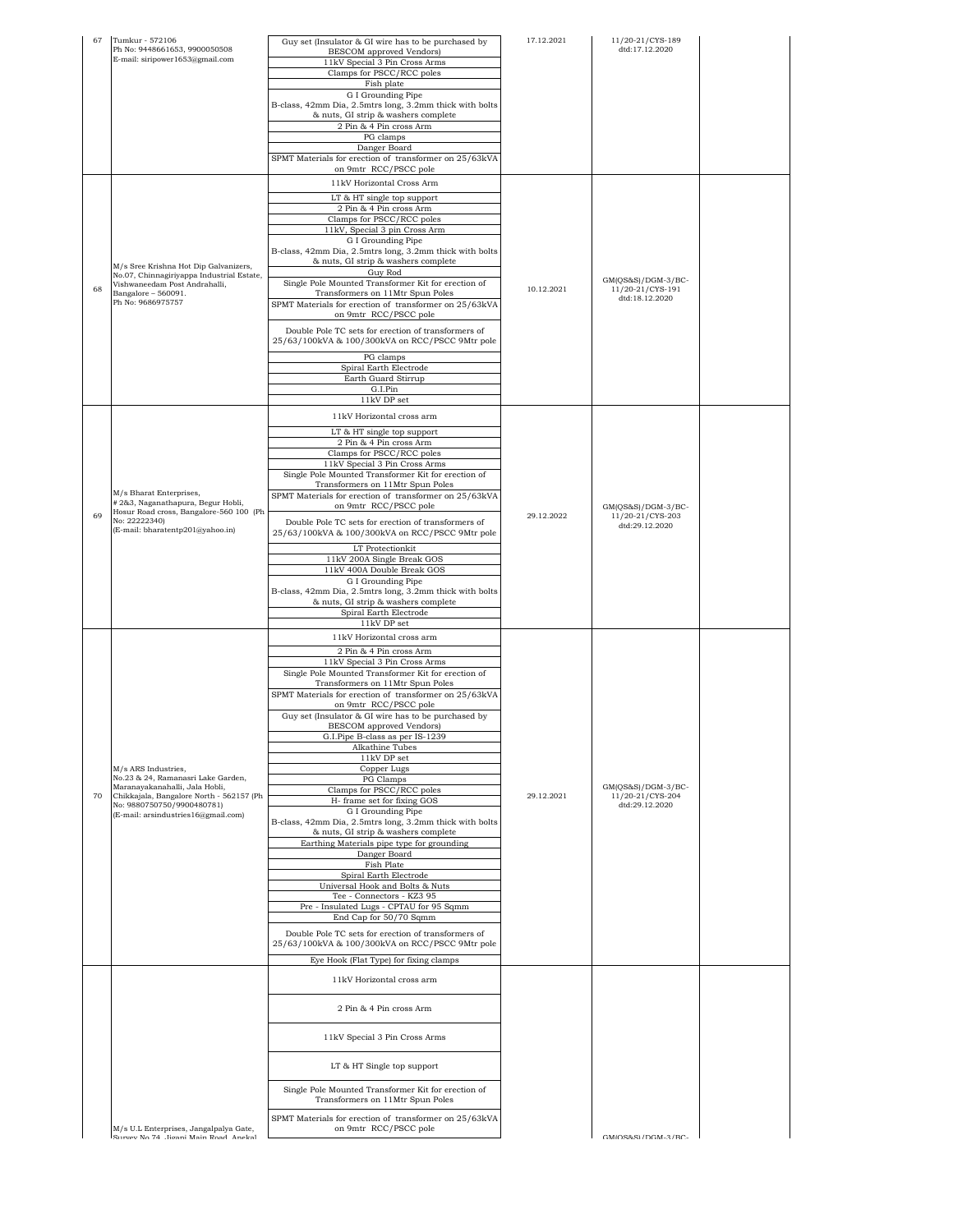| $71\,$ | Jurvey 190.7-9, organizmani reoau, zinewar<br>Taluk, Bengaluru - 560083<br>(Ph No: 9035151023)                       | Double Pole TC sets for erection of transformers of<br>25/63/100kVA & 100/300kVA on RCC/PSCC 9Mtr pole               | 31.12.2021 | and formed from a boo<br>11/20-21/CYS-207<br>dtd:01.01.2021 |  |
|--------|----------------------------------------------------------------------------------------------------------------------|----------------------------------------------------------------------------------------------------------------------|------------|-------------------------------------------------------------|--|
|        |                                                                                                                      | Guy set (Insulator & GI wire has to be purchased by<br><b>BESCOM</b> approved Vendors)                               |            |                                                             |  |
|        |                                                                                                                      | G.I.Pipe B-class as per IS-1239                                                                                      |            |                                                             |  |
|        |                                                                                                                      | Spiral Earth Electrode                                                                                               |            |                                                             |  |
|        |                                                                                                                      | 11kV DP set                                                                                                          |            |                                                             |  |
|        |                                                                                                                      | Danger Board                                                                                                         |            |                                                             |  |
|        |                                                                                                                      | Clamps for PSCC/RCC poles                                                                                            |            |                                                             |  |
|        |                                                                                                                      | 11kV Horizontal cross arm                                                                                            |            |                                                             |  |
|        |                                                                                                                      | Four and Two pin cross arms                                                                                          |            |                                                             |  |
|        |                                                                                                                      | Guy set (Insulator & GI wire has to be purchased by<br>BESCOM approved Vendors)                                      |            |                                                             |  |
|        |                                                                                                                      | 11kV Special three pin cross arm                                                                                     |            |                                                             |  |
|        |                                                                                                                      | LT & HT single top support                                                                                           |            |                                                             |  |
|        |                                                                                                                      | 11kV DP set                                                                                                          |            |                                                             |  |
|        |                                                                                                                      | RCC/PSCC pole clamps                                                                                                 |            |                                                             |  |
|        |                                                                                                                      | Double Pole TC sets for erection of transformers of                                                                  |            |                                                             |  |
|        |                                                                                                                      | 25/63/100kVA & 100/300kVA on RCC/PSCC 9Mtr pole                                                                      |            |                                                             |  |
|        | M/s Genuine Products,<br>#66, 1st Main Road, Pete Chennappa                                                          | Single Pole Mounted Transformer Kit for erection of<br>Transformers on 11Mtr Spun Poles                              |            |                                                             |  |
| 72     | Industrial Estate, Magadi Road,<br>Kamakshipalya, Bengaluru-560 079                                                  | SPMT Materials for erection of transformer on 25/63kVA<br>on 9mtr RCC/PSCC pole                                      | 08.01.2022 | GM(QS&S)/DGM-3/BC-<br>11/20-21/CYS-216                      |  |
|        | Contact No: 080-23289962/63                                                                                          | Spiral Earth Electrode                                                                                               |            | dtd:11.01.2021                                              |  |
|        |                                                                                                                      | PG Clamps                                                                                                            |            |                                                             |  |
|        |                                                                                                                      | Earth Guard Stirrup                                                                                                  |            |                                                             |  |
|        |                                                                                                                      | Alkathine tube                                                                                                       |            |                                                             |  |
|        |                                                                                                                      | GI Pipe B-class as per IS-1239                                                                                       |            |                                                             |  |
|        |                                                                                                                      | H Frame Set for mounting GOS                                                                                         |            |                                                             |  |
|        |                                                                                                                      | G I Grouding Pipe                                                                                                    |            |                                                             |  |
|        |                                                                                                                      | B-class, 42mm Dia, 2.5mtrs long, 3.2mm thick<br>Fish Plate                                                           |            |                                                             |  |
|        |                                                                                                                      | Anti-climbing device                                                                                                 |            |                                                             |  |
|        |                                                                                                                      |                                                                                                                      |            |                                                             |  |
|        |                                                                                                                      | Danger Board                                                                                                         |            |                                                             |  |
|        |                                                                                                                      | 2 Pin & 4 Pin cross Arm                                                                                              |            |                                                             |  |
|        |                                                                                                                      | 11kV & 1.1kV GI Pins                                                                                                 |            |                                                             |  |
|        |                                                                                                                      | Single Pole Mounted Transformer Kit for erection of<br>Transformers on 11Mtr Spun Poles                              |            |                                                             |  |
|        |                                                                                                                      | SPMT Materials for erection of transformer on 25/63kVA<br>on 9mtr RCC/PSCC pole                                      |            |                                                             |  |
|        |                                                                                                                      | Double Pole TC sets for erection of transformers of<br>25/63/100kVA & 100/300kVA on RCC/PSCC 9Mtr pole               |            |                                                             |  |
|        |                                                                                                                      | Spacers for DTC wiring                                                                                               |            |                                                             |  |
|        |                                                                                                                      | Spiral Earth Electrode                                                                                               |            |                                                             |  |
| 73     | M/s AV Industries, No13, Goodshed Road,<br>Oil Mill Road cross, Bangalore - 560053<br>(Ph No: 9844242033/9342427979) | Guy set (Insulator & GI wire has to be purchased by<br>BESCOM approved Vendors)                                      | 18.01.2023 | GM(QS&S)/DGM-3/BC-<br>11/20-21/CYS-226<br>dtd:20.01.2021    |  |
|        |                                                                                                                      | 11kV 200A Single Break GOS                                                                                           |            |                                                             |  |
|        |                                                                                                                      | 11kV DP set                                                                                                          |            |                                                             |  |
|        |                                                                                                                      | Copper Lugs                                                                                                          |            |                                                             |  |
|        |                                                                                                                      | G I Grounding Pipe B-class, 42mm Dia, 2.5mtrs long,<br>3.2mm thick with bolts & nuts, GI strip & washers<br>complete |            |                                                             |  |
|        |                                                                                                                      | PG Clamps                                                                                                            |            |                                                             |  |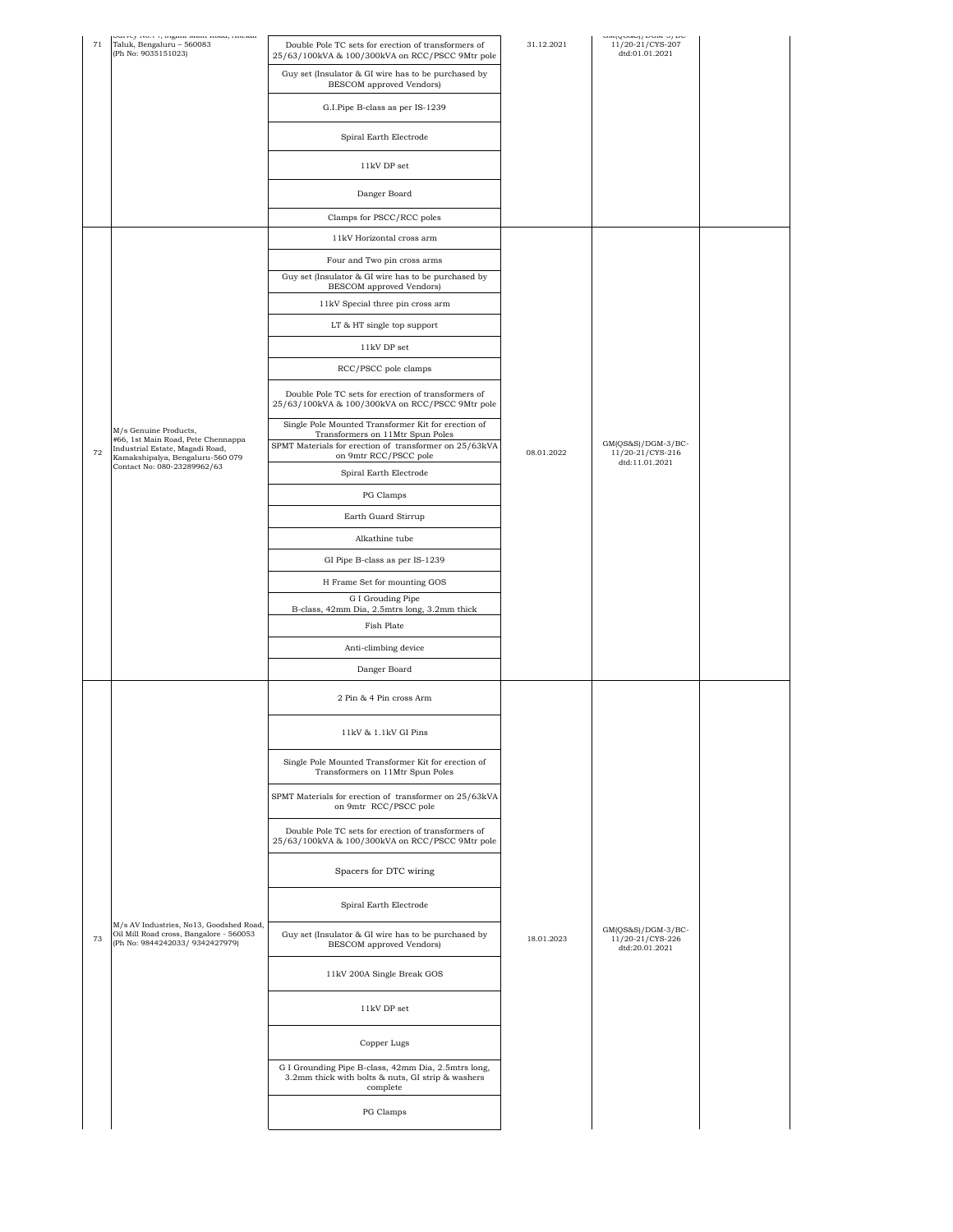|    |                                                                                                                                                                                                 | Earthing Rod                                                                                                         |            |                                                         |                                                          |
|----|-------------------------------------------------------------------------------------------------------------------------------------------------------------------------------------------------|----------------------------------------------------------------------------------------------------------------------|------------|---------------------------------------------------------|----------------------------------------------------------|
|    |                                                                                                                                                                                                 | LT Brass Terminal Connector for 250kVA & 500kVA<br>Transformer (630 Amps, Aprrox. Weight 0.790kg)                    |            |                                                         |                                                          |
|    |                                                                                                                                                                                                 | 11kV 200A Single Break GOS                                                                                           |            |                                                         |                                                          |
|    | M/s HI- Power Transmissions No.663, 1st                                                                                                                                                         | 11kV 400A Double Break GOS                                                                                           |            |                                                         |                                                          |
| 74 | Floor, Mallappas New Market, Chickpet<br>Road, Chickpet, Bengaluru - 560053                                                                                                                     | 11kV DOLO Cutout                                                                                                     | 22.01.2022 | GM(QS&S)/DGM-3/BC-<br>11/20-21/CYS-230 dtd:             |                                                          |
|    | (Ph No: 080-41248001/9448477560)                                                                                                                                                                | HG Fuse Unit                                                                                                         |            | 22.01.2021                                              |                                                          |
|    |                                                                                                                                                                                                 | LT Protection Kit                                                                                                    |            |                                                         |                                                          |
|    |                                                                                                                                                                                                 | G I Grounding Pipe                                                                                                   |            |                                                         |                                                          |
|    |                                                                                                                                                                                                 | B-class, 42mm Dia, 2.5mtrs long, 3.2mm thick with bolts &<br>nuts, GI strip & washers complete                       |            |                                                         |                                                          |
|    |                                                                                                                                                                                                 | Spiral Earth Electrode<br>PG Clamps                                                                                  |            |                                                         |                                                          |
|    |                                                                                                                                                                                                 | Copper lugs<br>Alkathine Tubes                                                                                       |            |                                                         |                                                          |
|    |                                                                                                                                                                                                 | PVC pipe, PVC Bend                                                                                                   | 20.01.2023 | GM(QS&S)/DGM-3/BC-<br>11/20-21/CYS-231                  |                                                          |
|    | M/s Vijaya Sales Corporation,<br>No: 49, SSI Area,                                                                                                                                              | Danger Board<br>Telescopic Earthing Rods                                                                             |            | dtd:25.01.2021                                          |                                                          |
| 75 | 4th cross, Rajajinagar,<br>5th Block, Bangalore.                                                                                                                                                | Bolts & Nuts                                                                                                         |            |                                                         |                                                          |
|    | Ph No: 080 23200108/ 9880633011                                                                                                                                                                 | LT Protection kit                                                                                                    |            |                                                         |                                                          |
|    | E-mail:vijayasalescorpn@ rediffmail.com.                                                                                                                                                        | HG Fuse Unit<br>Earthing Rod                                                                                         |            |                                                         |                                                          |
|    |                                                                                                                                                                                                 | 11kV, 200A Single Break GOS                                                                                          |            |                                                         |                                                          |
|    |                                                                                                                                                                                                 | 1.1kV, Ceramic LT Pin insulator & GI pins                                                                            |            | GM(QS&S)/DGM-3/BC-                                      | 06.09.2023                                               |
|    |                                                                                                                                                                                                 | Solid core insulator                                                                                                 | 06.09.2023 | 11/18-19/CYS-117<br>dtd:17.10.2018                      | GM(QS&S)/DGM-3/BC-<br>11/20-21/CYS-231<br>dtd:25.01.2021 |
|    |                                                                                                                                                                                                 | Guy Strain Insulator                                                                                                 |            |                                                         |                                                          |
|    |                                                                                                                                                                                                 | 11kV Horizontal cross arm<br>11kV Special 3 Pin Cross Arms                                                           |            |                                                         |                                                          |
|    |                                                                                                                                                                                                 | 2 Pin & 4 Pin cross Arm                                                                                              |            |                                                         |                                                          |
|    |                                                                                                                                                                                                 | LT & HT Single top support<br><b>EG Stirrups</b>                                                                     |            |                                                         |                                                          |
|    | M/s VR Patil Vividh Vidyuth Nirman Pvt<br>Ltd<br>MB No:710, Main Road, Hosalingapur,<br>Koppal,<br>Karnataka-583231<br>E-mail: vrpna@gmail.com/<br>vrpna@rediffmail.com                         | Spiral Earth Electrode                                                                                               | 02.02.2022 |                                                         |                                                          |
|    |                                                                                                                                                                                                 | Clamps for PSCC/RCC poles<br>Guy clamp                                                                               |            |                                                         |                                                          |
|    |                                                                                                                                                                                                 | Anchor Rod/Guy Rod                                                                                                   |            |                                                         |                                                          |
|    |                                                                                                                                                                                                 | <b>Fish Plate</b><br>Single Tension Clamp Suitable for Rabbit/Coyote                                                 |            |                                                         |                                                          |
| 76 |                                                                                                                                                                                                 | Double Pole TC sets for erection of transformers of                                                                  |            | GM(QS&S)/DGM-3/BC-<br>11/20-21/CYS-236                  |                                                          |
|    |                                                                                                                                                                                                 | 25/63/100kVA & 100/300kVA on RCC/PSCC 9Mtr pole<br>Single Pole Mounted Transformer Kit for erection of               |            | dtd:02.02.2021                                          |                                                          |
|    |                                                                                                                                                                                                 | Transformers on 11Mtr Spun Poles                                                                                     |            |                                                         |                                                          |
|    |                                                                                                                                                                                                 | SPMT Materials for erection of transformer on 25/63kVA on<br>9mtr RCC/PSCC pole                                      |            |                                                         |                                                          |
|    |                                                                                                                                                                                                 | G I Grounding Pipe<br>B-class, 42mm Dia, 2.5mtrs long, 3.2mm thick with bolts &<br>nuts, GI strip & washers complete |            |                                                         |                                                          |
|    |                                                                                                                                                                                                 | LT Spacer for TC Wiring                                                                                              |            |                                                         |                                                          |
|    |                                                                                                                                                                                                 | Alkathine Tube<br>Danger Board                                                                                       |            |                                                         |                                                          |
|    |                                                                                                                                                                                                 | 11kV DP set                                                                                                          |            |                                                         |                                                          |
|    |                                                                                                                                                                                                 | 11kV Horizontal cross arm<br>11kV Special 3 Pin Cross Arms                                                           |            |                                                         |                                                          |
|    |                                                                                                                                                                                                 | 2 Pin & 4 Pin cross Arm                                                                                              |            |                                                         |                                                          |
|    |                                                                                                                                                                                                 | LT & HT Single top support<br><b>EG Stirrups</b>                                                                     |            |                                                         |                                                          |
|    |                                                                                                                                                                                                 | Spiral Earth Electrode                                                                                               |            |                                                         |                                                          |
|    |                                                                                                                                                                                                 | Clamps for PSCC/RCC poles<br>Guy clamp                                                                               |            |                                                         |                                                          |
|    | M/s Power Tech Engineering,<br>No.11, Chandra Mansion,                                                                                                                                          | Anchor Rod                                                                                                           |            |                                                         |                                                          |
|    | Near Ahamathma School, Nagasandra<br>Post, Doddabidrakallu,                                                                                                                                     | Fish Plate<br>Strain Clamps, 3 Bolt type for 70/90 kN Disc Insulator                                                 |            |                                                         |                                                          |
| 77 | Bengaluru - 560073 and No.75/76, 1st 'C'<br>Main Road,                                                                                                                                          | Double Pole TC sets for erection of transformers of                                                                  | 02.02.2022 | GM(QS&S)/DGM-3/BC-<br>11/20-21/CYS-240                  |                                                          |
|    | 2nd Phase, Peenya Industrial Area,<br>Nagasandra Post, Bangalore - 560073                                                                                                                       | 25/63/100kVA & 100/300kVA on RCC/ PSCC 9Mtr pole<br>Single Pole Mounted Transformer Kit for erection of              |            | dtd:04.02.2021                                          |                                                          |
|    | Ph No: 9886020326                                                                                                                                                                               | Transformers on 11Mtr Spun Poles<br>SPMT Materials for erection of transformer on 25/63kVA on                        |            |                                                         |                                                          |
|    | E-mail: poweretch.vinod@gmail.com                                                                                                                                                               | 9mtr RCC/PSCC pole                                                                                                   |            |                                                         |                                                          |
|    |                                                                                                                                                                                                 | Danger Board<br>PG clamps                                                                                            |            |                                                         |                                                          |
|    |                                                                                                                                                                                                 | G I Grounding Pipe                                                                                                   |            |                                                         |                                                          |
|    |                                                                                                                                                                                                 | B-class, 42mm Dia, 2.5mtrs long, 3.2mm thick with bolts &<br>nuts, GI strip & washers complete                       |            |                                                         |                                                          |
|    |                                                                                                                                                                                                 | Alkathine Tube                                                                                                       |            |                                                         |                                                          |
|    |                                                                                                                                                                                                 | Tee - Connectors - KZ3 95<br>Aluminium/Copper Lugs                                                                   |            |                                                         |                                                          |
| 78 | M/s Pipe Corporation Private Limited,<br>No.6/3, 4th cross, Lalbagh Road,<br>K.S. Garden, Bangalore<br>Te: 080-4114561522240615<br>E-mail: pipecorp1933@gmail.com/<br>pipecorporation@gmail.com | G I Grounding Pipe<br>B-class, 42mm Dia, 2.5mtrs long, 3.2mm thick with bolts &<br>nuts, GI strip & washers complete | 04.02.2022 | GM(QS&S)/DGM-3/BC-<br>11/20-21/CYS-241<br>dtd:8.02.2021 |                                                          |
|    | M/s K.M. Cables & Conductors,                                                                                                                                                                   | PG clamps                                                                                                            |            |                                                         |                                                          |
|    | No.234, Garudachar complex, (above Hotel<br>Vijay Vihar), Chickpet, Bangalore                                                                                                                   | Copper Lugs                                                                                                          |            | GM(QS&S)/DGM-3/BC-                                      |                                                          |
| 79 | Contact No:22253445/22286169<br>E-mail:kflexcables@gmail.com,                                                                                                                                   | 1.1kV & 11kV GI Pins                                                                                                 | 09.02.2022 | 11/20-21/CYS-242<br>dtd:10.02.2021                      |                                                          |
|    | info@kflexcables.com                                                                                                                                                                            |                                                                                                                      |            |                                                         |                                                          |
|    |                                                                                                                                                                                                 | LT Brass Terminals                                                                                                   |            |                                                         |                                                          |